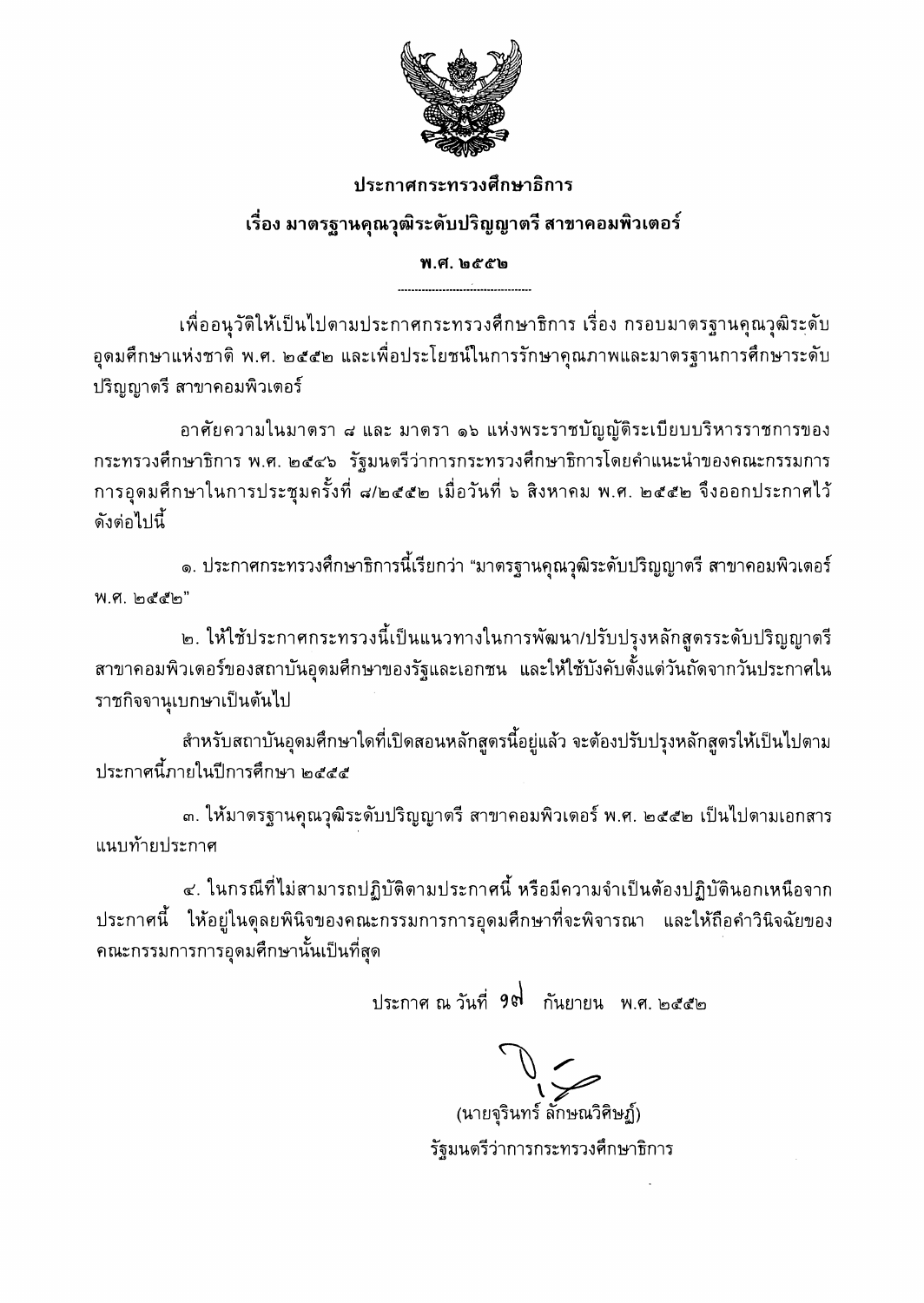มาตรฐานคุณวุฒิระดับปริญญาตรี สาขาคอมพิวเตอร์ พ.ศ.๒๕๕๒

เอกสารแนบท้าย ประกาศกระทรวงศึกษาธิการ เรื่อง มาตรฐานคุณวุฒิระดับปริญญาตรี สาขาคอมพิวเตอร์ พ.ศ.๒๕๕๒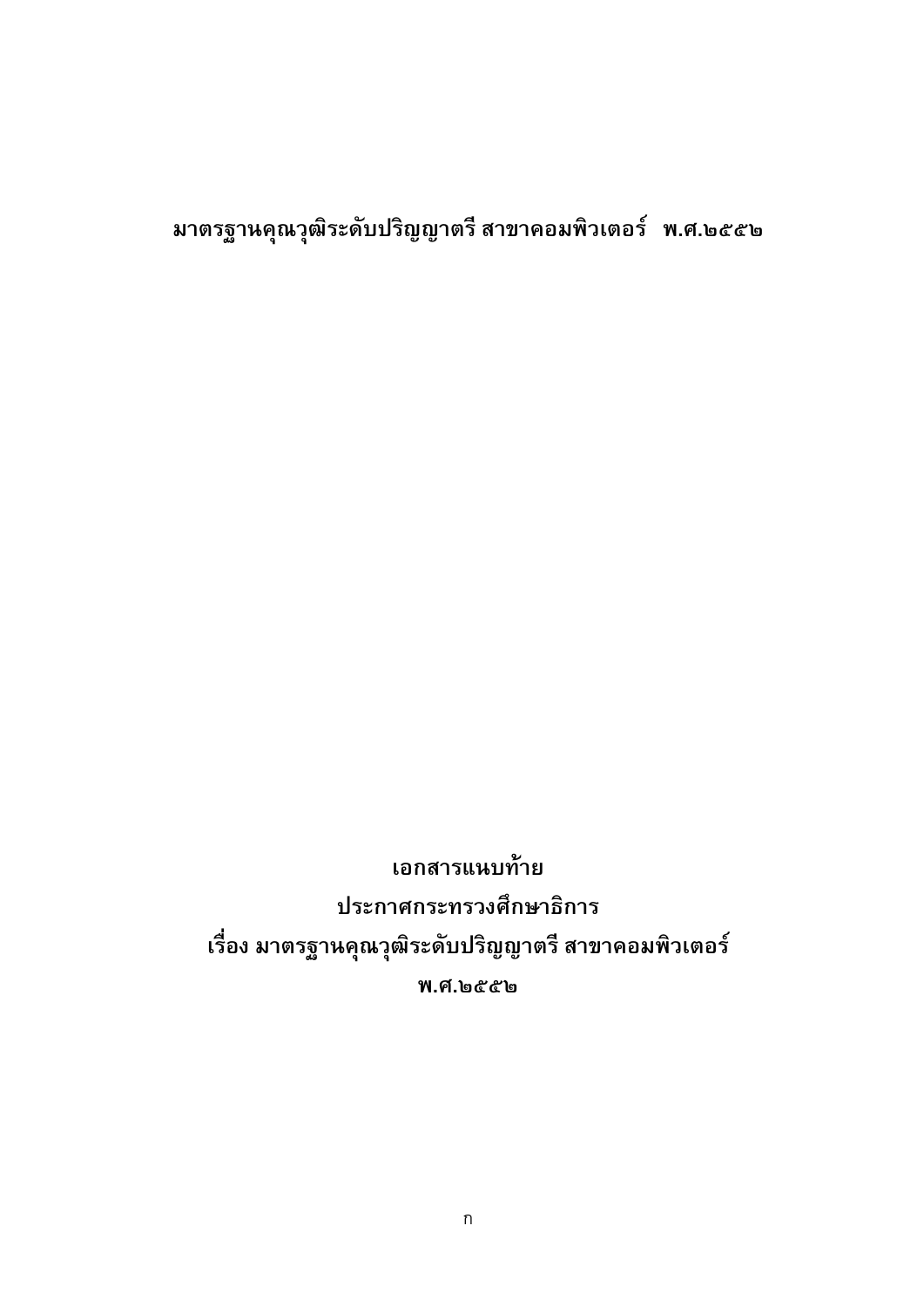# สารบัญ

|  | หน้า |
|--|------|
|  |      |
|  |      |
|  |      |
|  |      |
|  |      |
|  |      |
|  |      |
|  |      |
|  |      |
|  |      |
|  |      |
|  |      |
|  |      |
|  |      |
|  |      |
|  |      |
|  |      |
|  |      |
|  |      |
|  |      |
|  |      |
|  |      |
|  |      |
|  |      |
|  |      |
|  |      |
|  |      |
|  |      |

ข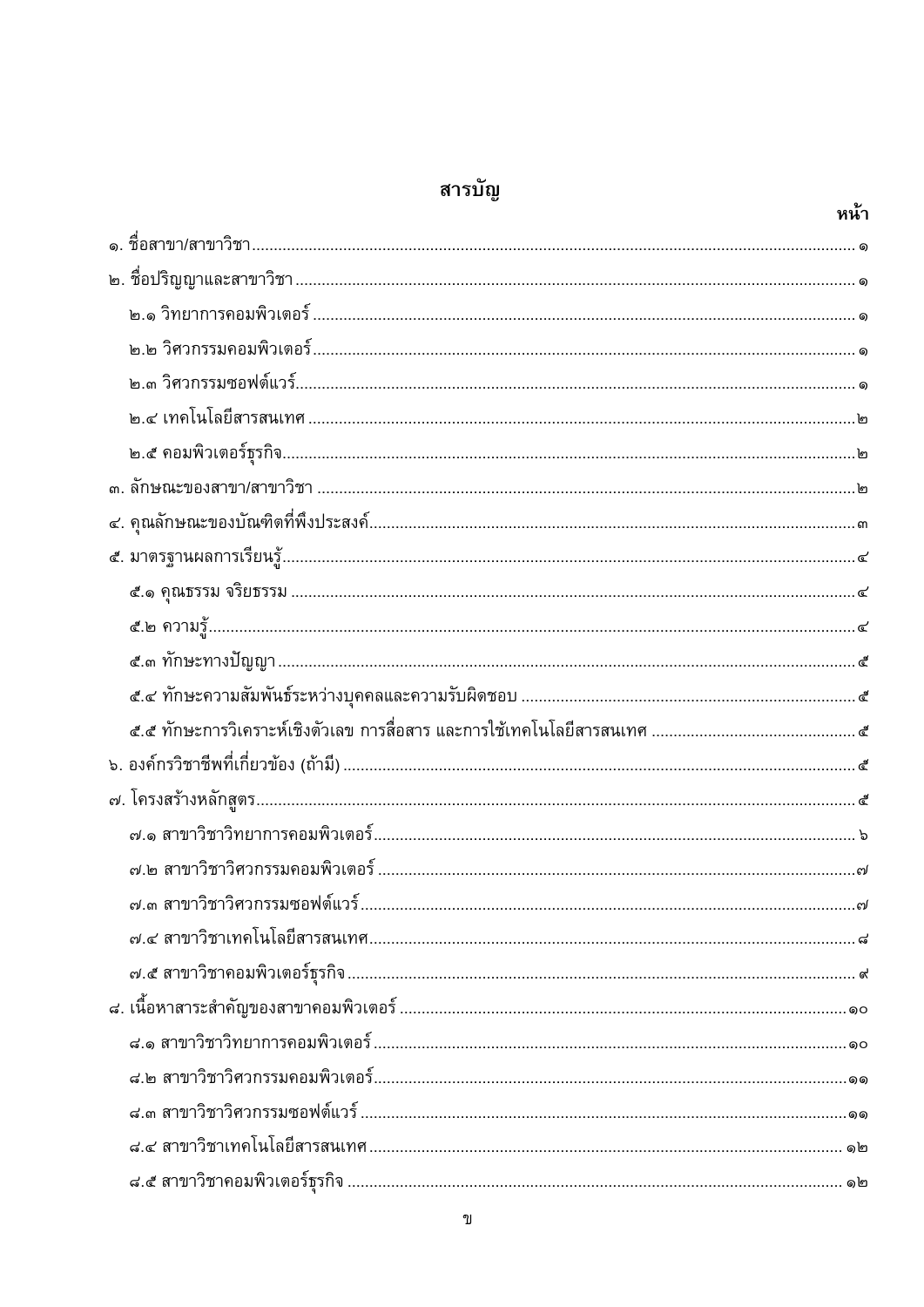# สารบัญ (ต่อ)

|                                                                                       | หน้า |
|---------------------------------------------------------------------------------------|------|
|                                                                                       |      |
|                                                                                       |      |
|                                                                                       |      |
|                                                                                       |      |
|                                                                                       |      |
|                                                                                       |      |
|                                                                                       |      |
|                                                                                       |      |
|                                                                                       |      |
|                                                                                       |      |
|                                                                                       |      |
|                                                                                       |      |
|                                                                                       |      |
|                                                                                       |      |
| ๑๗. การเผยแพร่หลักสูตรที่มีคุณภาพและมาตรฐานตามกรอบมาตรฐานคุณวุฒิซึ่งบันทึกในฐานข้อมูล |      |
|                                                                                       |      |
|                                                                                       |      |
|                                                                                       |      |
|                                                                                       |      |
|                                                                                       |      |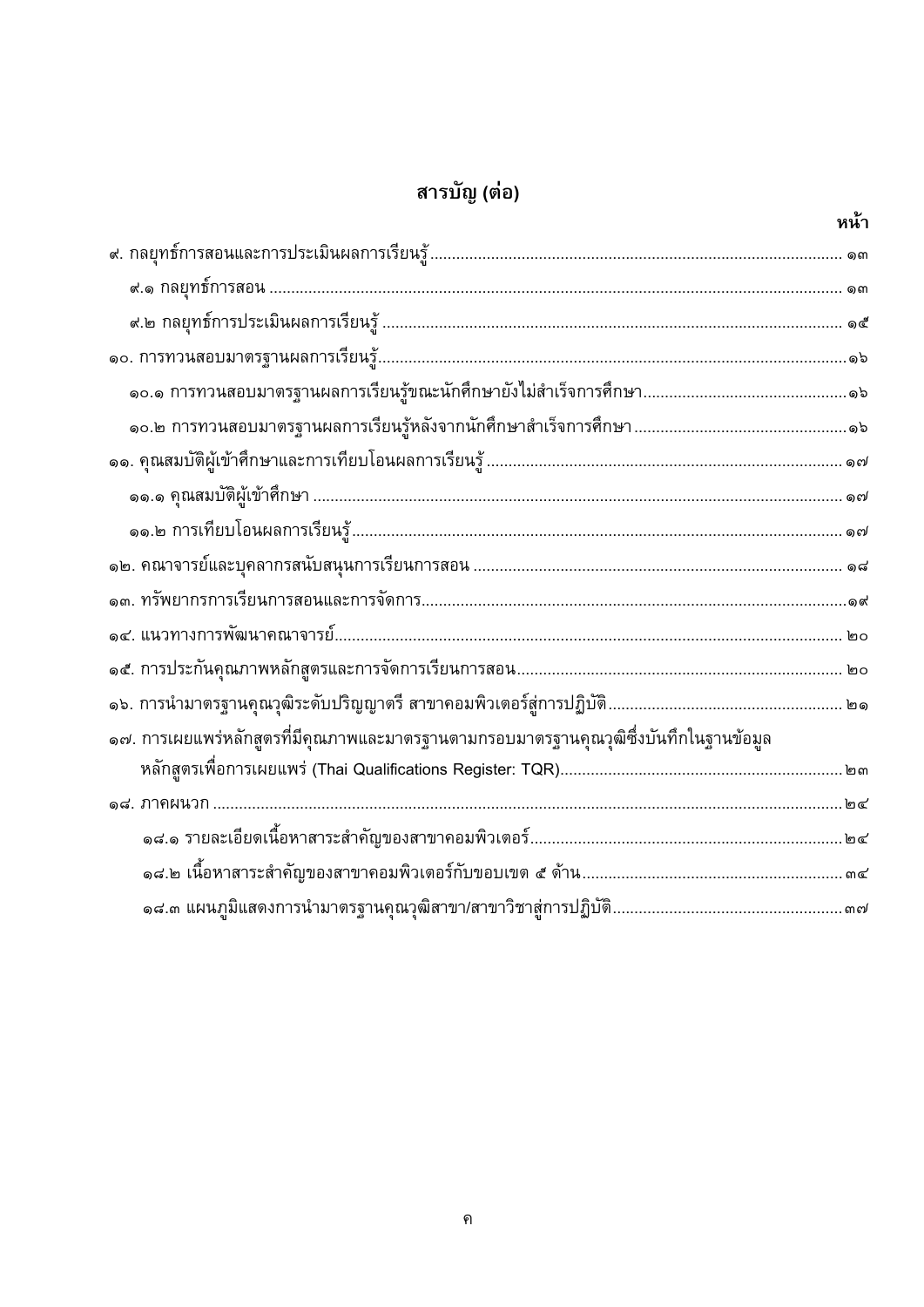## มาตรฐานคุณวุฒิระดับปริญญาตรี สาขาคอมพิวเตอร์

## ื่<sub>อ.</sub> ชื่อสาขา/สาขาวิชา

- -   () 
-
	- -
		- $\sim$  3  $\sigma$   $\sim$  3  $\sigma$   $\sim$  5  $\sim$  3  $\sigma$   $\sim$  5  $\sim$
		- ()
		- $(1)$  counter transition  $\frac{1}{9}$

## **ิ ๒. ชื่อปริญญาและสาขาวิชา**

#### ๒.๑ วิทยาการคอมพิวเตอร์

| ิ ภาษาไทย:  | วิทยาศาสตรบัณฑิต (วิทยาการคอมพิวเตอร์) |
|-------------|----------------------------------------|
|             | วท.บ. (วิทยาการคอมพิวเตอร์)            |
| ภาษาอังกฤษ: | Bachelor of Science (Computer Science) |
|             | $D C$ as $D C_2$ (Camputar Caionae)    |

#### B.S. or B.Sc. (Computer Science) **๒.๒ วิศวกรรมคอมพิวเตอร์**

| ภาษาไทย:    | ้วิศวกรรมศาสตรบัณฑิต (วิศวกรรมคอมพิวเตอร์)     |
|-------------|------------------------------------------------|
|             | วศ.บ. (วิศวกรรมคอมพิวเตอร์)                    |
| ภาษาอังกฤษ: | Bachelor of Engineering (Computer Engineering) |
|             | B.Eng. (Computer Engineering)                  |
| $\sim$      | א ′או                                          |

#### **๒.๓ วิศวกรรมซอฟต์แวร์**

| ภาษาไทย:    | วิทยาศาสตรบัณฑิต (วิศวกรรมซอฟต์แวร์)           |
|-------------|------------------------------------------------|
|             | ิวท.บ. (วิศวกรรมซอฟต์แวร์)                     |
|             | วิศวกรรมศาสตรบัณฑิต (วิศวกรรมซอฟต์แวร์)        |
|             | วศ.บ. (วิศวกรรมซอฟต์แวร์)                      |
| ภาษาอังกฤษ: | Bachelor of Science (Software Engineering)     |
|             | B.S. or B.Sc. (Software Engineering)           |
|             | Bachelor of Engineering (Software Engineering) |
|             | B.Eng. (Software Engineering)                  |
|             |                                                |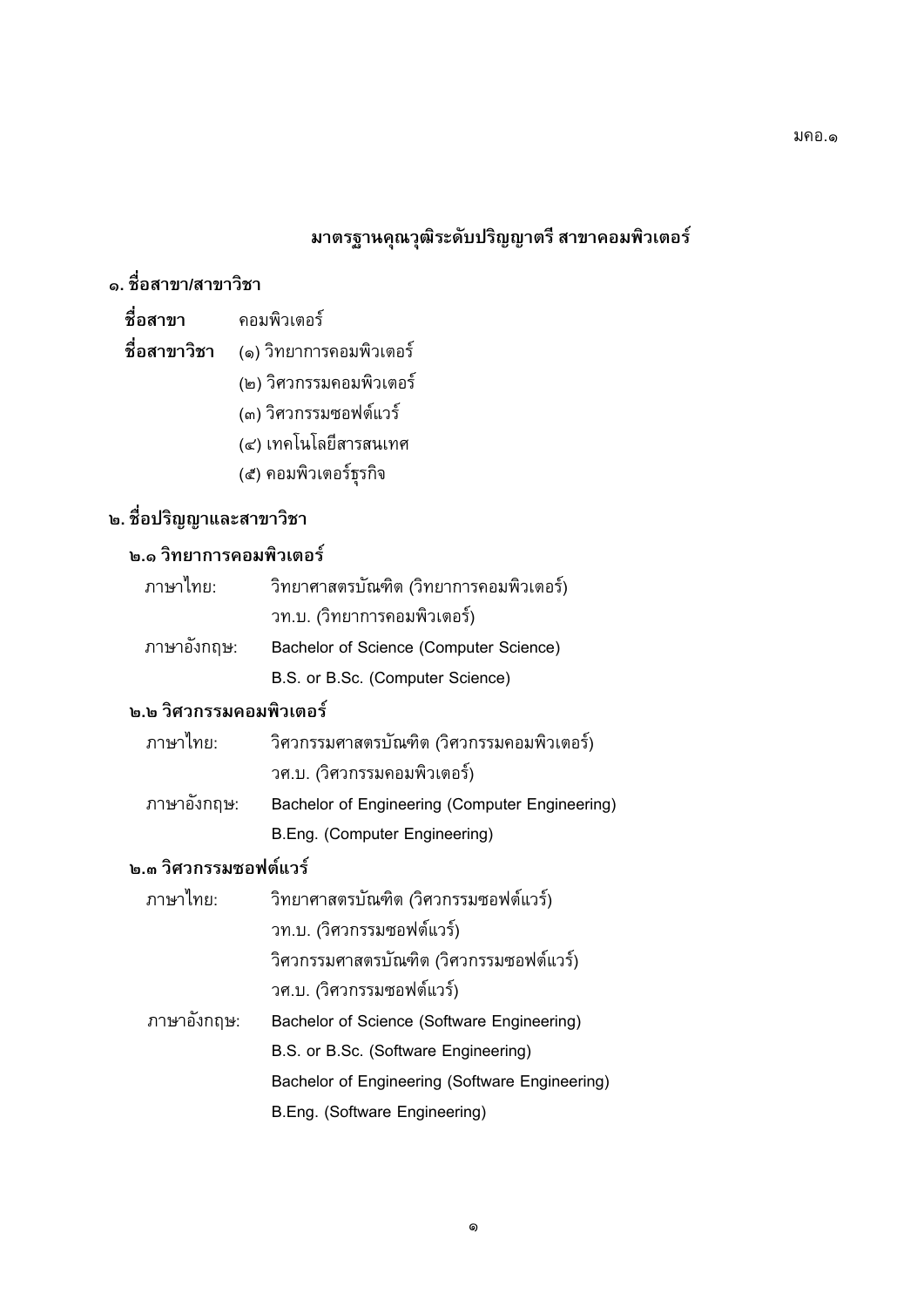#### **๒.๔ เทคโนโลยีสารสนเทศ**

| ภาษาไทย:    | วิทยาศาสตรบัณฑิต (เทคโนโลยีสารสนเทศ)         |
|-------------|----------------------------------------------|
|             | ิวท.บ. (เทคโนโลยีสารสนเทศ)                   |
| ภาษาอังกฤษ: | Bachelor of Science (Information Technology) |
|             | B.S. or B.Sc. (Information Technology)       |

#### ๒.๕ คอมพิวเตอร์ธุรกิจ

| ภาษาไทย:    | บริหารธุรกิจบัณฑิต (คอมพิวเตอร์ธุรกิจ)                   |
|-------------|----------------------------------------------------------|
|             | บธ.บ. (คอมพิวเตอร์ธุรกิจ)                                |
|             | บริหารธุรกิจบัณฑิต (ระบบสารสนเทศ)                        |
|             | บธ.บ. (ระบบสารสนเทศ)                                     |
| ภาษาอังกฤษ: | Bachelor of Business Administration (Business Computer)  |
|             | B.B.A. (Business Computer)                               |
|             | Bachelor of Business Administration (Information System) |
|             | B.B.A. (Information System)                              |
|             |                                                          |

่ หมายเหตุ มาตรฐานคุณวุฒิระดับปริญญาตรี สาขาคอมพิวเตอร์จะเน้นองค์ความรู้เป็นหลัก ส่วนชื่อปริญญา ้อาจแตกต่างกันในสถาบันอุดมศึกษาต่าง ๆ ตามวิชาการและวิชาชีพ ทั้งนี้ ให้เป็นไปตามประกาศ ิ กระทรวงศึกษาธิการ เรื่อง หลักเกณฑ์การกำหนดชื่อปริญญา พ.ศ. ๒๕๔๙

#### .๓. ลักษณะของสาขา/สาขาวิชา

ี่สาขาคอมพิวเตอร์เป็นศาสตร์ที่มีความหลากหลายและมีการเปลี่ยนแปลงอย่างรวดเร็ว ครอบคลุมทั้งด้าน ทฤษฎีและปฏิบัติตั้งแต่ฮาร์ดแวร์ ซอฟต์แวร์ เครือข่าย ข้อมูล และบุคลากรด้านคอมพิวเตอร์ ซึ่งต้องประสม ประสานศาสตร์ต่าง ๆ เริ่มจากศิลปศาสตร์ วิทยาศาสตร์ และ/หรือวิศวกรรมศาสตร์ ้เพื่อให้มีหลักการและ ึกรอบปฏิบัติในการพัฒนาสาขาคอมพิวเตอร์ที่เป็นเครื่องมือสำคัญในการพัฒนาด้านต่าง ๆ หลักสูตรสาขาคอมพิวเตอร์ในสถาบันอุดมศึกษาไทยมีความหลากหลายจากรายงานโครงการพัฒนาหลักสูตร มาตรฐานกลางสาขาคอมพิวเตอร์ระดับปริญญาตรี ระยะที่ ๑ ปี พ.ศ. ๒๕๔๙ ิสามารถนำมาประยุกต์และ ้จำแนกสาขาคอมพิวเตอร์ออกเป็น ๕ สาขาวิชาหลัก ๆ คือ

- (๑) สาขาวิชาวิทยาการคอมพิวเตอร์ หรือ วิทยาศาสตรคอมพิวเตอร์ (Computer Science: CS)
- (๒) สาขาวิชาวิศวกรรมคอมพิวเตอร์ (Computer Engineering: CE)
- (๓) สาขาวิชาวิศวกรรมซอฟต์แวร์ (Software Engineering: SE)
- (๔) สาขาวิชาเทคโนโลยีสารสนเทศ (Information Technology: IT) หรือเทคโนโลยีสารสนเทศและการ สื่อสาร (Information Technology and Communication: ICT)
- (๕) สาขาวิชาคอมพิวเตอร์ธุรกิจ (Business Computer: BC) หรือ ระบบสารสนเทศทางธุรกิจ (Business Information System: BIS)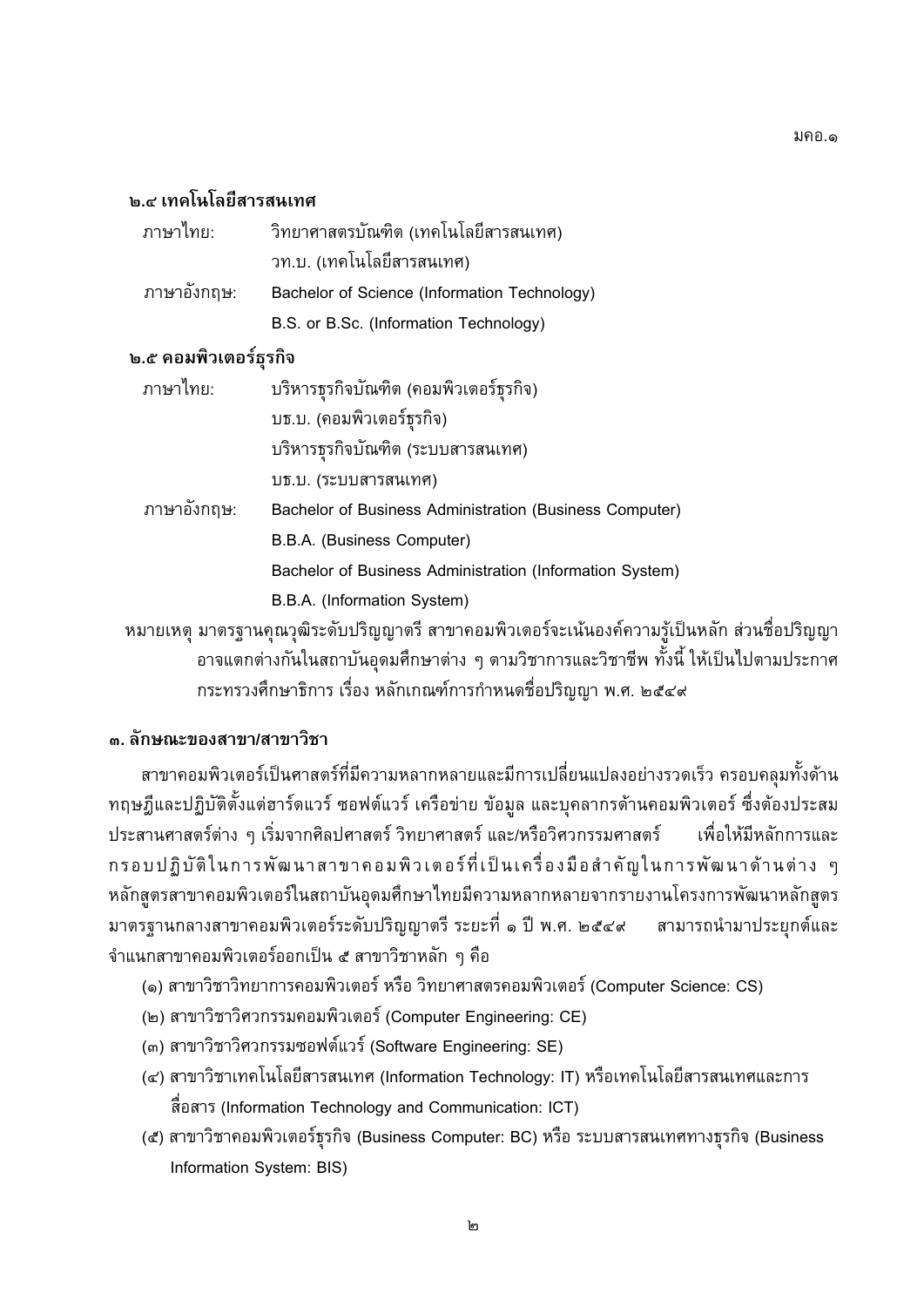.

ย<br>้วยทั้งด้วยทอน จีและการประยุกต์ โดยสายารถนำเสยลกรอยการจัดขอยแขตตางด์ดาวยรัตลงสาขา อรจะพจารณามุมมองหลายมตเพอควา<br>รอบอารอัคขอบขอองค์ความรับองสาข ออมพิวเตอร์ออกเป็ม ส.อ้วมหวัก คือ ประเด็มด้วมองจ์การแจะระมมตรรมแหส เหอโมโจยีตารตมเทสเพื่องาม -  38 26-& < 3/ 2J26+//%% 

 <=+  $\frac{1}{2}$  is a substitute of the contract of the contract  $\frac{1}{2}$  and  $\frac{1}{2}$  and  $\frac{1}{2}$  and  $\frac{1}{2}$  and  $\frac{1}{2}$  and  $\frac{1}{2}$  and  $\frac{1}{2}$  and  $\frac{1}{2}$  and  $\frac{1}{2}$  and  $\frac{1}{2}$  and  $\frac{1}{2}$  and  $\frac{1}{2}$ Association for Information Systems (AIS), US\* The Institute of Electrical and Electronics Engineer Association for Information Systems (AIS) / The Institute of Electrical and Electronics Engineer -  $\frac{1}{2}$ ้รูปที่ ๑



 $\mathbf{q}$ 

## ๔. คุณลักษณะของบัณฑิตที่พึงประสงค์

- (๑) มีคุณธรรม จริยธรรม ถ่อมตนและทำหน้าที่เป็นพลเมืองดี รับผิดชอบต่อตนเอง วิชาชีพและสังคม
- $\frac{1}{2}$  :  $\frac{1}{2}$  ขณะที่ มีความ รู้ต่อมูล กล้า ถองกลุ่ม จะถองไล้มัติอยู่ในเกลเซ์ดี จายวรถไระ () -79> '\*2 -?3/ \$26 ย่างแรงการจะประกอบอิสาสีขมาต่อในระดับจร
- 9+ --/->3/%;; /@# 9>/2&%7+ + &1+/&1&+-
- () --76
&-& >WX76 /---?&1-76 <=&1
- () 2 38 
G 3 / 8 <63P4-\$269+ 38/%%/ --/- ุคณะ<br>'
- () ---?
G+9-&%V76<= -&#/%-!&2/
G+ 38-- $\begin{array}{ccc} \text{A} & \text{B} \\ \text{B} & \text{C} \end{array}$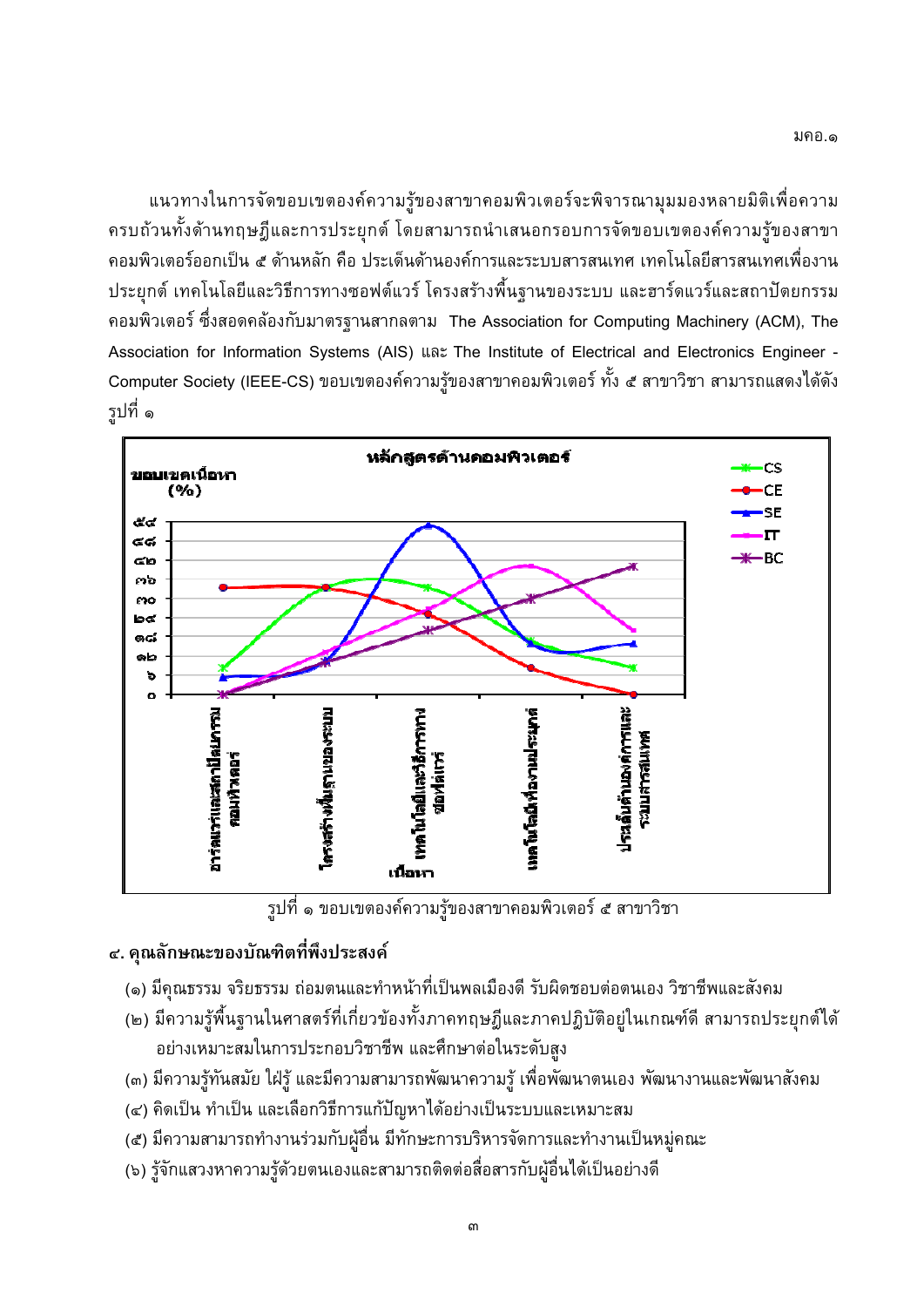มคอ.๑

- (๗) มีความสามารถการใช้ภาษาไทยและภาษาต่างประเทศในการสื่อสารและใช้เทคโนโลยีสารสนเทศได้ดี
- (๘) มีความสามารถวิเคราะห์ความต้องการของผู้ใช้ ออกแบบ พัฒนา ติดตั้ง และปรับปรุงระบบคอมพิวเตอร์ ให้สามารถแก้ไขปัญหาขององค์กรหรือบุคคลตามข้อกำหนด ได้อย่างมีประสิทธิภาพและสอดคล้องกับ ิสภาพแวดล้อมการทำงาน
- (๙) สามารถวิเคราะห์ผลกระทบของการประยุกต์คอมพิวเตอร์ต่อบุคคล องค์กร และสังคม รวมทั้งประเด็น ทางด้านกฎหมายและจริยธรรม
- (๑๐) มีความสามารถเป็นที่ปรึกษาในการใช้งานระบบคอมพิวเตอร์ในองค์กร
- (๑๑) มีความสามารถบริหารระบบสารสนเทศในองค์กร
- (๑๒) มีความสามารถในการพัฒนาโปรแกรมขนาดเล็กเพื่อใช้งานได้

## ี ๕. มาตรฐานผลการเรียนรู้

มาตรฐานผลการเรียนรู้ ควรสะท้อนคุณลักษณะบัณฑิตที่พึงประสงค์ได้ ประกอบด้วย

## ๕.๑ คุณธรรม จริยธรรม

- (๑) ตระหนักในคุณค่าและคุณธรรม จริยธรรม เสียสละ และซื่อสัตย์สุจริต
- (๒) มีวินัย ตรงต่อเวลา และความรับผิดชอบต่อตนเอง วิชาชีพและสังคม
- (๓) มีภาวะความเป็นผู้นำและผู้ตาม สามารถทำงานเป็นทีมและสามารถแก้ไขข้อขัดแย้งและลำดับ ความสำคัญ
- ี (๔) เคารพสิทธิและรับฟังความคิดเห็นของผู้อื่น รวมทั้งเคารพในคุณค่าและศักดิ์ศรีของความเป็นมนุษย์
- (๕) เคารพกฎระเบียบและข้อบังคับต่าง ๆ ขององค์กรและสังคม
- (๖) สามารถวิเคราะห์ผลกระทบจากการใช้คอมพิวเตอร์ต่อบุคคล องค์กรและสังคม
- (๗) มีจรรยาบรรณทางวิชาการและวิชาชีพ

## ๕.๒ ความรู้

- (๑) มีความรู้และความเข้าใจเกี่ยวกับหลักการและทฤษฎีที่สำคัญในเนื้อหาสาขาวิชาที่ศึกษา
- (๒) สามารถวิเคราะห์ปัญหา เข้าใจและอธิบายความต้องการทางคอมพิวเตอร์ รวมทั้งประยุกต์ความรู้ ทักษะ ้ และการใช้เครื่องมือที่เหมาะสมกับการแก้ไขปัญหา
- (๓) สามารถวิเคราะห์ ออกแบบ ติดตั้ง ปรับปรุงและ/หรือประเมินระบบองค์ประกอบต่าง ๆ ของระบบ ้คอมพิวเตอร์ให้ได้ตรงตามข้อกำหนด
- (๔) สามารถติดตามความก้าวหน้าทางวิชาการและวิวัฒนาการคอมพิวเตอร์ รวมทั้งการนำไปประยุกต์
- (๕) รู้ เข้าใจและสนใจพัฒนาความรู้ ความชำนาญทางคอมพิวเตอร์อย่างต่อเนื่อง
- (๖) มีความรู้ในแนวกว้างของสาขาวิชาที่ศึกษาเพื่อให้เล็งเห็นการเปลี่ยนแปลง และเข้าใจผลกระทบของ ้เทคโนโลยีใหม่ ๆ ที่เกี่ยวข้อง
- (๗) มีประสบการณ์ในการพัฒนาและ/หรือการประยุกต์ซอฟต์แวร์ที่ใช้งานได้จริง
- (๘) สามารถบูรณาการความรู้ในสาขาวิชาที่ศึกษากับความรู้ในศาสตร์อื่น ๆ ที่เกี่ยวข้อง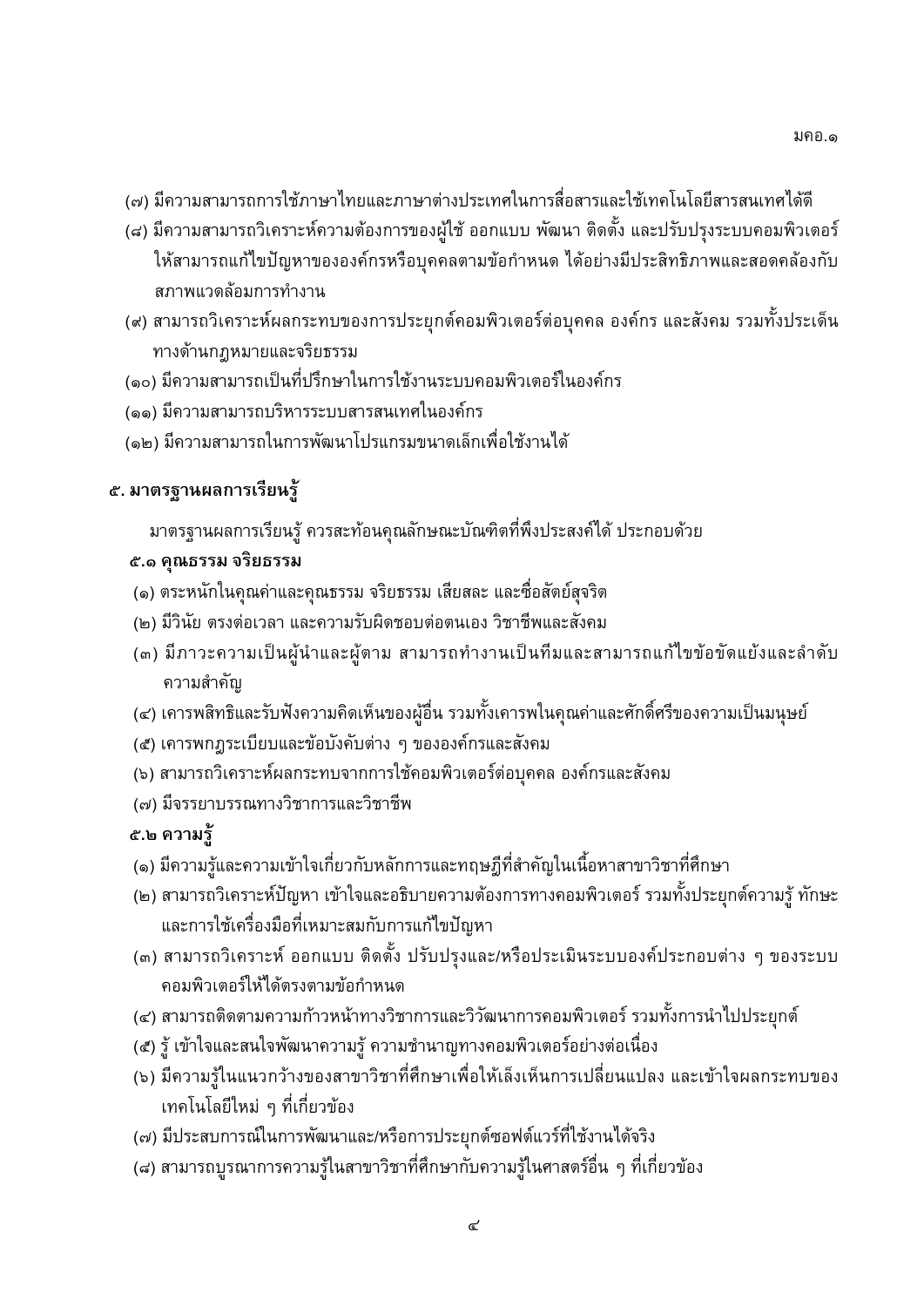#### ๕.๓ ทักษะทางปัญญา

- (๑) คิดอย่างมีวิจารณญาณและอย่างเป็นระบบ
- (๒) สามารถสืบค้น ตีความ และประเมินสารสนเทศ เพื่อใช้ในการแก้ไขปัญหาอย่างสร้างสรรค์
- (๓) สามารถรวบรวม ศึกษา วิเคราะห์ และสรุปประเด็นปัญหาและความต้องการ
- (๔) สามารถประยุกต์ความรู้และทักษะกับการแก้ไขปัญหาทางคอมพิวเตอร์ได้อย่างเหมาะสม

#### ๕.๔ ทักษะความสัมพันธ์ระหว่างบุคคลและความรับผิดชอบ

- (๑) สามารถสื่อสารทั้งภาษาไทยและภาษาต่างประเทศกับกลุ่มคนหลากหลายได้อย่างมีประสิทธิภาพ
- (๒) สามารถให้ความช่วยเหลือและอำนวยความสะดวกในการแก้ปัญหาสถานการณ์ต่าง ๆ ทั้งในบทบาท ของผู้นำ หรือในบทบาทของผู้ร่วมทีมทำงาน
- (๓) สามารถใช้ความรู้ในศาสตร์มาชี้นำสังคมในประเด็นที่เหมาะสม
- (๔) มีความรับผิดชอบในการกระทำของตนเองและรับผิดชอบงานในกลุ่ม
- (๕) สามารถเป็นผู้ริเริ่มแสดงประเด็นในการแก้ไขสถานการณ์ทั้งส่วนตัวและส่วนรวม พร้อมทั้งแสดงจุดยืน อย่างพอเหมาะทั้งของตนเองและของกลุ่ม
- (๖) มีความรับผิดชอบการพัฒนาการเรียนรู้ทั้งของตนเองและทางวิชาชีพอย่างต่อเนื่อง

## ๕.๕ ทักษะการวิเคราะห์เชิงตัวเลข การสื่อสาร และการใช้เทคโนโลยีสารสนเทศ

- (๑) มีทักษะการใช้เครื่องมือที่จำเป็นที่มีอยู่ในปัจจุบันต่อการทำงานที่เกี่ยวกับคอมพิวเตอร์
- (๒) สามารถแนะนำประเด็นการแก้ไขปัญหาโดยใช้สารสนเทศทางคณิตศาสตร์หรือการแสดงสถิติประยุกต์ ต่อปัญหาที่เกี่ยวข้องอย่างสร้างสรรค์
- (๓) สามารถสื่อสารอย่างมีประสิทธิภาพทั้งปากเปล่าและการเขียน พร้อมทั้งเลือกใช้รูปแบบของสื่อการ นำเสนอได้อย่างเหมาะสม
- (๔) สามารถใช้เทคโนโลยีสารสนเทศได้อย่างเหมาะสม

## ึ่ง. องค์กรวิชาชีพที่เกี่ยวข้อง (ถ้ามี)

ไม่มี

#### ี๗. โครงสร้างหลักสูตร

โครงสร้างหลักสตรสอดคล้องกับเกณฑ์มาตรฐานของกระทรวงศึกษาธิการ ซึ่งประกอบด้วยหมวดวิชา ้ศึกษาทั่วไป หมวดวิชาเฉพาะ หมวดเลือกเสรี และ/หรือวิชาประสบการณ์สนาม โดยมีสัดส่วนจำนวนหน่วยกิต ในแต่ละหมวดและหน่วยกิตรวมทั้งหลักสูตรเป็นไปตามประกาศของกระทรวงศึกษาธิการว่าด้วยเกณฑ์ มาตรฐานหลักสูตรระดับปริญญาตรี

ในส่วนของหมวดวิชาเฉพาะ เนื่องจากสาขาคอมพิวเตอร์ครอบคลุมเนื้อหาหลากหลาย ทั้งด้านทฤษฏี-้หลักการ-นวัตกรรม สู่การนำไปใช้งาน จึงกำหนดเป็นกลุ่มย่อย ดังนี้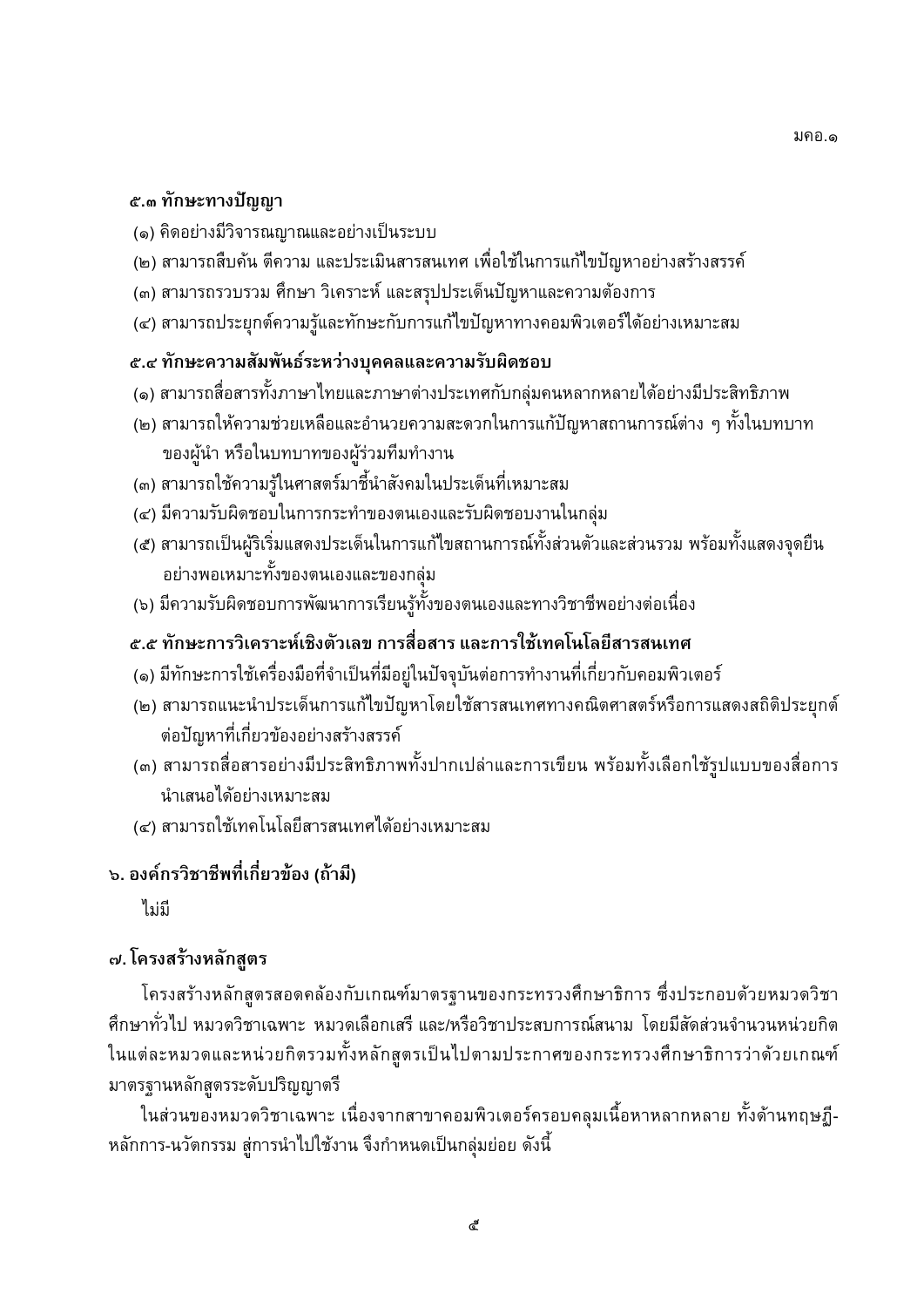- (๑) วิชาแกน หมายถึง วิชาจำเป็นที่ต้องเรียนเพื่อเป็นความรู้พื้นฐานสำหรับการเรียนวิชาเฉพาะด้าน
- (๒) วิชาเฉพาะด้าน หมายถึง วิชาเนื้อหาสาระที่ครอบคลุมองค์ความรู้ขั้นต่ำของสาขาคอมพิวเตอร์ ี่สามารถจำแนกเป็น ๕ ด้าน คือ ประเด็นด้านองค์การและระบบสารสนเทศ เทคโนโลยีเพื่องานประยุกต์ ้เทคโนโลยีและวิธีการทางซอฟต์แวร์ โครงสร้างพื้นฐานของระบบ และฮาร์ดแวร์และสถาปัตยกรรม คอมพิวเตอร์ ตามระบุไว้ในข้อ ๓
- (๓) วิชาเลือก หมายถึง วิชาเนื้อหาที่เพิ่มเติมจากวิชาเฉพาะด้าน เพื่อเปิดโอกาสให้ผู้เรียนได้เลือกเรียน ตามลักษณะงานอาชีพที่ตนสนใจ

ทั้งนี้ มาตรฐานคุณวุฒินี้ไม่ได้กำหนดรายวิชาในแต่ละกลุ่ม แต่ได้แสดงแนวทางการจัดความสัมพันธ์ของแต่ ละวิชากับองค์ความรู้แต่ละด้านไว้ในภาคผนวก ๑๘.๒ เนื้อหาสาระสำคัญของสาขาคอมพิวเตอร์โดยแต่ละ สถาบันอุดมศึกษาสามารถจัดรายวิชาและหน่วยกิตได้ตามจุดมุ่งหมายของหลักสูตร

นอกจากนี้สามารถกำหนดให้มีประสบการณ์ภาคสนาม ้ ซึ่งอาจเป็นการฝึกงานในสถานประกอบการ หรือสหกิจศึกษา โดยให้นับเป็นส่วนหนึ่งของหมวดวิชาเฉพาะ

โครงสร้างหลักสูตร องค์ประกอบ และหน่วยกิตขั้นต่ำของแต่ละสาขาวิชา มีดังนี้

#### ๗.๑ สาขาวิชาวิทยาการคอมพิวเตอร์

โครงสร้างหลักสูตรสอดคล้องกับเกณฑ์มาตรฐานของกระทรวงศึกษาธิการและสมาคมคอมพิวเตอร์ IEEE และ ACM โดยมีองค์ประกอบและหน่วยกิตรวม ไม่น้อยกว่า ๑๒๐ หน่วยกิต ดังนี้

| ๑) หมวดวิชาศึกษาทั่วไป | ี ๓๐ หน่วยกิต |
|------------------------|---------------|
| ๒) หมวดวิชาเฉพาะ       | ี ๘๔ หน่วยกิต |
| (๒.๑) วิชาแกน          | (๑๒ หน่วยกิต) |

(๒.๑) วิชาแกน

แคลคูลัสและเรขาคณิตวิเคราะห์

- คณิตศาสตร์ดิสครีต
- สถิติสำหรับนักวิทยาศาสตร์
- วิธีทางการคำนวณเชิงตัวเลข หรือความน่าจะเป็น

| (๒.๒) วิชาเฉพาะด้าน                    | (๓๖ หน่วยกิต)   |
|----------------------------------------|-----------------|
| กลุ่มประเด็นด้านองค์การและระบบสารสนเทศ | หน่วยกิต)<br>(ள |
| ึกลุ่มเทคโนโลยีเพื่องานประยุกต์        | (๖ หน่วยกิต)    |
| ึกลุ่มเทคโนโลยีและวิธีการทางซอฟต์แวร์  | (๑๒ หน่วยกิต)   |
| กลุ่มโครงสร้างพื้นฐานของระบบ           | (๑๒ หน่วยกิต)   |
| กล่มฮาร์ดแวร์และสถาปัตยกรรมคอมพิวเตอร์ | (๓ หน่วยกิต)    |
| (๒.๓) วิชาเลือก                        |                 |
| (๓) หมวดวิชาเลือกเสรี                  | ৯               |

๖ หน่วยกิต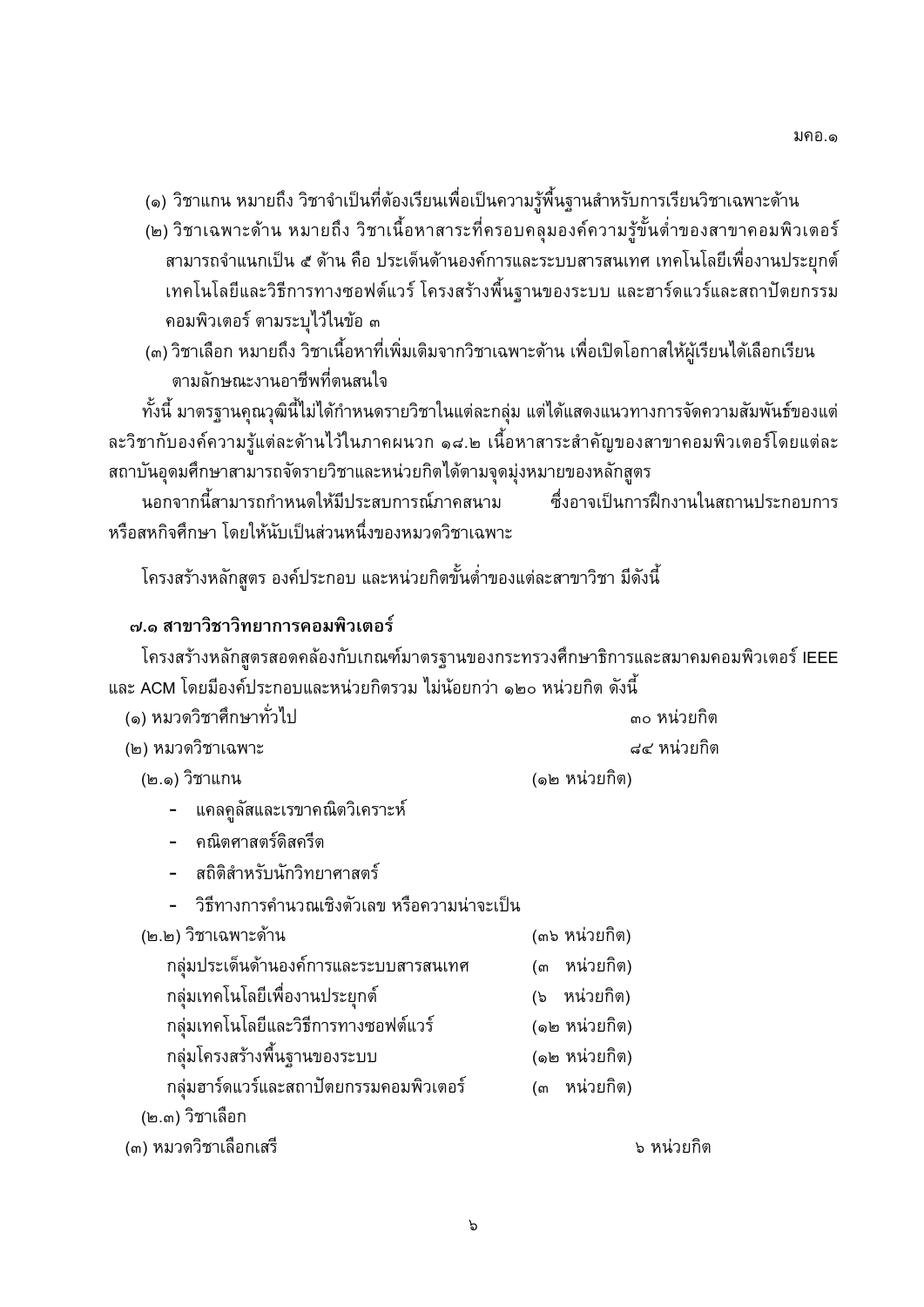มคอ.๑

- (๔) วิชาประสบการณ์ภาคสนาม ควรจัดให้มีภายใน ๕ ปี หลังจากการประกาศใช้มาตรฐานคุณวุฒิระดับ
	- ปริญญาตรี สาขาคอมพิวเตอร์ ถ้ามีหน่วยกิตให้นับเป็นส่วนหนึ่งของหมวดวิชาเฉพาะ
	- (๔.๑) ฝึกงานกับหน่วยงานที่เกี่ยวข้องกับวิชาชีพคอมพิวเตอร์ (๐-๓ หน่วยกิต) หรือ
	- (๔.๒) ทำสหกิจศึกษากับหน่วยงานที่เกี่ยวข้องกับวิชาชีพคอมพิวเตอร์ (๖-๙ หน่วยกิต)

## ๗.๒ สาขาวิชาวิศวกรรมคอมพิวเตอร์

โครงสร้างหลักสูตรสอดคล้องกับเกณฑ์มาตรฐานของกระทรวงศึกษาธิการและสมาคมคอมพิวเตอร์ IEEE และ ACM โดยมีองค์ประกอบและหน่วยกิตรวม ไม่น้อยกว่า ๑๒๐ หน่วยกิต ดังนี้

| (๑) หมวดวิชาศึกษาทั่วไป                | ๓๐ หน่วยกิต     |
|----------------------------------------|-----------------|
| (๒) หมวดวิชาเฉพาะ                      | ๘๔ หน่วยกิต     |
| (๒.๑) วิชาแกน                          | (๓๐ หน่วยกิต)   |
| - วิชาแกนทางวิศวกรรม                   |                 |
| (๒.๒) วิชาเฉพาะด้าน                    | (๓๖ หน่วยกิต)   |
| ึกลุ่มเทคโนโลยีเพื่องานประยุกต์        | (๓ หน่วยกิต)    |
| ึกลุ่มเทคโนโลยีและวิธีการทางซอฟต์แวร์  | หน่วยกิต)<br>(ଝ |
| กลุ่มโครงสร้างพื้นฐานของระบบ           | (๑๒ หน่วยกิต)   |
| กล่มฮาร์ดแวร์และสถาปัตยกรรมคอมพิวเตอร์ | (๑๒ หน่วยกิต)   |
| (๒.๓) วิชาเลือก                        |                 |

(๓) หมวดวิชาเลือกเสรี

๖ หน่วยกิต

- (๔) วิชาประสบการณ์ภาคสนาม จะมีหรือไม่มีก็ได้ ถ้ามีและมีหน่วยกิตให้นับส่วนหนึ่งของหมวดวิชาเฉพาะ
	- (๔.๑) ฝึกงานกับหน่วยงานที่เกี่ยวข้องกับวิชาชีพคอมพิวเตอร์ (๐-๓ หน่วยกิต) หรือ
	- (๔.๒) ทำสหกิจศึกษากับหน่วยงานที่เกี่ยวข้องกับวิชาชีพคอมพิวเตอร์ (๖-๙ หน่วยกิต)

## ๗.๓ สาขาวิชาวิศวกรรมซอฟต์แวร์

โครงสร้างหลักสูตรสอดคล้องกับเกณฑ์มาตรฐานของกระทรวงศึกษาธิการและสมาคมคอมพิวเตอร์ IEEE และ ACM โดยมีองค์ประกอบและหน่วยกิตรวม ไม่น้อยกว่า ๑๒๐ หน่วยกิต ดังนี้

| (๑) หมวดวิชาศึกษาทั่วไป | ี ๓๐ หน่วยกิต |
|-------------------------|---------------|
| (๒) หมวดวิชาเฉพาะ       | ุ ๘๔ หน่วยกิต |

(๒.๑) วิชาแกน

(๙ หน่วยกิต)

- พืชคณิตเชิงเส้น
- คณิตศาสตร์ดิสครีต
- สถิติและวิธีการเชิงประสบการณ์สำหรับคอมพิวเตอร์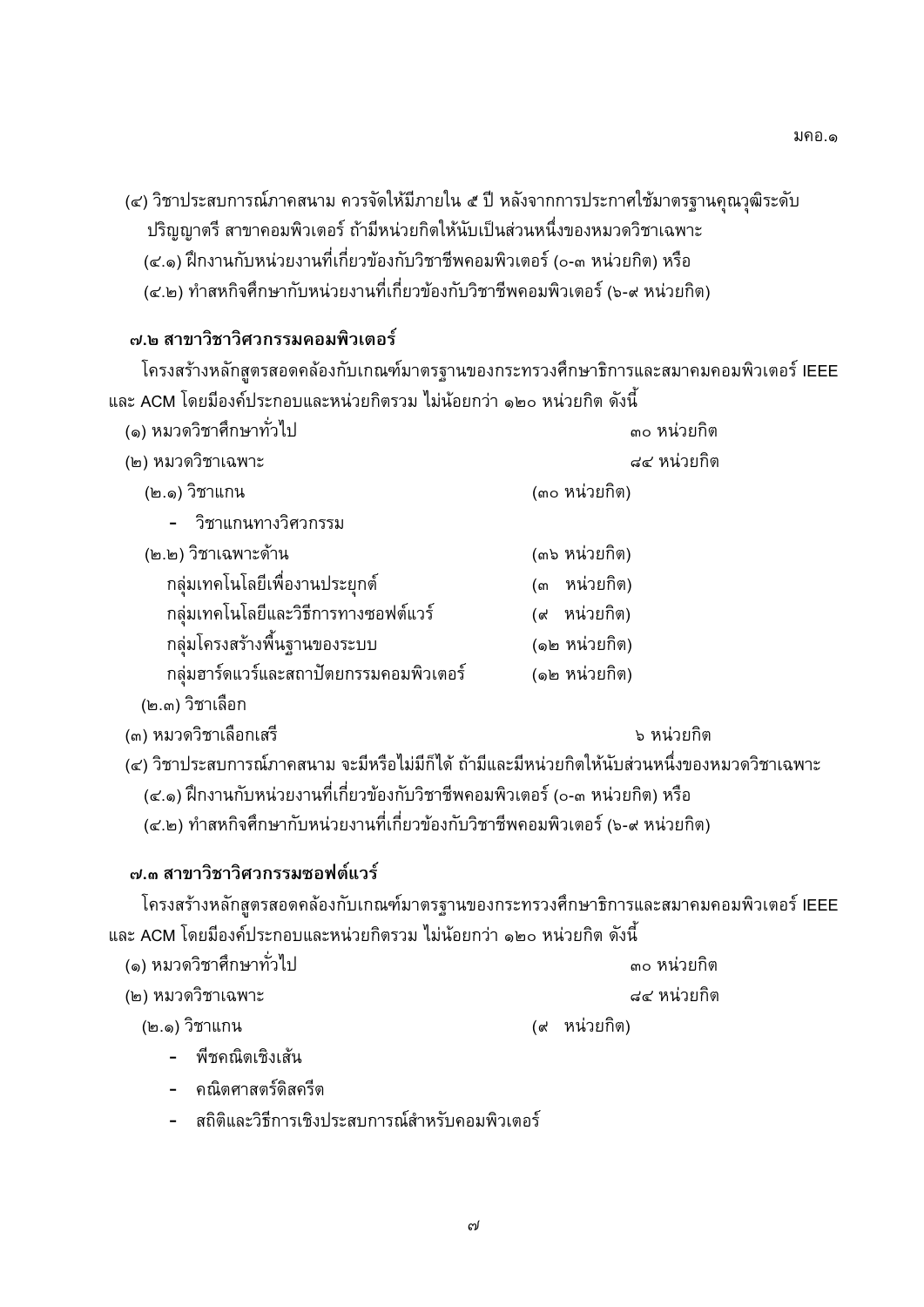| (๒.๒) วิชาเฉพาะด้าน                     | (๕๔ หน่วยกิต) |
|-----------------------------------------|---------------|
| ึกลุ่มประเด็นด้านองค์การและระบบสารสนเทศ | (๙ หน่วยกิต)  |
| ึกลุ่มเทคโนโลยีเพื่องานประยุกต์         | (๙ หน่วยกิต)  |
| ึกลุ่มเทคโนโลยีและวิธีการทางซอฟต์แวร์   | (๒๗ หน่วยกิต) |
| ึกลุ่มโครงสร้างพื้นฐานของระบบ           | (๖ หน่วยกิต)  |
| กลุ่มฮาร์ดแวร์และสถาปัตยกรรมคอมพิวเตอร์ | (๓ หน่วยกิต)  |
| (๒.๓) วิชาเลือก                         |               |

(๓) หมวดวิชาเลือกเสรี

๖ หน่วยกิต

(๔) วิชาประสบการณ์ภาคสนาม ควรจัดให้มีภายใน ๕ ปี หลังจากการประกาศใช้มาตรฐานคุณวุฒิระดับ ้ปริญญาตรี สาขาคอมพิวเตอร์ ถ้ามีหน่วยกิตให้นับเป็นส่วนหนึ่งของหมวดวิชาเฉพาะ

(๔.๑) ฝึกงานกับหน่วยงานที่เกี่ยวข้องกับวิชาชีพคอมพิวเตอร์ (๐-๓ หน่วยกิต) หรือ

(๔.๒) ทำสหกิจศึกษากับหน่วยงานที่เกี่ยวข้องกับวิชาชีพคอมพิวเตอร์ (๖-๙ หน่วยกิต)

การจัดการโครงสร้างหลักสูตร จะเน้นองค์ความรู้สาขาวิชาวิศวกรรมซอฟต์แวร์เป็นหลัก ส่วนจะให้ปริญญา ใดต้องพิจารณารายวิชาที่จำเป็นทางวิชาการและ/หรือวิชาชีพของปริญญานั้น ๆ

#### ๗.๔ สาขาวิชาเทคโนโลยีสารสนเทศ

โครงสร้างหลักสูตรสอดคล้องกับเกณฑ์มาตรฐานของกระทรวงศึกษาธิการและสมาคมคอมพิวเตอร์ IEEE ูและ ACM โดยมีองค์ประกอบและหน่วยกิตรวม ไม่น้อยกว่า ๑๒๐ หน่วยกิต ดังนี้

| (๑) หมวดวิชาศึกษาทั่วไป | ี ๓๐ หน่วยกิต |
|-------------------------|---------------|
| (๒) หมวดวิชาเฉพาะ       | ี ๘๔ หน่วยกิต |

- (๒.๑) วิชาแกน (๙ หน่วยกิต)
	- คณิตศาสตร์และสถิติสำหรับนักเทคโนโลยีสารสนเทศ
	- พื้นฐานเทคโนโลยีสารสนเทศ

| (๒.๒) วิชาเฉพาะด้าน                     | (๔๕ หน่วยกิต) |
|-----------------------------------------|---------------|
| ึกลุ่มประเด็นด้านองค์การและระบบสารสนเทศ | (๙ หน่วยกิต)  |
| ึกลุ่มเทคโนโลยีเพื่องานประยุกต์         | (๑๘ หน่วยกิต) |
| ึกลุ่มเทคโนโลยีและวิธีการทางซอฟต์แวร์   | (๑๒ หน่วยกิต) |
| ึกล่มโครงสร้างพื้นจานของระบบ            | (๖ หน่วยกิต)  |

(๒.๓) วิชาเลือก

(๓) หมวดวิชาเลือกเสรี

๖ หน่วยกิต

- (๔) วิชาประสบการณ์ภาคสนาม จะมีหรือไม่มีก็ได้ ถ้ามีและมีหน่วยกิตให้นับส่วนหนึ่งของหมวดวิชาเฉพาะ
	- (๔.๑) ฝึกงานกับหน่วยงานที่เกี่ยวข้องกับวิชาชีพคอมพิวเตอร์ (๐-๓ หน่วยกิต) หรือ
	- (๔.๒) ทำสหกิจศึกษากับหน่วยงานที่เกี่ยวข้องกับวิชาชีพคอมพิวเตอร์ (๖-๙ หน่วยกิต)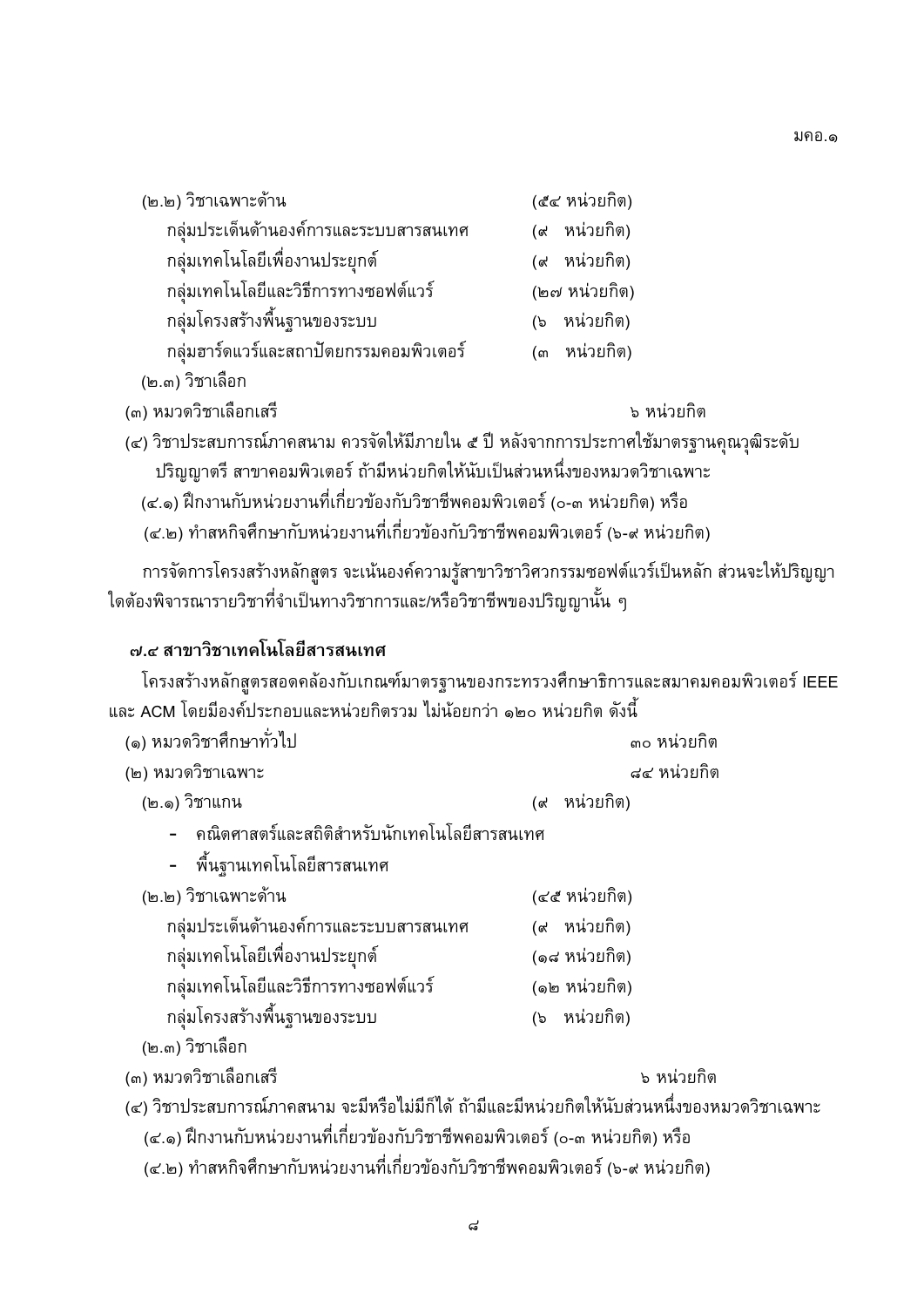#### ๗.๕ สาขาวิชาคอมพิวเตอร์ธุรกิจ

โครงสร้างหลักสูตรสอดคล้องกับเกณฑ์มาตรฐานของกระทรวงศึกษาธิการและสมาคมคอมพิวเตอร์ IEEE และ ACM โดยมีองค์ประกอบและหน่วยกิตรวม ไม่น้อยกว่า ๑๒๐ หน่วยกิต ดังนี้ (๑) หมวดวิชาศึกษาทั่วไป ๓๐ หน่วยกิต

- (ควรมี) คอมพิวเตอร์และเทคโนโลยีสารสนเทศ

| (๒) หมวดวิชาเฉพาะ                                                              | ุ ๘๔ หน่วยกิต   |
|--------------------------------------------------------------------------------|-----------------|
| (๒.๑) วิชาแกน                                                                  | (๓๐ หน่วยกิต)   |
| - วิชาแกนทางธุรกิจ                                                             |                 |
| (๒.๒) วิชาเฉพาะด้าน                                                            | (๔๒หน่วยกิต)    |
| กลุ่มประเด็นด้านองค์การและระบบสารสนเทศ                                         | (๑๕ หน่วยกิต)   |
| ึกลุ่มเทคโนโลยีเพื่องานประยุกต์                                                | (๑๒ หน่วยกิต)   |
| ึกล่มเทคโนโลยีและวิธีการทางซอฟต์แวร์                                           | (๙ หน่วยกิต)    |
| กลุ่มโครงสร้างพื้นฐานของระบบ                                                   | หน่วยกิต)<br>(৯ |
| $\mathcal{L}$ $\mathbb{R}$ $\mathbb{R}$ $\mathbb{R}$ $\mathbb{R}$ $\mathbb{R}$ |                 |

(๒.๓) วิชาเลือก

(๓) หมวดวิชาเลือกเสรี

๖ หน่วยกิต

(๔) วิชาประสบการณ์ภาคสนาม จะมีหรือไม่มีก็ได้ ถ้ามีและมีหน่วยกิตให้นับส่วนหนึ่งของหมวดวิชาเฉพาะ

(๔.๑) ฝึกงานกับหน่วยงานที่เกี่ยวข้องกับวิชาชีพคอมพิวเตอร์ (๐-๓ หน่วยกิต) หรือ

(๔.๒) ทำสหกิจศึกษากับหน่วยงานที่เกี่ยวข้องกับวิชาชีพคอมพิวเตอร์ (๖-๙ หน่วยกิต)

ีตารางที่ ๑ แสดงการเปรียบเทียบโครงสร้างหลักสูตรสาขาคอมพิวเตอร์ทั้ง ๕ สาขาวิชา โดยสอดคล้องกับ ประกาศกระทรวงศึกษาธิการ เรื่อง เกณฑ์มาตรฐานหลักสูตรระดับปริญญาตรี พ.ศ. ๒๕๔๘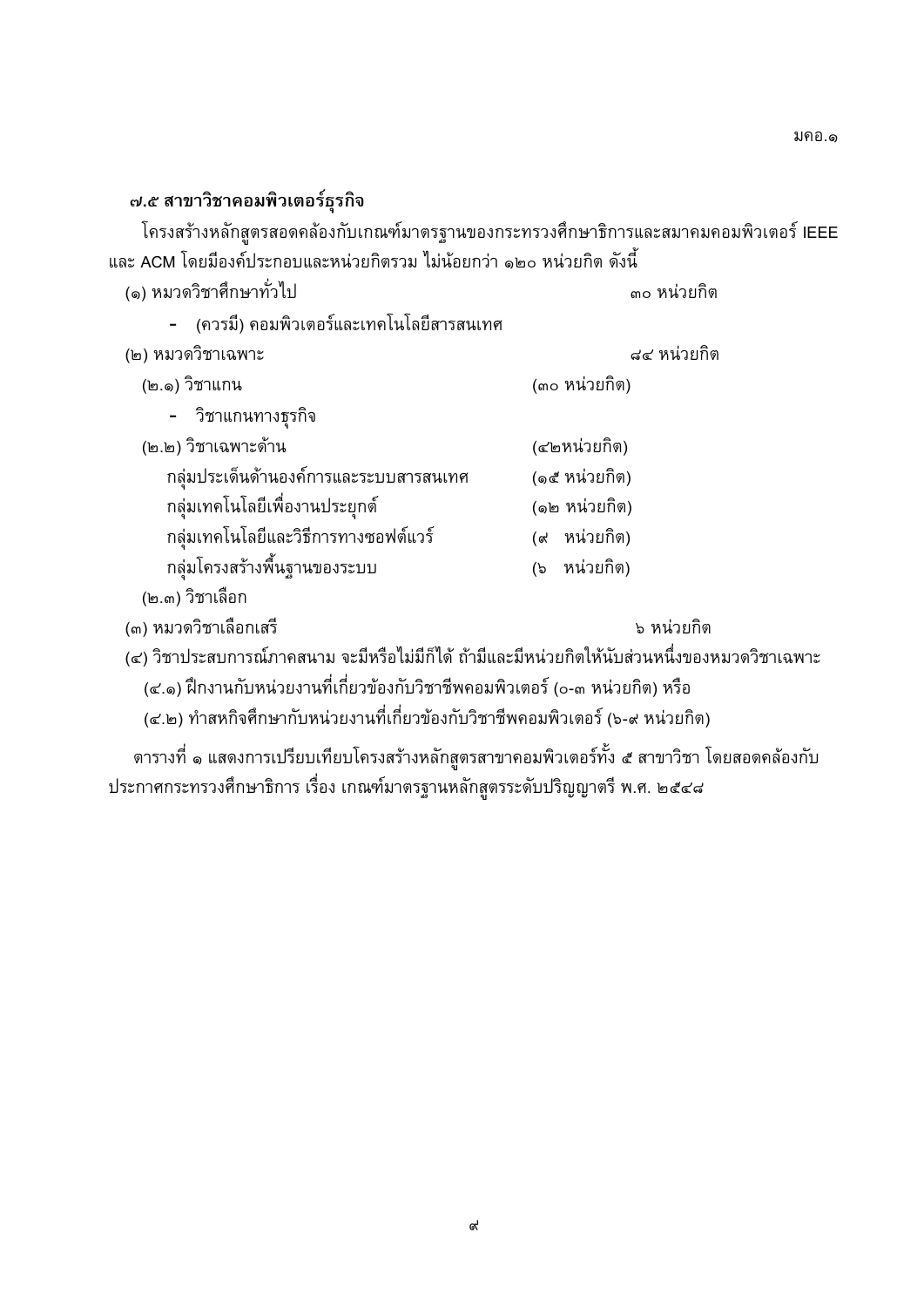|                                                   | $\mathsf{cs}$ | <b>CE</b> | <b>SE</b>    | IT           | <b>BC</b>     |
|---------------------------------------------------|---------------|-----------|--------------|--------------|---------------|
| ๑. หมวดวิชาศึกษาทั่วไป                            | MO.           | mΟ        | MO.          | <b>MO</b>    | <b>MO</b>     |
| ๒. หมวดวิชาเฉพาะ                                  | ದ⊄            | ದ⊄        | ದ⊄           | ದ⊄           | ದ⊄            |
| - วิชาแกน*                                        | ඹෙ            | ៣o        | ๙            | ๙            | <b>MO</b>     |
| - วิชาเฉพาะด้าน                                   | ຓఏ            | ຓ๖        | ๕๔           | ๔๕           | ഭിപ           |
| ประเด็นด้านองค์การและระบบสารสนเทศ                 | ണ             |           | ๙            | ๙            | ෧๕            |
| เทคโนโลยีเพื่องานประยุกต์                         | ৯             | ണ         | ๙            | ෧෬           | @ ්ෆ          |
| เทคโนโลยีและวิธีการทางซอฟต์แวร์<br>$\blacksquare$ | ඹෙ            | ๙         | ിഇ ബ∕        | මෙ           | ๙             |
| ■ โครงสร้างพื้นฐานของระบบ                         | ඹෙ            | ඹෙ        | ৯            | ৯            | $\mathcal{P}$ |
| ฮาร์ดแวร์และสถาปัตยกรรมคอมพิวเตอร์                | ଳ             | ඹෙ        | <sub>ណ</sub> |              |               |
| - วิชาเลือก                                       |               |           |              |              |               |
| - ประสบการณ์ภาคสนาม (ถ้ามี)                       |               |           |              |              |               |
| ้ ฝึกงาน หรือ                                     | $O - \Omega$  | ഠ-ഩ       | $O - \Omega$ | $O - \Omega$ | ഠ-ഩ           |
| สหกิจศึกษา                                        | ৯-๙           | ৯-๙       | ৯-প          | ৯-๙          | ৯-๙           |
| ๓. หมวดวิชาเลือกเสรี                              | ১             | ৯         | ১            | ৯            | ৯             |
| รวม                                               | ໑២໐           | ໑២໐       | ໑២໐          | ໑២໐          | ໑២໐           |

 $\mathbf{q}$ 

-- -

: 2+!G-9 5&F =G า<br>สถาบับออบสื่อนากำหบอ โดยวิชาแอบของสาขาวิชาวิสากรรบคอบพิวเตอร์ และสาขาวิชา ดวงเพิ่วเตอร์รรถิว ได้รวงเวิชาพื้นรวงเงเวงส่วงเทางด้วงเวิศวกรรมแอะงเริงงา  $5552$  $\mathbf{q}$  $\frac{d^2}{2}$ 

## ๘. เนื้อหาสาระสำคัญของสาขาคอมพิวเตอร์

ติวเตอร์ จำแบกตามสาขาวิชาใจ้ดังนี้  $\frac{9}{4}$  (exception of  $\frac{3}{4}$ )

# ี ๘.๑ สาขาวิชาวิทยาการคอมพิวเตอร์

 $\frac{q}{1}$ ,  $\frac{1}{2}$ ,  $\frac{1}{2}$ ,  $\frac{1}{2}$ ,  $\frac{1}{2}$ ,  $\frac{1}{2}$ ,  $\frac{1}{2}$ ,  $\frac{1}{2}$ ,  $\frac{1}{2}$ ,  $\frac{1}{2}$ ,  $\frac{1}{2}$ ,  $\frac{1}{2}$ ,  $\frac{1}{2}$ ,  $\frac{1}{2}$ ,  $\frac{1}{2}$ ,  $\frac{1}{2}$ ,  $\frac{1}{2}$ ,  $\frac{1}{2}$ ,  $\frac{1}{2}$ ,  $\frac{1}{2}$ ,

- (๑) โครงสร้างดิสครีต
- (๒) พื้นจานการเขียนโปรแกรม
- (๓) ความซับซ้อนและขั้นตอนวิธี
- (−) โครงสร้า เบาะสถาปีคะ<br>(→) โครงสร้า เบาะสถาปีคะ
- $(3)$  seems the contract  $(5)$  $($ -- $)$   $\cdot$ - $-$ - $=$  $\frac{1}{60}$
- (Discrete Structures)<br>(Programming Fundamentals)
	-
- (Algorithms and Complexity)
- (Architecture and Organization)
- (Operating Systems)  $\left($  -perantig systems)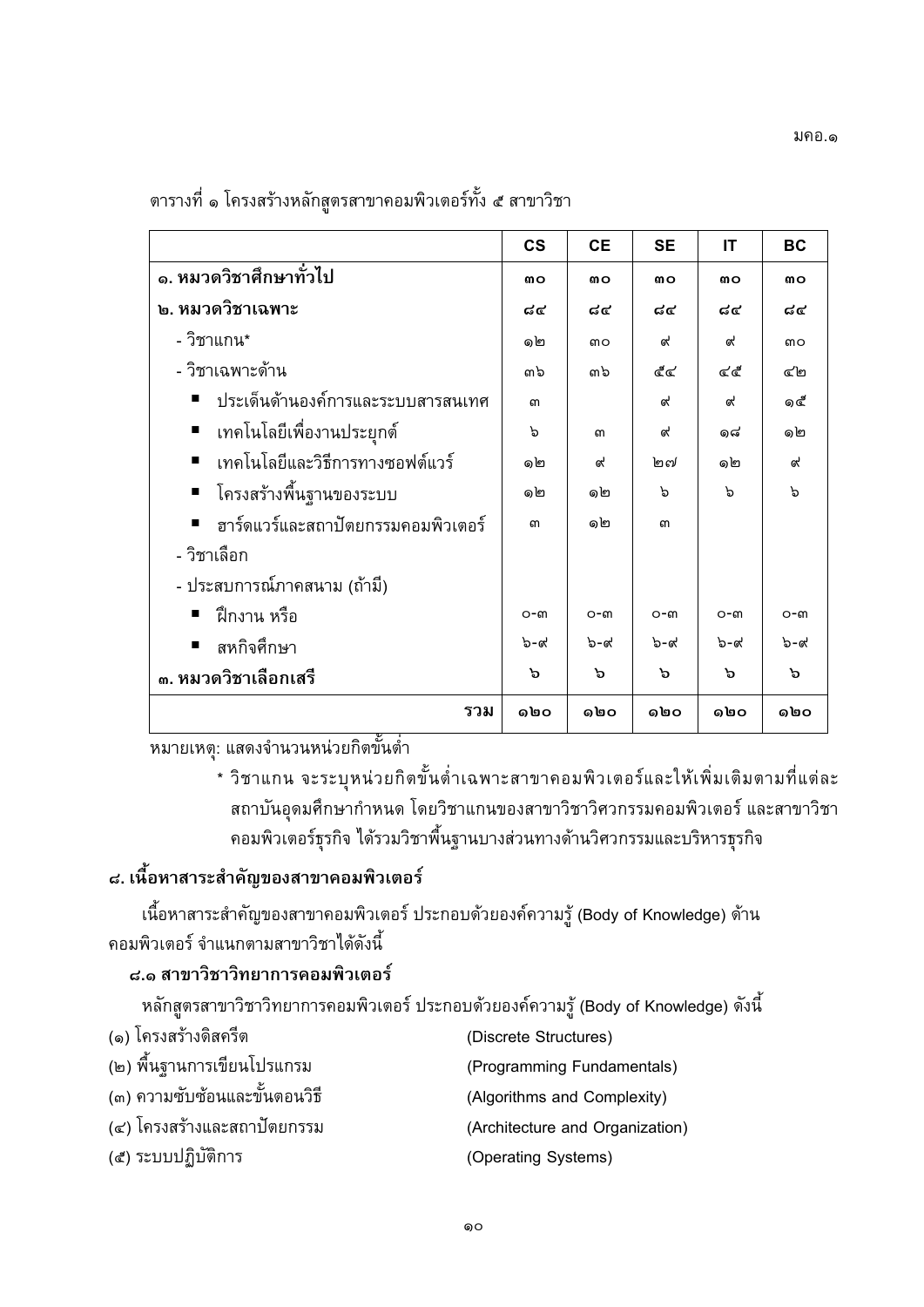| (๖) การประมวลผลเครือข่าย                   | (Net-Centric Computing)          |
|--------------------------------------------|----------------------------------|
| (๗) ภาษาการเขียนโปรแกรม                    | (Programming Languages)          |
| (๘) ปฏิสัมพันธ์ระหว่างมนุษย์และคอมพิวเตอร์ | (Human-Computer Interaction)     |
| (๙) กราฟิกและการประมวลผลภาพ                | (Graphics and Visual Computing)  |
| (๑๐) ระบบชาญฉลาด                           | (Intelligent Systems)            |
| (๑๑) การจัดการสารสนเทศ                     | (Information Management)         |
| (๑๒) ประเด็นทางสังคมและวิชาชีพ             | (Social and Professional Issues) |
| (๑๓) วิศวกรรมซอฟต์แวร์                     | (Software Engineering)           |
| (๑๔) ศาสตร์เพื่อการคำนวณ                   | (Computational Science)          |
| ๘.๒ สาขาวิชาวิศวกรรมคอมพิวเตอร์            |                                  |

|                                        | ึ้นผู้แข็งเริ่ม เว็บ เริ่ม เริ่มเริ่มกรรมเดิน ระดับการ บาระเเถิน การเกิดวันไม่ รายวิ่ง (DOOA OI UIOMIGOGE) ผาพ |
|----------------------------------------|----------------------------------------------------------------------------------------------------------------|
| (๑) พื้นฐานการเขียนโปรแกรม             | (Programming Fundamentals)                                                                                     |
| (๒) คณิตศาสตร์ทางคอมพิวเตอร์           | (Computer Mathematics)                                                                                         |
| (๓) อิเล็กทรอนิกส์                     | (Electronics)                                                                                                  |
| (๔) ตรรกศาสตร์ดิจิทัล                  | (Digital Logic)                                                                                                |
| (๕) โครงสร้างข้อมูลและขั้นตอนวิธี      | (Data Structures and Algorithms)                                                                               |
| (๖) โครงสร้างและสถาปัตยกรรมคอมพิวเตอร์ | (Computer Architecture and Organization)                                                                       |
| (๗) ระบบปฎิบัติการ                     | (Operating Systems)                                                                                            |
| (๘) ระบบฐานข้อมูล                      | (Database Systems)                                                                                             |
| (๙) วิศวกรรมซอฟต์แวร์                  | (Software Engineering)                                                                                         |
| (๑๐) เครือข่ายคอมพิวเตอร์              | (Computer Networks)                                                                                            |
| ๘.๓ สาขาวิชาวิศวกรรมซอฟต์แวร์          |                                                                                                                |

| (๑) ความจำเป็นของคอมพิวเตอร์                 | (Computing Essentials)                      |
|----------------------------------------------|---------------------------------------------|
| (๒) พื้นฐานคณิตศาสตร์และวิศวกรรม             | (Mathematical and Engineering Fundamentals) |
| (๓) วิชาชีพภาคปฏิบัติ                        | (Professional Practices)                    |
| (๔) การวิเคราะห์และการสร้างแบบจำลองซอฟต์แวร์ | (Software Modeling and Analysis)            |
| (๕) การออกแบบซอฟต์แวร์                       | (Software Design)                           |
| (๖) การทวนสอบและทดสอบซอฟต์แวร์               | (Software Validation and Verification)      |
| (๗) วิวัฒนาการของซอฟต์แวร์                   | (Software Evolution)                        |
| (๘) กระบวนการทางซอฟต์แวร์                    | (Software Process)                          |
| (๙) คุณภาพซอฟต์แวร์                          | (Software Quality)                          |
| (๑๐) การจัดการซอฟต์แวร์                      | (Software Management)                       |
|                                              |                                             |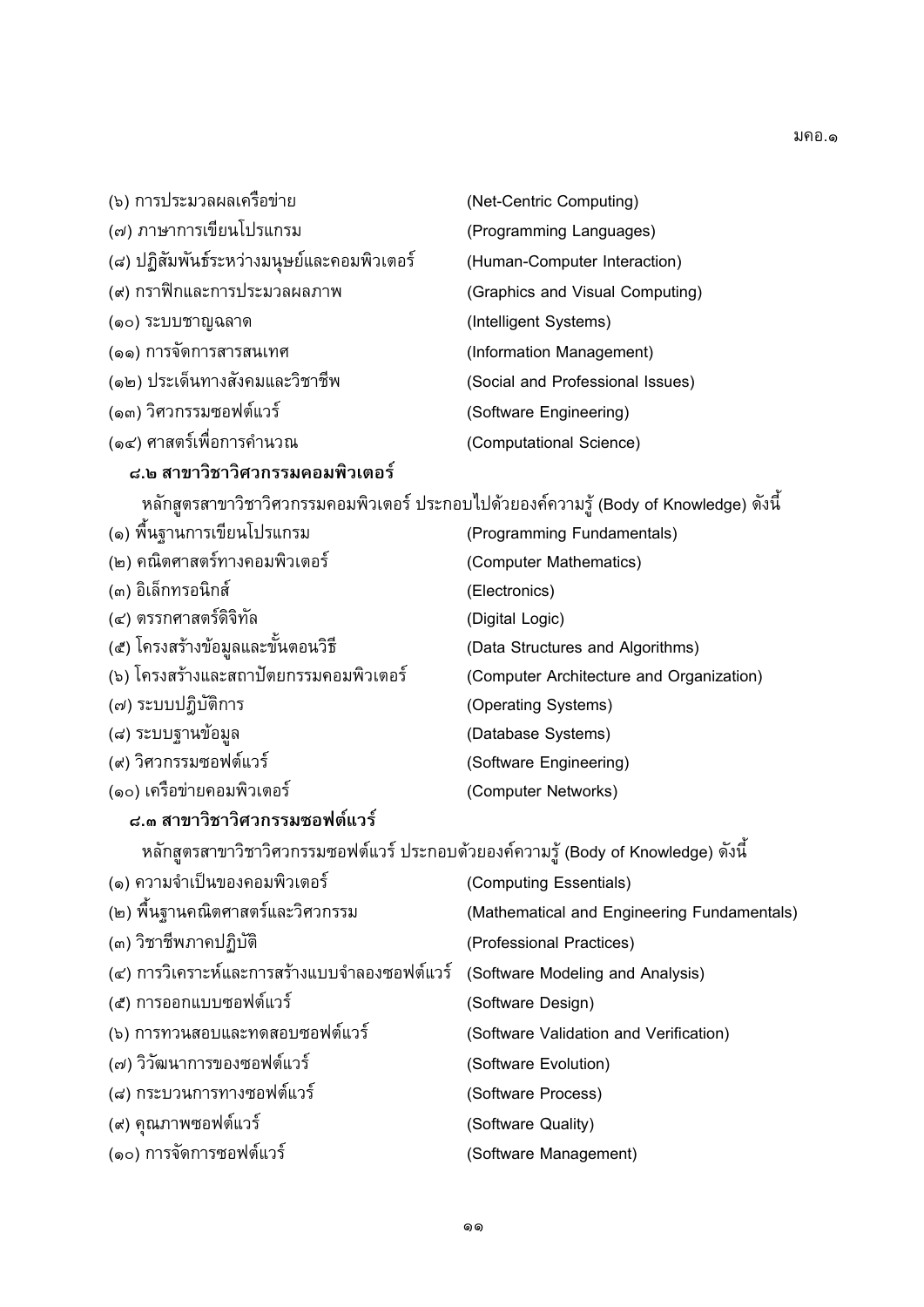# ี ๘.๔ สาขาวิชาเทคโนโลยีสารสนเทศ

| หลักสูตรสาขาวิชาเทคโนโลยีสารสนเทศ ประกอบด้วยองค์ความรู้ (Body of Knowledge) ดังนี้        |                                            |
|-------------------------------------------------------------------------------------------|--------------------------------------------|
| (๑) พื้นฐานเทคโนโลยีสารสนเทศ                                                              | (Information Technology Fundamentals)      |
| (๒) ปฏิสัมพันธ์ระหว่างมนุษย์และคอมพิวเตอร์                                                | (Human-Computer Interaction)               |
| (๓) ความมั่นคงและการประกันสารสนเทศ                                                        | (Information Assurance and Security)       |
| (๔) การจัดการสารสนเทศ                                                                     | (Information Management)                   |
| (๕) การบูรณาการการเขียนโปรแกรมและเทคโนโลยี                                                | (Integrative Programming and Technologies) |
| (๖) คณิตศาสตร์และสถิติสำหรับเทคโนโลยีสารสนเทศ (Mathematics and Statistics for Information |                                            |
|                                                                                           | Technology)                                |
| (๗) เครือข่าย                                                                             | (Networking)                               |
| (๘) พื้นฐานการเขียนโปรแกรม                                                                | (Programming Fundamentals)                 |
| (๙) แพลตฟอร์มเทคโนโลยี                                                                    | (Platform Technologies)                    |
| (๑๐) การบำรุงรักษาและการบริหารระบบ                                                        | (Systems Administration and Maintenance)   |
| (๑๑) สถาปัตยกรรมและการบูรณาการระบบ                                                        | (Systems Integration and Architecture)     |
| (๑๒) ประเด็นทางสังคมและวิชาชีพ                                                            | (Social and Professional Issues)           |
| (๑๓) ระบบเว็บและเทคโนโลยี                                                                 | (Web Systems and Technologies)             |
| ๘.๕ สาขาวิชาคอมพิวเตอร์ธรกิจ                                                              |                                            |

| หลักสูตรสาขาวิชาคอมพิวเตอร์ธุรกิจ ประกอบด้วยองค์ความรู้ (Body of Knowledge) ดังนี้ |                                      |  |
|------------------------------------------------------------------------------------|--------------------------------------|--|
| (๑) พื้นฐานคอมพิวเตอร์และเทคโนโลยีสารสนเทศ                                         | (Computer and Information Technology |  |
|                                                                                    | Fundamentals)                        |  |
| (๒) การเขียนโปรแกรมคอมพิวเตอร์                                                     | (Computer Programming)               |  |
| (๓) โครงสร้างข้อมูลและขั้นตอนวิธี                                                  | (Data Structures and Algorithms)     |  |
| (๔) การเขียนโปรแกรมบนเว็บ                                                          | (Web Programming)                    |  |
| (๕) ระบบฐานข้อมูล                                                                  | (Database Systems)                   |  |
| (๖) ระบบสารสนเทศเพื่อการจัดการ                                                     | (Management Information Systems)     |  |
| (๗) การวิเคราะห์และออกแบบระบบ                                                      | (Systems Analysis and Design)        |  |
| (๘) เครือข่ายคอมพิวเตอร์                                                           | (Computer Networking)                |  |
| (๙) ความมั่นคงของระบบสารสนเทศ                                                      | (Information Systems Security)       |  |
| (๑๐) โครงงานคอมพิวเตอร์เพื่อธุรกิจ                                                 | (Business Computer Project)          |  |
| (๑๑) ทักษะการใช้ซอฟต์แวร์คอมพิวเตอร์                                               | (Computer Software Usage Skill)      |  |
|                                                                                    |                                      |  |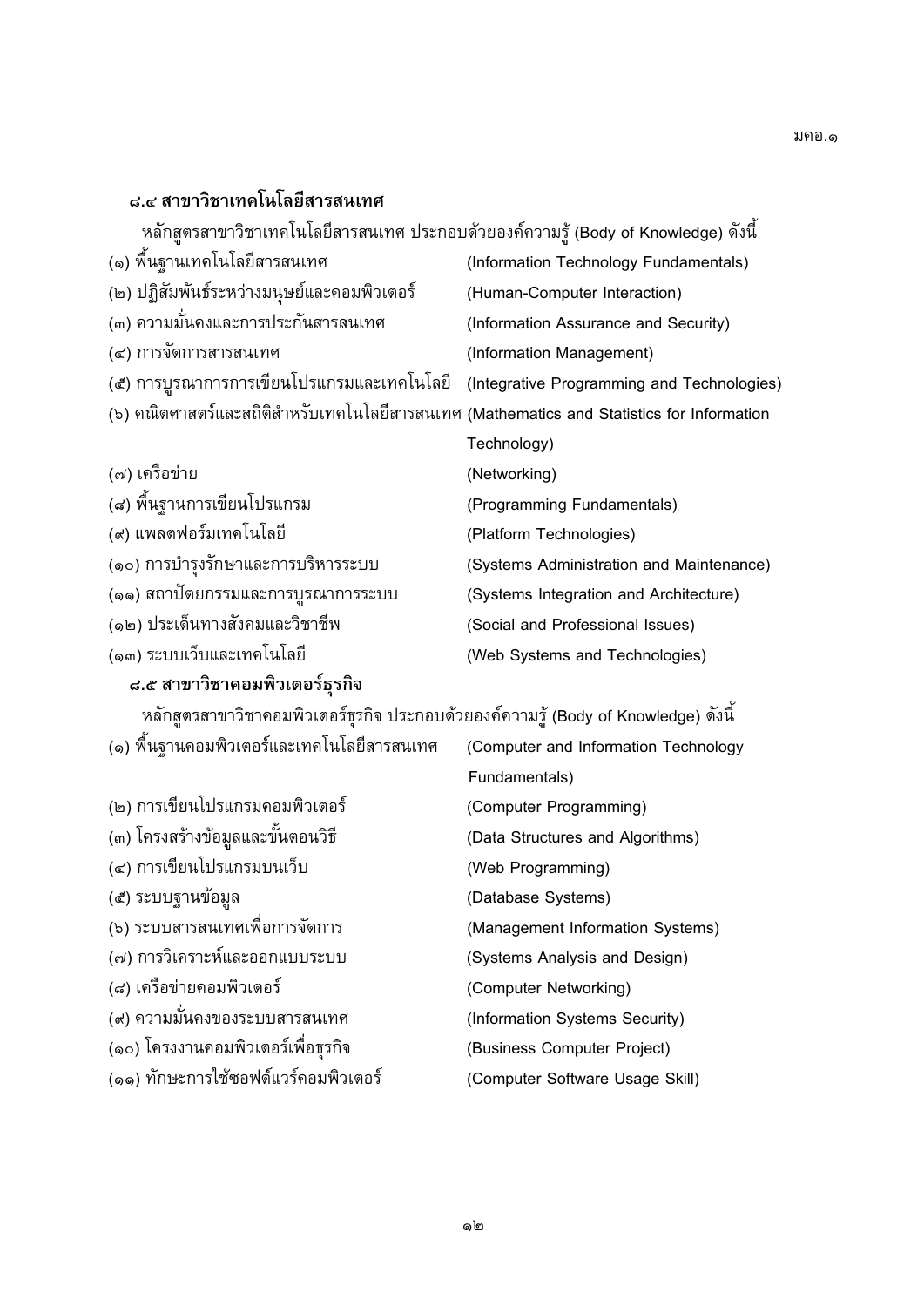#### ี่ ๙. กลยุทธ์การสอนและการประเมินผลการเรียนรู้

## ๙.๑ กลยุทธ์การสอน

้การสอนควรเป็นไปในลักษณะที่เน้นผู้เรียนเป็นสำคัญ มีการบรยายถึงเนื้อหาหลักของแต่ละวิชาและแนะนำ ให้ผู้เรียนทำการค้นคว้า หรือทำความเข้าใจประเด็นปลีกย่อยด้วยตนเอง นอกจากนี้ การสอนควรเน้นการได้มา ่ ซึ่งทฤษฎีและกฎเกณฑ์ต่าง ๆ ในเชิงวิเคราะห์ และชี้ให้เห็นความสัมพันธ์ระหว่างทฤษฎีกับปรากฏการณ์ต่าง ๆ ในธรรมชาติ ให้ผู้เรียนได้ทำการทดลองปฏิบัติการจริงและมีโอกาสใช้เครื่องมือด้วยตนเอง ในกระบวนการเรียน ้การสอน มีการมอบหมายงานเพื่อให้ผู้เรียนได้มีการฝึกฝนทักษะด้านต่าง ๆ รู้จักวิเคราะห์และแก้ปัญหาด้วย ิตนเอง มีการพัฒนาค้นหาความรู้แล้วมาเสนอเพื่อสร้างทักษะในการอภิปรายและนำเสนอ

้นอกจากนั้น ควรสอดแทรกเนื้อหา/กิจกรรมที่ส่งเสริมด้านคุณธรรม จริยธรรม รูปแบบการเรียนการสอน ี่ ต่าง ๆ เหล่านี้ จะทำให้ผู้เรียนเกิดทักษะในการเรียนรู้ ทักษะในการทดลองวิจัยและการแก้ปัญหา มีความรู้ใน ้เรื่องที่ตนเองสนใจ มีทักษะในการนำเสนอและอภิปรายโดยใช้เทคโนโลยีสารสนเทศในการสื่อสารกับผู้อื่น ้ทักษะการใช้ภาษาไทยและภาษาต่างประเทศ ยอมรับฟังความคิดเห็นของผู้อื่นและเป็นผู้มีคุณธรรม จริยธรรม ในตนเอง วิชาชีพและสังคม

ส่วนบางสาขาวิชาอาจกำหนดกลยุทธ์การสอนเพิ่มเติมดังนี้

## สาขาวิชาวิทยาการคอมพิวเตอร์

ึกลุ่มวิชาในสาขาวิชาวิทยาการคอมพิวเตอร์สามารถแบ่งเป็นสามกลุ่มใหญ่ กลุ่มแรกคือกลุ่มที่เกี่ยวกับ แนวคิดและทฤษฎีของฮาร์ดแวร์ สถาปัตยกรรมคอมพิวเตอร์ และโครงสร้างพื้นฐานของระบบ กลุ่มที่สองคือกลุ่ม ี่ที่เกี่ยวกับการโปรแกรมหรือเทคโนโลยีและวิธีการทางซอฟต์แวร์ และกลุ่มที่สามคือกลุ่มที่เกี่ยวกับเทคโนโลยี ้เพื่องานประยุกต์และประเด็นด้านองค์การและระบบสารสนเทศ กลยุทธ์การสอนในแต่ละกลุ่มมีดังนี้

## ึ กลุ่มที่เกี่ยวกับแนวคิดและทฤษฎีของฮาร์ดแวร์ สถาปัตยกรรมคอมพิวเตอร์ และโครงสร้างพื้นฐานของ ระบบ

การสอนต้องเน้นให้นักศึกษารู้ถึงที่มาของแนวคิดนั้น โดยเริ่มจากปัญหา จากนั้นอธิบายธรรมชาติของ ปัญหาว่าเกิดขึ้นได้อย่างไร สาเหตุที่สำคัญที่สร้างปัญหาคืออะไร เป้าหมายและความจำเป็นที่ต้องแก้ปัญหาคือ ้อะไร หลังจากที่อธิบายสาเหตุแล้วก็ต้องเน้นข้อสังเกตที่เกี่ยวข้องกับปัญหาโดยการสังเกตจากตัวอย่างต่าง ๆ ้จนพบรูปแบบหรือความจริงที่ซ่อนอยู่ รูปแบบและความจริงที่พบจากตัวอย่างต่าง ๆ สามารถนำไปตั้งเป็น ้ทฤษฎีได้ การพิสูจน์ทฤษฎีก็คือการอธิบายเหตุผลว่า ทำไมจึงเกิดความจริงที่ซ่อนอยู่ สาเหตุและความจริงที่พบ ้จะนำไปสู่การแก้ปัญหาได้ง่าย การสอนวิธีการแก้ไขปัญหาต้องให้นักศึกษาคิดเองก่อน แล้วจึงวิจารณ์ว่าน่าจะ แก้ไขตรงไหนเพราะอะไรร่วมกับนักศึกษา การสอนต้องเน้นฝึกให้นักศึกษาค้นพบปัญหาใหม่ วิธีการแก้ปัญหา ี การตั้งทฤษฎีและการพิสูจน์ทฤษฎี ด้วยตนเอง ไม่เน้นการท่องจำ นักศึกษาต้องสามารถโต้ตอบและโต้แย้งด้วย เหตุผลทางวิชาการได้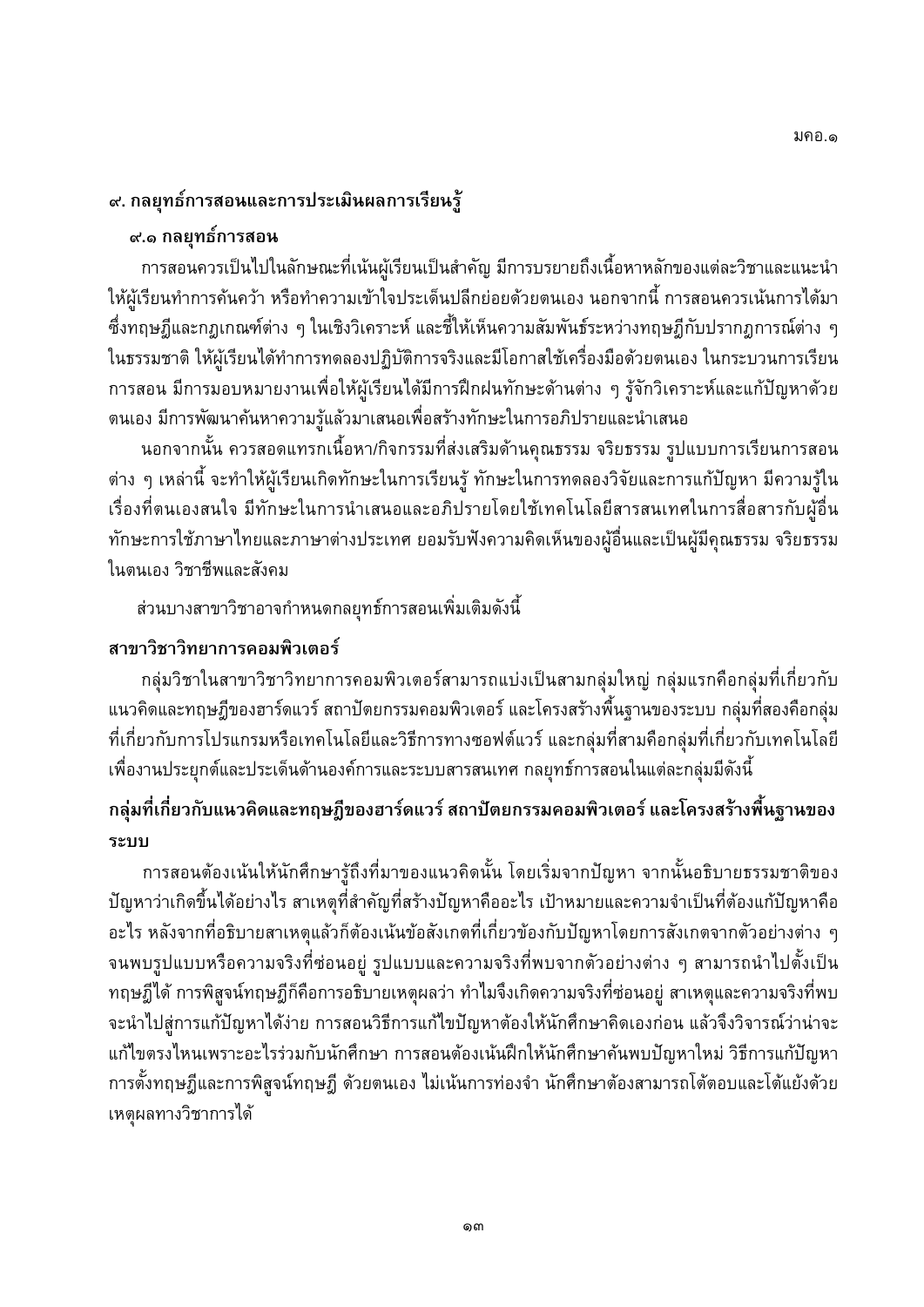## ึ กลุ่มที่เกี่ยวกับเทคโนโลยีและวิธีการทางซอฟต์แวร์

้การเรียนการสอนต้องเน้นการเขียนโปรแกรมและทดสอบบนเครื่องคอมพิวเตอร์จริง โดยต้องให้นักศึกษา ี่สามารถใช้เครื่องคอมพิวเตอร์ได้ตลอดเวลา ต้องไม่จำกัดเวลาการใช้เครื่อง การสอนในแต่ละคำสั่งต้องมีการ เขียนโปรแกรมจริงทุกครั้ง ก่อนเริ่มสอน อาจารย์ต้องเตรียมปัญหาที่จะให้นักศึกษาเขียนโปรแกรมแก้ปัญหานี้ ้ปัญหาต้องมีขนาดใหญ่พอที่จะแบ่งเป็นปัญหาย่อย ๆ ซึ่งแต่ละปัญหาย่อยสามารถแก้ไขได้โดยใช้แต่ละกลุ่ม ้คำสั่งของโปรแกรม การสอนแต่ละคำสั่งต้องมีตัวอย่างของการประยุกต์คำสั่งที่หลากหลายมาประกอบ รวมทั้ง ในวิชาที่เกี่ยวกับการเขียนโปรแกรมควรมีโครงการที่เกี่ยวกับการเขียนโปรแกรมเพื่อแก้ปัญหาง่ายที่เกิดขึ้นใน ธุรกิจหรืออุตสาหกรรม นักศึกษาควรทำโครงการเป็นกลุ่มเพื่อฝึกให้สามารถทำงานร่วมกันได้ และรู้จักวาง แผนการทำงาน

## ึกลุ่มที่เกี่ยวกับเทคโนโลยีเพื่องานประยุกต์และประเด็นด้านองค์การและระบบสารสนเทศ

้ตัวอย่างของวิชาในกลุ่มนี้คือ คอมพิวเตอร์กราฟิก การสอนในกลุ่มต้องอธิบายถึงปัญหาที่แท้จริงว่าคืออะไร ้ปัญหาที่พบคล้ายกับปัญหาใดบ้างที่รู้จักเช่น ปัญหาการหมุนรูปในสองมิติบนจอคอมพิวเตอร์ เป็นปัญหา ้เดียวกับการย้ายตำแหน่งจุดพิกัด (Coordinate) บนระนาบสองมิติ หลังจากอธิบายถึงสาเหตุของปัญหาเพื่อ ่ นำไปสู่แนวคิดการแก้ปัญหา ที่ตอบโจทย์ความต้องการขององค์กรตลอดจนผลกระทบที่จะเกิดขึ้นเมื่อติดตั้ง โปรแกรมหรือระบบสารสนเทศให้กับองค์กรแล้ว การแก้ปัญหาต้องอธิบายแยกเป็นขั้นตอนพร้อมตัวอย่าง ประกอบ และอธิบายว่าแต่ละขั้นตอนต้องใช้คำสั่งโปรแกรมใดบ้าง การสอนวิชาในกลุ่มนี้ควรให้นักศึกษาทำ โครงการง่าย ๆ ที่เกี่ยวข้องกับวิชาที่เลือก อาจารย์อาจเอาบทความวิชาการที่เกี่ยวข้องและทันสมัยมาชี้แนะให้ นักศึกษาเพื่อกระตุ้นให้นักศึกษาเกิดความสนใจที่จะเรียนรู้มากกว่าที่สอนในชั้นเรียน นอกจากนั้น ต้อง สอดแทรกเนื้อหา/กิจกรรมที่ส่งเสริมด้านคุณธรรม จริยธรรมในทุกวิชา

## สาขาวิชาวิศวกรรมคอมพิวเตอร์

ื่องค์ความรู้ด้านวิศวกรรมคอมพิวเตอร์มีวงจรชีวิตความรู้ (Knowledge Lifecycle) สั้น ๆ กล่าวคือองค์ ้ความรู้ใหม่ ๆ เกิดขึ้นในคาบเวลาสั้น ๆ ดังนั้น การเรียนการสอนในด้านวิศวกรรมคอมพิวเตอร์จำเป็นต้องเป็น การเรียนการสอนเชิงรุก (Active Learning) เน้นการสร้างปัญญา และทักษะการเรียนรู้ตลอดชีวิตของบัณฑิต ปรัชญาของการสอนในสาขาวิชาวิศวกรรมคอมพิวเตอร์ต้องเน้นผลสัมฤทธิ์ตามมาตรฐานผลการเรียนรู้เป็น ้สำคัญ โดยมีกระบวนการสร้างความเข้าใจหลักการพื้นฐานที่มั่นคงจากการบรรยายพร้อมการสาธิตที่สร้าง ี่ จินตนาการแก่ผู้เรียน จากนั้นควรเป็นกระบวนการกระตุ้นสร้างความคิดในการต่อยอดองค์ความรู้สู่องค์ความรู้ ้ระดับกลางและระดับสูง หรือการสร้างนวัตกรรมใหม่ ๆ ด้วยผู้เรียนเป็นสำคัญ ซึ่งอาจจะเป็นได้ทั้งแบบเชิงการ ใช้ปัญหา หรือโครงการเป็นฐาน กระบวนการเรียนการสอนในหลักสูตรวิศวกรรมคอมพิวเตอร์ต้องสามารถ บูรณาการองค์ความรู้ให้ผู้เรียนเข้าใจความเชื่อมโยงของระบบคอมพิวเตอร์ตั้งแต่ฮาร์ดแวร์ ขั้นตอนวิธี ี ซอฟต์แวร์ และการนำไปใช้งาน ตลอดจนการเปิดโอกาสให้ผู้เรียนได้ทำการทดลองปฏิบัติการจริงทั้งภายในและ ภายนอกสถาบันอุดมศึกษา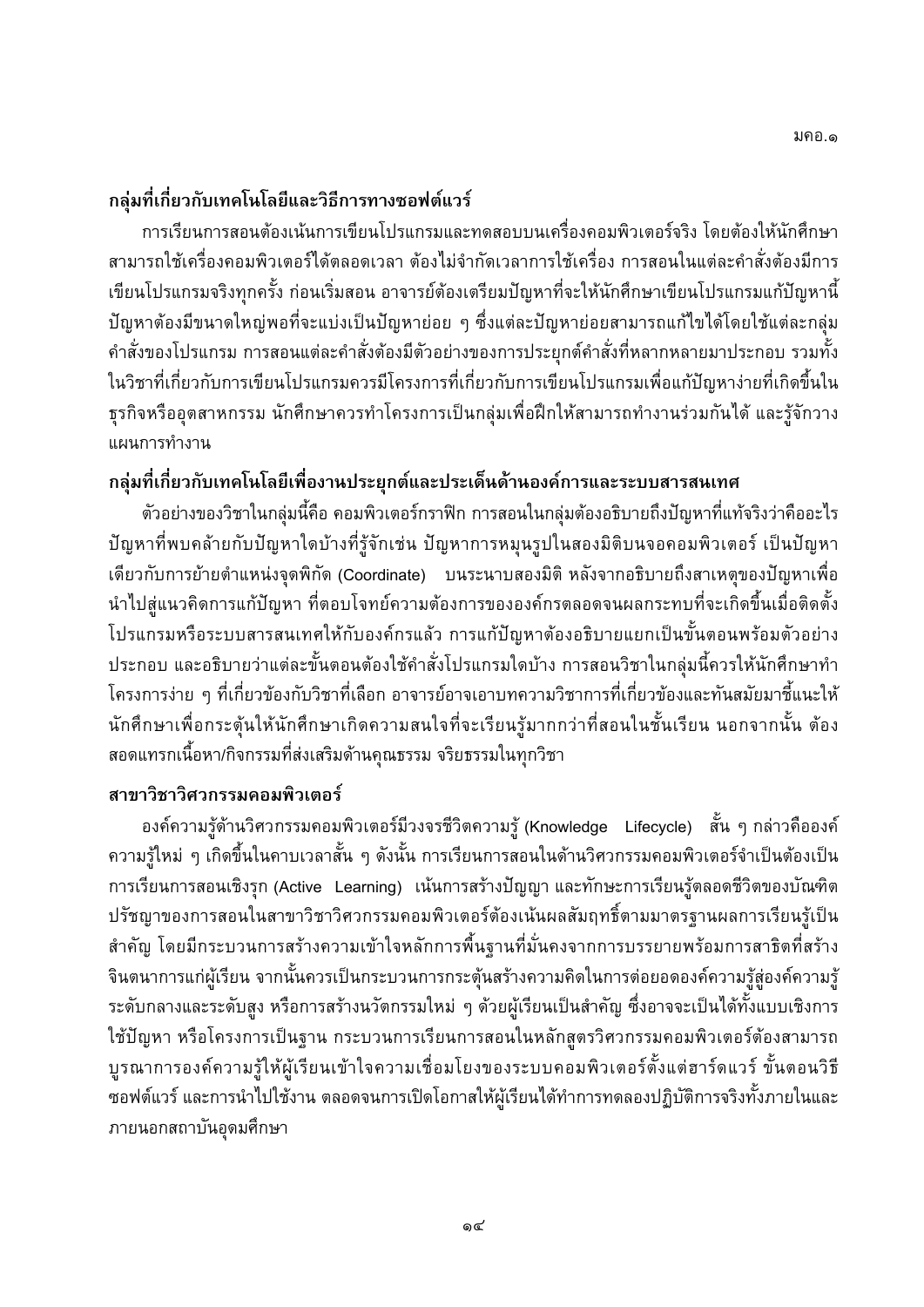นอกจากศักยภาพและทักษะเฉพาะด้านวิศวกรรมคอมพิวเตอร์ การสอนในหลักสูตรวิศวกรรม ี คอมพิวเตอร์ ต้องมีกระบวนการ และ/หรือกิจกรรมทั้งในและนอกห้องเรียนเพื่อสร้างทักษะอื่น ๆ ด้านสังคม เน้น ้การสร้างความตระหนักของการเป็นคนในสังคมที่ดี มีคุณธรรม จริยธรรมในตนเองและวิชาชีพ เปิดโอกาสให้ ผู้เรียนได้ทำงานเป็นทีม สร้างความเป็นผู้นำ นำเสนอความคิดเห็นและรับฟังความเห็นจากผู้อื่นในทีม หรือ ้ผู้ร่วมงานอื่น ๆ ตลอดจนทักษะการเขียนบทความ การนำเสนอ การอภิปรายด้วยการใช้ภาษาไทยและ ้ต่างประเทศที่ถูกต้องและเข้าใจกฎเกณฑ์สังคมทั้งในประเทศและสากล

## สาขาวิชาเทคโนโลยีสารสนเทศ

้สำหรับสาขาวิชาเทคโนโลยีสารสนเทศที่เน้นด้านการประยุกต์งานมากกว่าสาขาวิชาอื่น ควรจัดให้ผู้เรียน ได้เรียนรู้จากประสบการณ์ด้วยวิธีการสอนและกิจกรรมเหล่านี้ ได้แก่

- การสาธิตโดยผัสอน
- การสัมภาษณ์ผู้เชี่ยวชาญทางวิชาชีพเทคโนโลยีสารสนเทศหรือการศึกษาดูงานให้เห็นทิศทางของงาน ในวิชาชีพ
- การฝึกปฏิบัติในห้องปฏิบัติการคอมพิวเตอร์ที่ต่อเชื่อมอุปกรณ์ในระบบเครือข่ายคอมพิวเตอร์ ให้เข้าใจ งานออกแบบระบบ งานพัฒนาส่วนที่ติดต่อกับผู้ใช้งานให้มีประสิทธิภาพ งานนำระบบไปใช้งาน งาน ้ดูแลรักษาระบบ และงานรักษาความมั่นคงของระบบ
- ้ การทำงานโครงงานกลุ่มหรือโครงงานเดี่ยวให้สามารถบูรณาการระบบและนำไปใช้งาน
- การเขียนและการนำเสนอรายงานเชิงเทคนิคประกอบระบบงาน
- การเรียนรู้จากงานบริการทางด้านเทคโนโลยีสารสนเทศ
- การเรียนรู้จากประสบการณ์ภาคสนาม (ถ้ามี)

## ๙.๒ กลยุทธ์การประเมินผลการเรียนรู้

ึการมีกลยุทธ์การประเมินผลการเรียนรู้และทวนสอบว่าเกิดผลการเรียนรู้ตามมาตรฐานจริง ซึ่ง ิสถาบันอุดมศึกษาจะต้องวางแผนไว้ล่วงหน้า และระบุรายละเอียดเป็นลายลักษณ์อักษรในเอกสารรายละเอียด ของหลักสูตร รายละเอียดของรายวิชาและรายละเอียดของประสบการณ์ภาคสนาม (ถ้ามี) การประเมินผลของ แต่ละรายวิชาเป็นความรับผิดชอบของผู้สอน เช่น การสอบข้อเขียน การสอบสัมภาษณ์ การสอบปฏิบัติ การ ้สังเกตพฤติกรรม การให้คะแนนโดยผู้ร่วมงาน รายงานกิจกรรม แฟ้มผลงาน และการประเมินตนเองของผู้เรียน ส่วนการประเมินผลหลักสูตรเป็นความรับผิดชอบร่วมกันของคณาจารย์และผู้รับผิดชอบหลักสูตร เช่น การ ประเมินข้อสอบ การเทียบเคียงข้อสอบกับสถาบันอุดมศึกษาอื่น การสอบด้วยข้อสอบกลางของสาขาวิชา การ ประเมินของผู้จ้างงาน และการประเมินของสมาคมวิชาชีพ (ถ้ามี) เป็นต้น

ึนอกจากนี้การประเมินผลความรู้ สามารถพิจารณาได้จากมาตรฐานคุณภาพบัณฑิต บัณฑิต ระดับอุดมศึกษาเป็นผู้มีความรู้ มีคุณธรรม จริยธรรม มีความสามารถในการเรียนรู้และพัฒนาตนเอง สามารถ ประยุกต์ความรู้เพื่อการดำรงชีวิตในสังคมได้อย่างมีความสุขทั้งทางร่างกายและจิตใจ มีความสำนึกและความ ้รับผิดชอบในฐานะพลเมืองและพลโลก ดังนั้น จึงมีการกำหนด "ตัวบ่งชี้" ไว้ดังนี้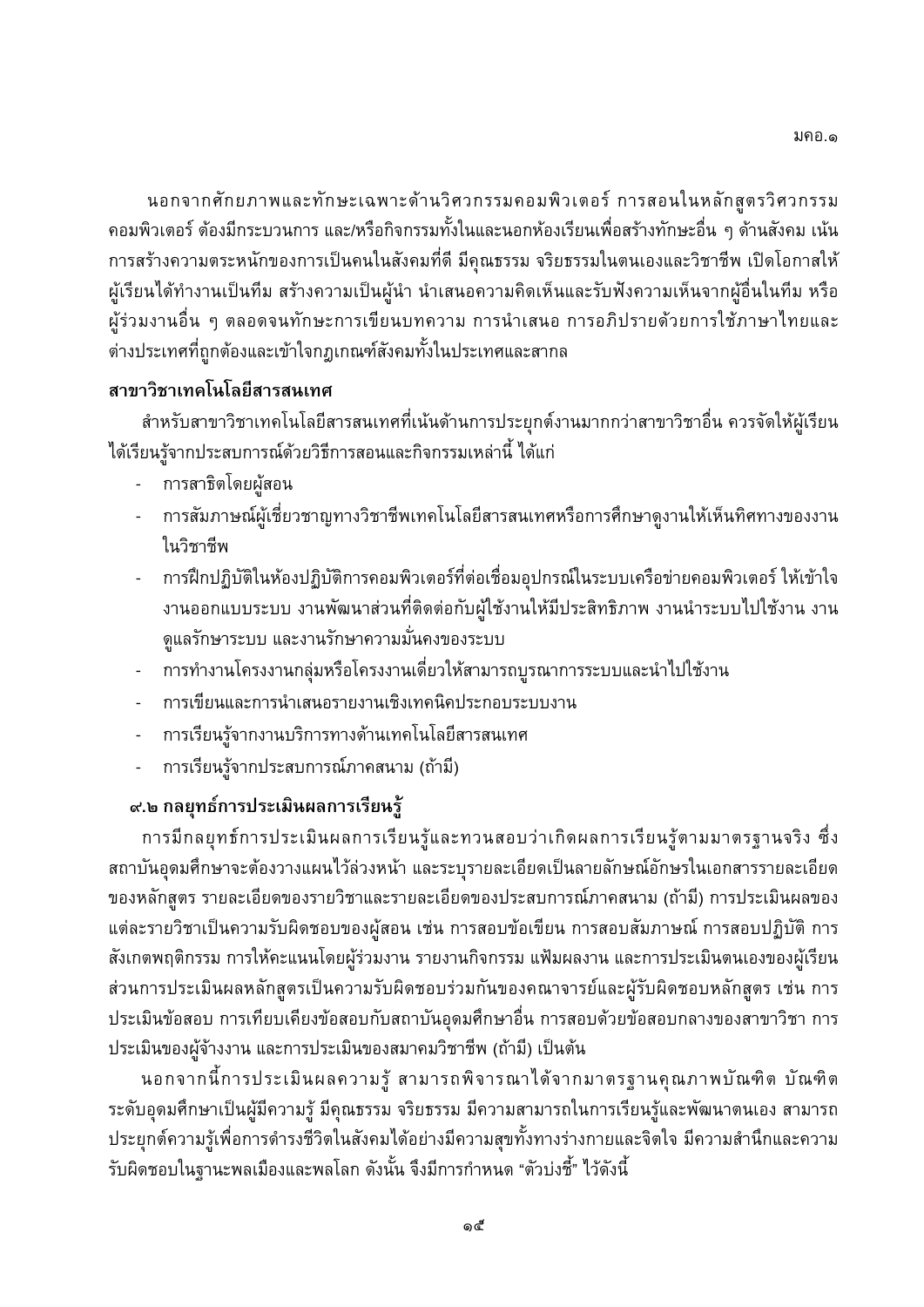- บัณฑิตมีความรู้ ความสามารถในศาสตร์ของตน สามารถเรียนรู้ สร้างและประยุกต์ความรู้เพื่อพัฒนา ้ตนเอง สามารถปฏิบัติงานและสร้างงานเพื่อพัฒนาสังคมให้สามารถแข่งขันได้ในระดับสากล
- บัณฑิตมีจิตสำนึก ดำรงชีวิต และปฏิบัติหน้าที่ตามความรับผิดชอบโดยยึดหลักคุณธรรม จริยธรรม
- บัณฑิตมีสุขภาพดีทั้งด้านร่างกายและจิตใจ มีการดูแล เอาใจใส่ รักษาสุขภาพของตนเองอย่างถูกต้อง เหมาะสม

้การประเมินตัวบ่งชี้ด้านบนนี้จะทำได้เฉพาะเมื่อนักศึกษายังไม่สำเร็จการศึกษา และระหว่างเวลานี้ การ หมั่นให้นักศึกษาตระหนักถึงตัวบ่งชี้ตลอดเวลาจึงเป็นสิ่งเดียวที่ทำได้ การฝึกนักศึกษาซ้ำ ๆ ในเรื่องที่อยู่ในตัว ้บ่งชี้จะทำให้แนวคิดนี้ฝังอยู่ในตัวนักศึกษาโดยอัตโนมัติ การจำลองสถานะการณ์ต่าง ๆ เพื่อสังเกตพฤติกรรม ของนักศึกษาว่ามีคุณสมบัติที่ต้องการหรือยัง น่าจะเป็นแนวทางที่ใช้เพื่อประเมินความสำเร็จของแนวคิดของตัว บ่งชี้ดังกล่าว

้นอกจากนี้ การวัดและประเมินผลนักศึกษา อย่างน้อยให้เป็นไปตามประกาศดังนี้

- ี ประกาศกระทรวงศึกษาธิการ เรื่องมาตรฐานการอุดมศึกษา พ.ศ. ๒๕๔๙ ว่าด้วยมาตรฐานด้านคุณภาพ บัณฑิต
- ประกาศกระทรวงศึกษาธิการ เรื่องเกณฑ์มาตรฐานหลักสูตรระดับปริญญาตรี พ.ศ. ๒๕๔๘ ข้อ ๑๒ ว่าด้วย เกณฑ์การวัดผลและการสำเร็จการศึกษา
- ประกาศข้อบังคับของแต่ละสถาบันอุดมศึกษา

## ี ๑๐. การทวนสอบมาตรฐานผลการเรียนรู้

ี่สถาบันอุดมศึกษาต้องกำหนดให้มีระบบและกลไกการทวนสอบเพื่อยืนยันว่านักศึกษาและบัณฑิตทุกคน มี ้มาตรฐานผลการเรียนรู้ทุกด้านตามที่กำหนดไว้ในมาตรฐานคุณวุฒิระดับปริญญาตรี สาขาคอมพิวเตอร์นี้เป็น อย่างน้อย

## ๑๐.๑ การทวนสอบมาตรฐานผลการเรียนรู้ขณะนักศึกษายังไม่สำเร็จการศึกษา

้การทวนสอบในระดับรายวิชาควรให้นักศึกษาประเมินผลการเรียนการสอนในระดับรายวิชาทั้งภาคทฤษฎี และปฏิบัติ และการมีคณะกรรมการผู้ทรงคุณวุฒิพิจารณาความเหมาะสมของข้อสอบให้เป็นไปตามแผนการ ี สอน ส่วนการทวนสอบในระดับหลักสูตรควรมีระบบประกันคุณภาพภายในสถาบันอุดมศึกษา เพื่อดำเนินการ ทวนสอบมาตรฐานผลการเรียนรู้และรายงานผล

## ๑๐.๒ การทวนสอบมาตรฐานผลการเรียนรู้หลังจากนักศึกษาสำเร็จการศึกษา

การกำหนดกลวิธีการทวนสอบมาตรฐานผลการเรียนรู้ของนักศึกษาหลังสำเร็จการศึกษา ควรเน้นการทำ วิจัยสัมฤทธิผลของการประกอบอาชีพของบัณฑิต ที่ทำอย่างต่อเนื่องและนำผลวิจัยที่ได้มาปรับปรุงกระบวนการ ี การเรียนการสอนและหลักสูตรแบบครบวงจร รวมทั้งการประเมินคุณภาพของหลักสูตรและหน่วยงานโดย ้องค์กรระดับสากล โดยการวิจัยอาจจะดำเนินการดังตัวอย่างต่อไปนี้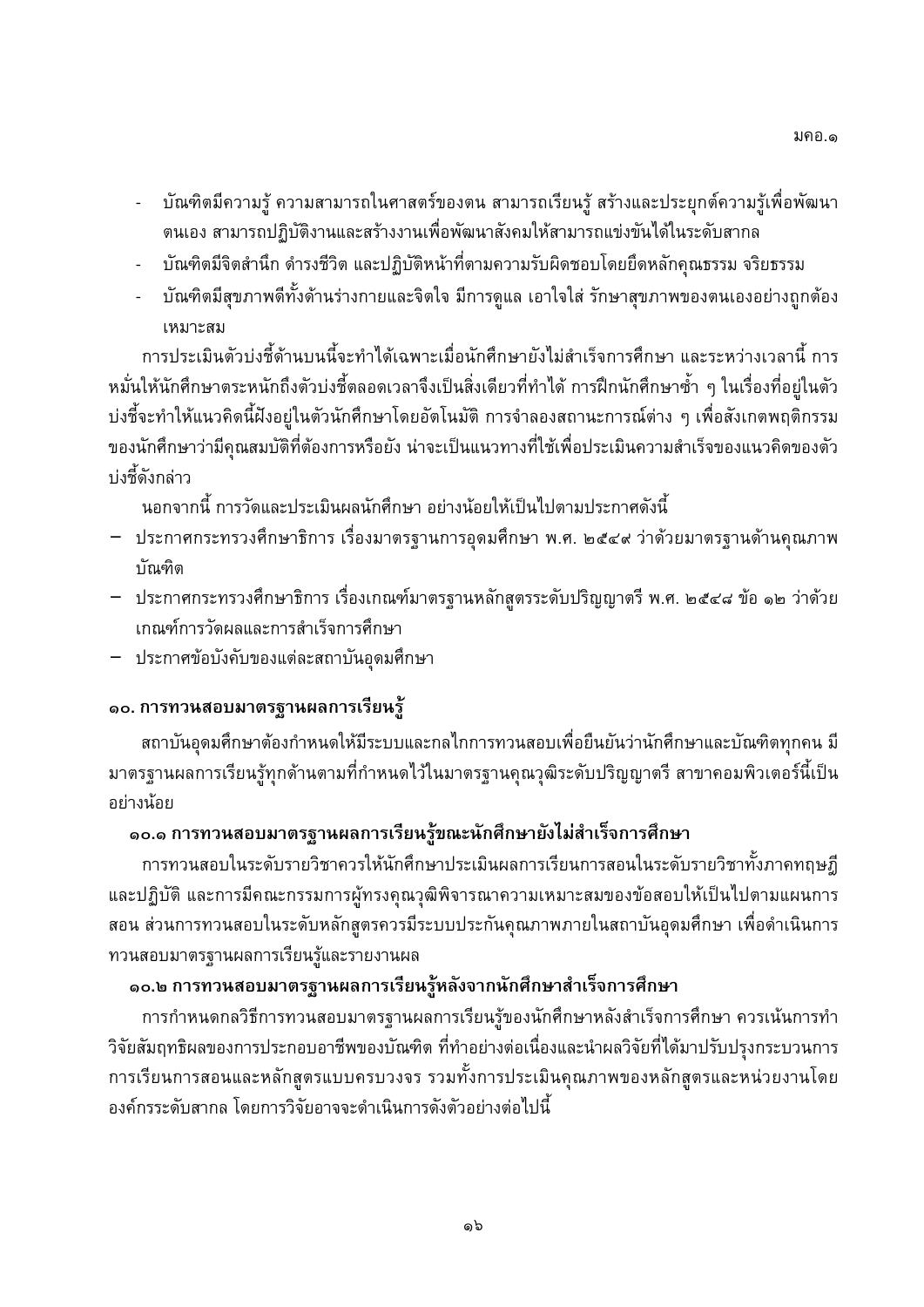- (๑) ภาวะการได้งานทำของบัณฑิต ประเมินจากบัณฑิตแต่ละรุ่นที่จบการศึกษา ในด้านของระยะเวลาในการหา ้งานทำ ความเห็นต่อความรู้ ความสามารถ ความมั่นใจของบัณฑิตในการประกอบอาชีพ
- (๒) การทวนสอบจากผู้ประกอบการ โดยการขอเข้าสัมภาษณ์ และ/หรือการส่งแบบสอบถาม เพื่อประเมินความ ้พึงพอใจในบัณฑิตที่จบการศึกษาและเข้าทำงานในสถานประกอบการนั้น ๆ ในคาบระยะเวลาต่าง ๆ เช่น ปี ที่ ๑ ปีที่ ๕ เป็นต้น
- (๓) การประเมินตำแหน่ง และ/หรือความก้าวหน้าในสายงานของบัณฑิต
- (๔) การประเมินจากสถาบันอุดมศึกษาอื่น โดยการส่งแบบสอบถาม หรือ สอบถามระดับความพึงพอใจในด้าน ี ความรู้ ความพร้อม และสมบัติด้านอื่น ๆ ของบัณฑิตที่จบการศึกษาและเข้าศึกษาเพื่อปริญญาที่สูงขึ้นใน สถาบันอุดมศึกษานั้นๆ
- (๕) การประเมินจากบัณฑิตที่ไปประกอบอาชีพ ในส่วนของความพร้อมและความรู้จากสาขาวิชาที่เรียน ซึ่ง ้กำหนดในหลักสูตร รวมทั้งเปิดโอกาสให้เสนอข้อคิดเห็นในการปรับหลักสูตรให้ดียิ่งขึ้น
- (๖) ความเห็นจากผู้ทรงคุณวุฒิภายนอกที่ประเมินหลักสูตรหรืออาจารย์พิเศษ ต่อความพร้อมของนักศึกษาใน ึการเรียนและคุณลักษณะอื่น ๆ ที่เกี่ยวข้องกับกระบวนการเรียนรู้ และการพัฒนาองค์ความรู้ของนักศึกษา
- (๗) ผลงานของนักศึกษาที่สามารถวัดเป็นรูปธรรมได้ อาทิ
	- (๗.๑) จำนวนโปรแกรมสำเร็จรูปที่พัฒนาเองและวางขาย
	- (๗.๒) จำนวนสิทธิบัตร
	- (๗.๓) จำนวนรางวัลทางสังคมและวิชาชีพ
	- (๗.๔) จำนวนกิจกรรมการกุศลเพื่อสังคมและประเทศชาติ
	- (๗.๕) จำนวนกิจกรรมอาสาสมัครในองค์กรที่ทำประโยชน์ต่อสังคม

## ึ ๑๑. คุณสมบัติผู้เข้าศึกษาและการเทียบโอนผลการเรียนรู้

## ๑๑.๑ คุณสมบัติผู้เข้าศึกษา

- (๑) ต้องสำเร็จการศึกษาไม่ต่ำกว่ามัธยมศึกษาตอนปลายหรือเทียบเท่า และ
- (๒) ผ่านการคัดเลือกตามเกณฑ์ของสำนักงานคณะกรรมการอุดมศึกษาและ/หรือ เป็นไปตามระเบียบ ข้อบังคับการคัดเลือกของสถาบันอุดมศึกษาเป็นผู้กำหนด

## ๑๑.๒ การเทียบโอนผลการเรียนรู้

การเทียบโอนผลการเรียนรู้ให้เป็นไปตาม

- ประกาศทบวงมหาวิทยาลัย เรื่อง หลักการเทียบโอนผลการเรียนระดับปริญญาเข้าสู่การศึกษาในระบบ พ.ศ. ๒๕๔๕
- ประกาศทบวงมหาวิทยาลัย เรื่อง ข้อแนะนำเกี่ยวกับแนวปฏิบัติที่ดีในการเทียบโอนผลการเรียนระดับ ปริญญา
- ข้อบังคับของแต่ละสถาบันอุดมศึกษา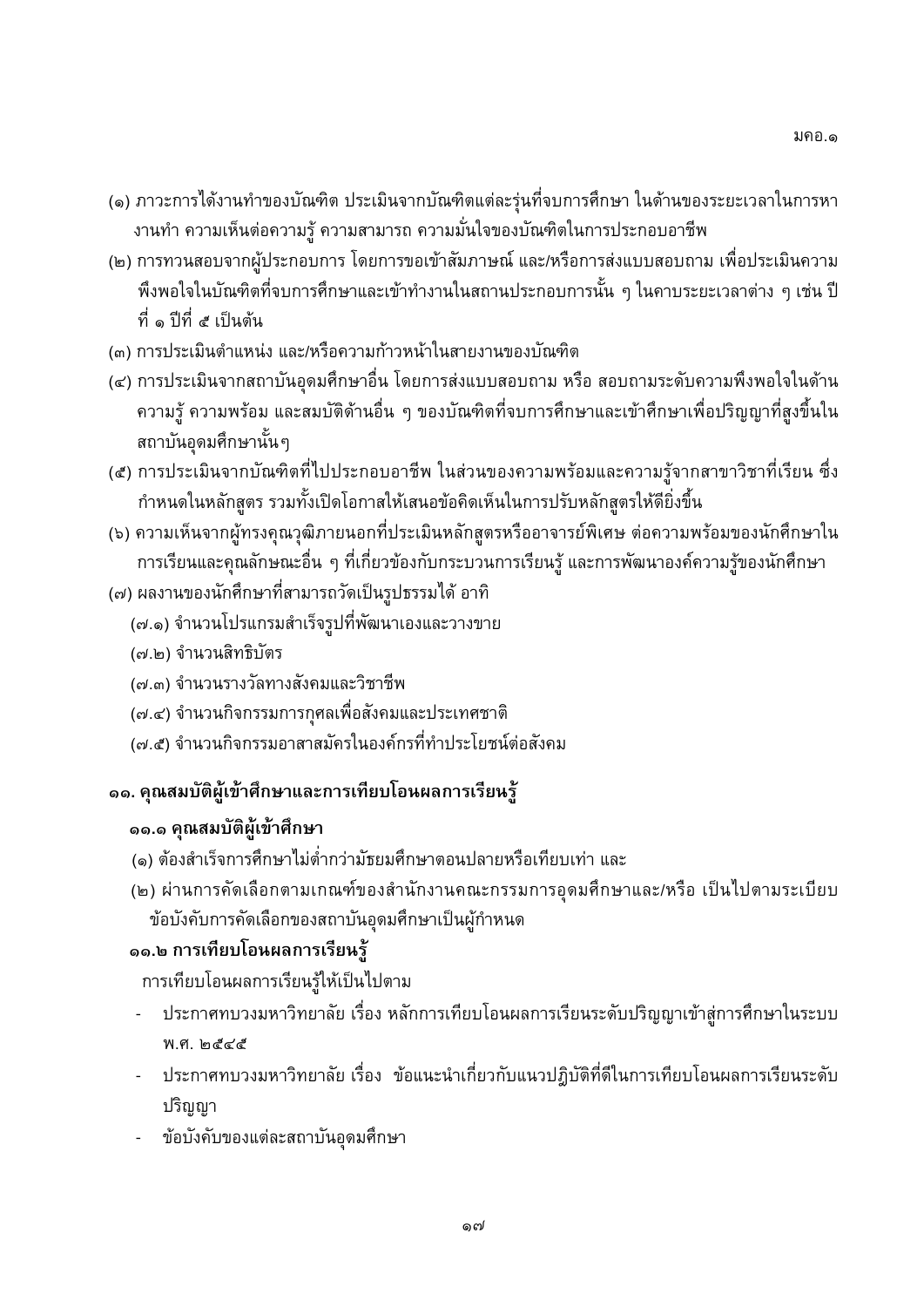#### ึ๑๒. คณาจารย์และบุคลากรสนับสนุนการเรียนการสอน

(๑) อาจารย์ประจำต้องมีจำนวนและคุณวุฒิเป็นไปตาม

- ประกาศกระทรวงศึกษาธิการเรื่อง เกณฑ์มาตรฐานหลักสูตรระดับปริญญาตรี พ.ศ. ๒๕๔๘
- ประกาศกระทรวงศึกษาธิการเรื่อง แนวทางบริหารเกณฑ์มาตรฐานหลักสูตรระดับอุดมศึกษา พ.ศ. । ବୁଦ୍ୟ
- แนวปฏิบัติเกี่ยวกับการกำหนดจำนวนอาจารย์ประจำหลักสูตรตามเกณฑ์มาตรฐานหลักสูตร ระดับอุดมศึกษา พ.ศ. ๒๕๔๘
- แนวทางปฏิบัติเกี่ยวกับคุณวุฒิอาจารย์ประจำหลักสูตรระดับอุดมศึกษา
- ประกาศคณะกรรมการอุดมศึกษา เรื่อง แนวปฏิบัติตามหลักเกณฑ์การขอเปิดและดำเนินการหลักสูตร ระดับปริญญาในระบบการศึกษาทางไกล พ.ศ. ๒๕๔๘
- (๒) อาจารย์ต้องมีความเข้าใจถึงวัตถุประสงค์และเป้าหมายของหลักสูตร
- (๓) อาจารย์ต้องมีความรู้และทักษะในการจัดการเรียนการสอนและการประเมินผลสัมฤทธิ์ของนักศึกษา และมี ประสบการณ์ทำวิจัยหรือประสบการณ์ประกอบวิชาชีพในสาขาวิชาที่สอน
- (๔) ควรเชิญผู้เชี่ยวชาญจากภาคธุรกิจ หรือภาคอุตสาหกรรมที่มีประสบการณ์ตรงในรายวิชาต่าง ๆ มาเป็น ้อาจารย์พิเศษ เพื่อถ่ายทอดประสบการณ์ให้แก่นักศึกษา
- (๕) ควรมีผู้ช่วยสอนประจำห้องปฏิบัติการที่มีความรู้เกี่ยวกับฮาร์ดแวร์ ซอฟต์แวร์ ระบบเครือข่าย หรือวิชาที่ ้เกี่ยวข้องในจำนวนที่เหมาะสม และผู้ช่วยสอนประจำห้องปฏิบัติการควรได้รับการอบรมเพื่อเพิ่มพูนความรู้ ทางคอมพิวเตอร์อย่างน้อยปีละครั้ง
- (๖) สัดส่วนอาจารย์ต่อนักศึกษาเต็มเวลาเทียบเท่า ให้เป็นไปตามเกณฑ์การประกันคุณภาพการศึกษาภายใน ิสถานศึกษา ระดับอุดมศึกษา ของสำนักงานคณะกรรมการการอุดมศึกษา

ส่วนบางสาขาวิชาอาจกำหนดคุณสมบัติคณาจารย์เพิ่มเติมดังนี้

## สาขาวิชาวิศวกรรมคอมพิวเตอร์

- (๑) สำเร็จการศึกษาทางสาขาวิชาวิศวกรรมคอมพิวเตอร์ หรือสาขาวิชาที่เกี่ยวข้อง เช่น วิศวกรรมไฟฟ้า วิศวกรรมสื่อสาร วิทยาการคอมพิวเตอร์ วิศวกรรมซอฟต์แวร์ หรือ
- (๒) มีประสบการณ์การสอนทางสาขาวิชาวิศวกรรมคอมพิวเตอร์อย่างน้อย ๔ ปี

## สาขาวิชาเทคโนโลยีสารสนเทศ

(๑) มีรายวิชาที่ได้ศึกษามาทั้งในระดับปริญญาตรีและระดับปริญญาโท ที่เกี่ยวข้องกับสาขาวิชาเทคโนโลยี ี่สารสนเทศหรือสาขาวิชาที่เกี่ยวข้องกับคอมพิวเตอร์ไม่ต่ำกว่า ๔๒ หน่วยกิต

## สาขาวิชาคอมพิวเตอร์ธุรกิจ

(๑) มีรายวิชาที่ได้ศึกษามาทั้งในระดับปริญญาตรีและระดับปริญญาโท ที่เกี่ยวข้องกับสาขาวิชาทางด้านธุรกิจไม่ ้ต่ำกว่า ๓๐ หน่วยกิต และสาขาวิชาทางด้านคอมพิวเตอร์ไม่ต่ำกว่า ๓๐หน่วยกิต หรือ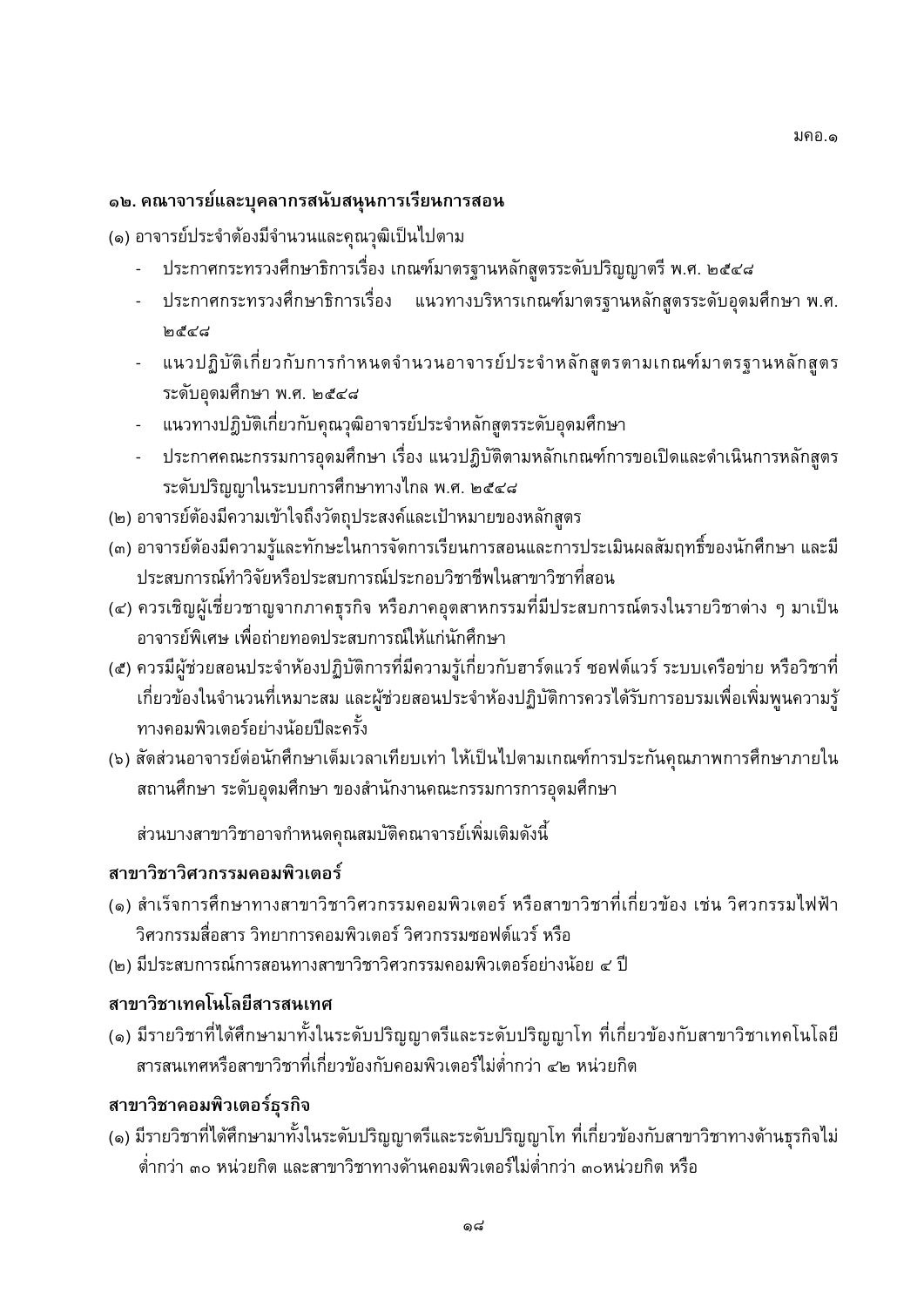(๒) มีรายวิชาที่ได้ศึกษามาทั้งในระดับปริญญาตรีและระดับปริญญาโท ที่เกี่ยวข้องกับสาขาวิชาทางด้าน ้คอมพิวเตอร์ ไม่ต่ำกว่า ๓๐ หน่วยกิต และมีประสบการณ์ในการทำงานสายอาชีพคอมพิวเตอร์ในองค์กร ธรกิจอย่างน้อย ๕ ปี

#### ึด๓. ทรัพยากรการเรียนการสอนและการจัดการ

สิ่งสนับสนุนการเรียนการสอนที่สำคัญของสาขาคอมพิวเตอร์ คือเครื่องมืออุปกรณ์ห้องปฏิบัติการ ้ เนื่องจากเป็นหลักสูตรที่ต้องเตรียมความพร้อมให้แก่บัณฑิตส่วนใหญ่ในการทำงานจริงในวงการคอมพิวเตอร์ จึงมีความจำเป็นที่นักศึกษาต้องมีประสบการณ์การใช้งานเครื่องมือ อุปกรณ์และซอฟต์แวร์คอมพิวเตอร์ ให้เกิด ้ความเข้าใจหลักการ วิธีการใช้งานที่ถูกต้อง และมีทักษะในการใช้งานจริง รวมทั้งการเข้าถึงแหล่งสารสนเทศทั้ง ้ห้องสมุดและอินเทอร์เน็ต และสื่อการสอนสำเร็จรูป เช่น วิดีทัศน์วิชาการ โปรแกรมการคำนวณ รวมถึงสื่อ ประกอบการสอนที่จัดเตรียมโดยผู้สอน ดังนั้น ต้องมีทรัพยากรขั้นต่ำเพื่อจัดการเรียนการสอน ดังนี้

- (๑) มีห้องเรียนที่มีสื่อการสอนและอุปกรณ์ที่ทันสมัยเอื้อให้คณาจารย์สามารถปฏิบัติงานสอนได้อย่างมี ประสิทธิภาพ
- (๒) มีห้องปฏิบัติการที่มีความพร้อมทั้งวัสดุอุปกรณ์ เครื่องคอมพิวเตอร์ ระบบเครือข่าย และซอฟต์แวร์ที่ ี่ สอดคล้องกับสาขาวิชาที่เปิดสอนอย่างพอเพียง รวมถึงห้องปฏิบัติการสำหรับการทำโครงงาน โดยมีการ บริหารจัดการอย่างเป็นระบบ
- (๓) มีเจ้าหน้าที่สนับสนุนดูแลสื่อการเรียนการสอน อุปกรณ์อิเล็กทรอนิกส์ และซอฟต์แวร์ที่ใช้ประกอบการเรียน การสอนที่พร้อมใช้ปฏิบัติงาน
- (๔) มีห้องสมุดหรือแหล่งความรู้และสิ่งอำนวยความสะดวกในการสืบค้นความรู้ผ่านระบบอิเล็กทรอนิกส์ ี่ ตลอดจนมีหนังสือ ตำราและวารสารในสาขาวิชาที่เปิดสอนทั้งภาษาไทยและภาษาต่างประเทศที่เกี่ยวข้อง ในจำนวนที่เหมาะสม โดยจำนวนตำราที่เกี่ยวข้องต้องมีมากกว่าจำนวนคู่มือ
- (๕) มีเครื่องมืออุปกรณ์ประกอบการเรียนวิชาปฏิบัติการระหว่างการสอนในวิชาปฏิบัติการ ต่อจำนวนนักศึกษา ในอัตราส่วน เป็นอย่างน้อย ๑:๒
- (๖) มีเครื่องคอมพิวเตอร์ประกอบการเรียนวิชาปฏิบัติการระหว่างการสอนในวิชาปฏิบัติการ ต่อจำนวนนักศึกษา ในอัตราส่วน เป็นอย่างน้อย ๑:๑
- (๗) มีห้องคอมพิวเตอร์เปิดให้บริการแก่นักศึกษานอกเวลาเรียนให้สามารถเข้าใช้ได้ไม่ต่ำกว่า ๘ ชั่วโมงต่อวัน โดยมีปริมาณจำนวนคอมพิวเตอร์ที่เหมาะสม
- (๘) ควรมีการสำรวจความต้องการใช้ทรัพยากรที่สนับสนุนการเรียนการสอนอย่างต่อเนื่อง เพื่อเป็นข้อมูล สำหรับการจัดสรรทรัพยากร
- (๙) ควรมีโปรแกรมที่ถูกต้องตามกฏหมายติดตั้งบนเครื่องคอมพิวเตอร์ทุกเครื่อง เครื่องคอมพิวเตอร์ควรมีการ ปรับเปลี่ยนรุ่นใหม่อย่างสม่ำเสมออย่างมากทุก ๔ ปี
- (๑๐) อาจารย์ควรมีเครื่องคอมพิวเตอร์ของตนเอง

การเตรียมความพร้อมสนับสนุนการเรียนการสอนตามหลักสูตรให้เป็นไปตาม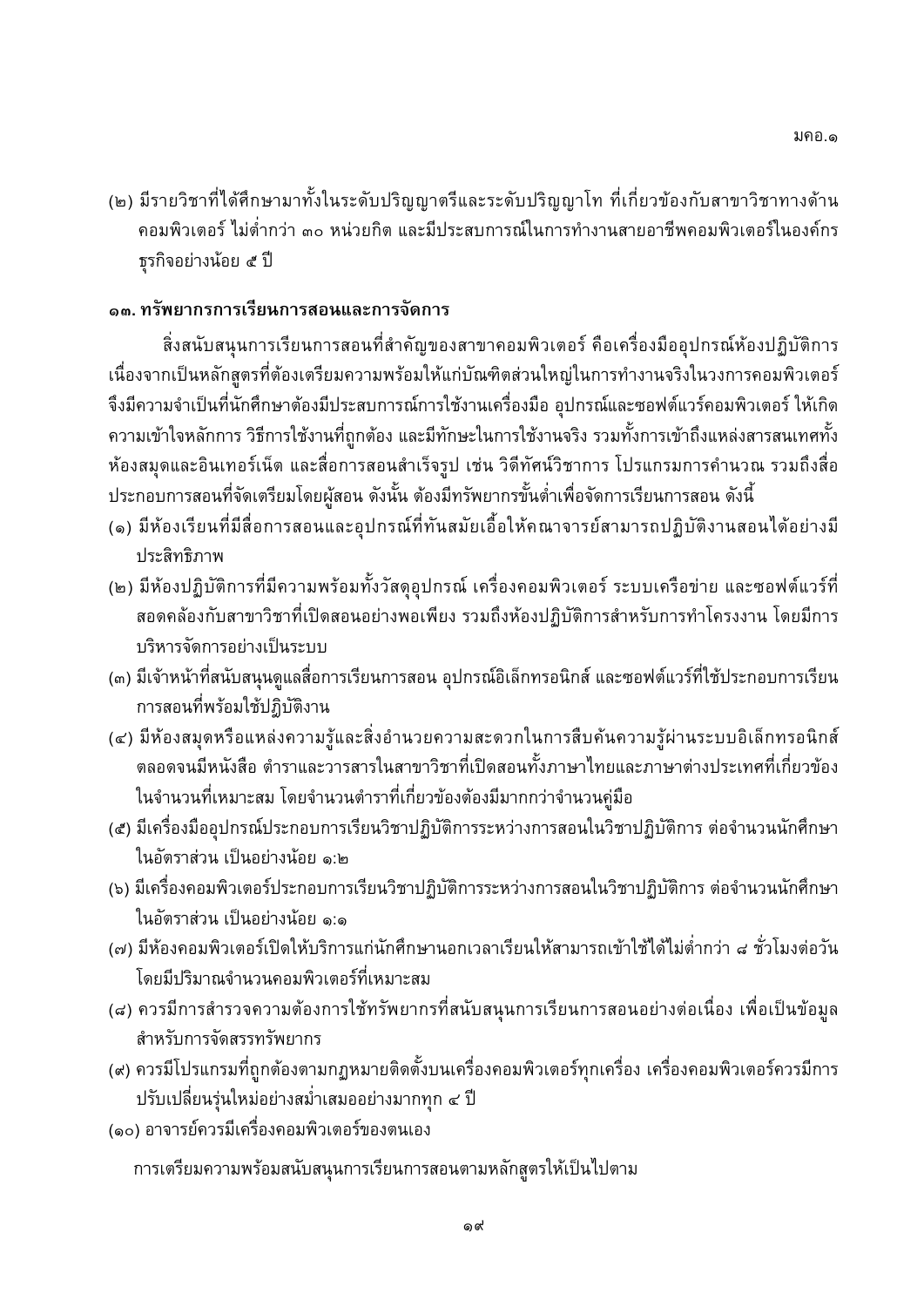- ประกาศกระทรวงศึกษาธิการ เรื่อง เกณฑ์มาตรฐานหลักสูตรระดับปริญญาตรี พ.ศ. ๒๕๔๘ ข้อ ๑๔ ว่า ด้วยการประกันคุณภาพของหลักสูตร
- ประกาศคณะกรรมการการอุดมศึกษา เรื่องแนวปฏิบัติตามหลักเกณฑ์การขอเปิดและดำเนินการ หลักสูตรระดับปริญญาในระบบการศึกษาทางไกล พ.ศ. ๒๕๔๘
- ี ประกาศกระทรวงศึกษาธิการ เรื่อง มาตรฐานการอุดมศึกษา พ.ศ. ๒๕๔๙ ว่าด้วย มาตรฐานด้านพันธ กิจของการบริหารอุดมศึกษา และมาตรฐานด้านการสร้างและพัฒนาสังคมฐานความรู้ และสังคมแห่ง การเรียนร้

## ๑๔. แนวทางการพัฒนาคณาจารย์

- (๑) มีการปฐมนิเทศแนะแนวอาจารย์ใหม่ ให้มีความรู้และเข้าใจนโยบายของสถาบันอุดมศึกษา คณะ และ หลักสตรที่สอน
- (๒) ส่งเสริมอาจารย์ให้มีการเพิ่มพูนความรู้ สร้างเสริมประสบการณ์ในอุตสาหกรรมคอมพิวเตอร์หรือสาขาที่ ้เกี่ยวข้องในกรณีการเรียนรู้แบบบูรณาการ เพื่อส่งเสริมการสอนและการวิจัยอย่างต่อเนื่องทั้งอาจารย์เก่า และอาจารย์ใหม่โดยผ่านการทำวิจัยสายตรงในสาขาวิชาที่ไม่ใช่วิจัยในแนวคอมพิวเตอร์ศึกษาเป็นอันดับ แรก การสนับสนุนด้านการศึกษาต่อ ฝึกอบรม ดูงานทางวิชาการและวิชาชีพในองค์กรต่าง ๆ การประชุม ี ทางวิชาการทั้งในประเทศและ/หรือต่างประเทศ หรือการลาเพื่อเพิ่มพูนประสบการณ์
- (๓) การเพิ่มพูนทักษะการจัดการเรียนการสอนและการประเมินผลให้ทันสมัย
- (๔) การมีส่วนร่วมในกิจกรรมบริการวิชาการแก่ชุมชนที่เกี่ยวข้องกับการพัฒนาความรู้และคุณธรรม
- (๕) มีการกระตุ้นอาจารย์พัฒนาผลงานทางวิชาการสายตรงในสาขาวิชา
- (๖) ส่งเสริมการทำวิจัยสร้างองค์ความรู้ใหม่เป็นหลักและเพื่อพัฒนาการเรียนการสอนและมีความเชี่ยวชาญใน สาขาวิชาชีพเป็นรอง

## ๑๕. การประกันคุณภาพหลักสูตรและการจัดการเรียนการสอน

ี่สถาบันอุดมศึกษาที่จัดการเรียนการสอนสาขา/สาขาวิชานี้ ต้องสามารถประกันคุณภาพหลักสูตรและการ ้จัดการเรียนการสอน ตามมาตรฐานคุณวุฒิระดับปริญญาตรี สาขาคอมพิวเตอร์ โดยมีตัวบ่งชี้ผลการดำเนินงาน ดังนี้

| ตัวบ่งชี้ผลการดำเนินงาน |                                                                                         |  |  |
|-------------------------|-----------------------------------------------------------------------------------------|--|--|
|                         | (๑)  อาจารย์ประจำหลักสูตรอย่างน้อยร้อยละ ๘๐ มีส่วนร่วมในการประชุมเพื่อวางแผน ติดตาม และ |  |  |
|                         | ทบทวนการดำเนินงานหลักสตร                                                                |  |  |
|                         | (๒) มีรายละเอียดของหลักสูตร ตามแบบ มคอ.๒ ที่สอดคล้องกับกรอบมาตรฐานคุณวุฒิแห่งชาติ หรือ  |  |  |
|                         | มาตรฐานคุณวุฒิสาขา/สาขาวิชา (ถ้ามี)                                                     |  |  |
|                         | (๓) มีรายละเอียดของรายวิชา และรายละเอียดของประสบการณ์ภาคสนาม (ถ้ามี) ตามแบบ มคอ.๓ และ   |  |  |
|                         | งเคอ ๔ อย่างน้อยก่อนการเปิดสอนในแต่ละกาคการศึกษาให้ครบทกรายวิชา                         |  |  |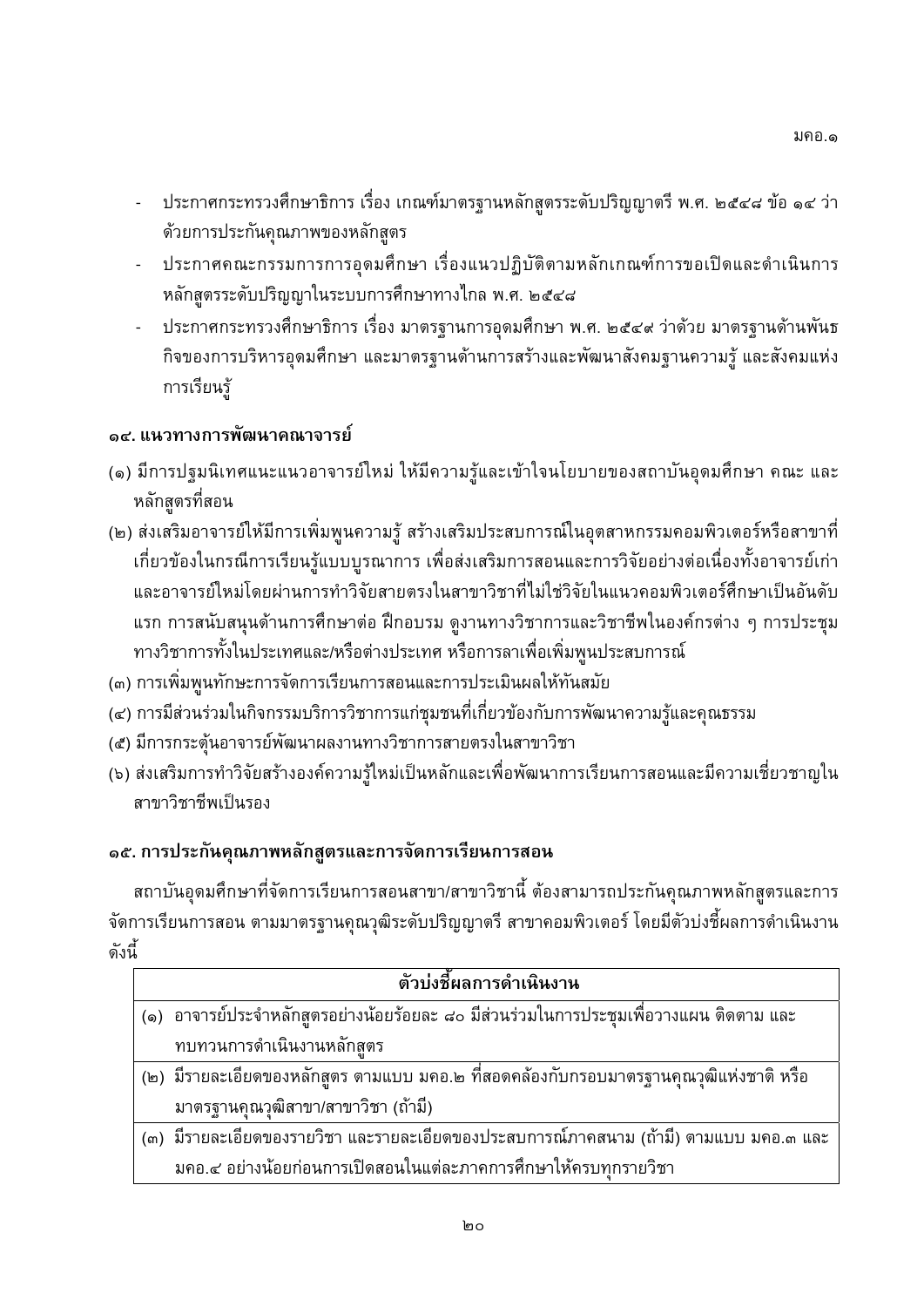- (๔) จิตทารายงานผลการดาเนนการของรายวชา และรายงานผลการดาเนนการของบระสบการณ<br>- การสบาบ (กั่วขึ้ง ตาบบบบ บอก ฮ และ บอก ๖ กายใบ ๓ วับ หลังสิ้นสุดภาคการศึกษาที่เ ให้ครายกรายวิชา<br>ให้ครายกรายวิชา  $\mathbf{q}$
- $\frac{9}{20\%}$  $\frac{q}{2}$
- $\frac{1}{2}$  $\frac{1}{2}$  and  $\frac{1}{2}$  and  $\frac{1}{2}$  and  $\frac{1}{2}$  and  $\frac{1}{2}$  and  $\frac{1}{2}$  and  $\frac{1}{2}$  and  $\frac{1}{2}$  and  $\frac{1}{2}$  and  $\frac{1}{2}$  and  $\frac{1}{2}$  and  $\frac{1}{2}$  and  $\frac{1}{2}$  and  $\frac{1}{2}$  and  $\frac{1}{2}$  and  $\frac{1}{2}$  a ง้ายี่\ จะต่างน้อยร้อยจะ ) ... ส ของรวยอิชาที่เปิดจายในแต่จะปีการสี่กมา
- $\frac{1}{2}$  $\frac{q}{q}$ ้ผลการประเมินการดำเนินงานที่รายงานใน มคอ.๗ ปีที่แล้ว
- $\frac{1}{2}$
- $\frac{1}{2}$
- $\frac{1}{\sqrt{2}}$ น้อยกว่าร้อยละ ๕๐ ต่อปี ) \$26&%1 & ; //-<;; \$- 9
- $\sim$ ...ส์ จากคะแนนเต็ม ๕.๐ +>!5+ @ &@#3O2
/% 6 &'\* >--9
=- 9'"-& ^ 7 =\$-969

 $\sim$ (๑๒) ระดบความพงพอเจของผูเชบณฑตทมตอบณฑตเหม เฉลยเมนอยกวา ๓.๕ จากคะแนนเตม ๕.๐<br>-

?%&2-@#!G-2 &%9+;F =- - >-626+&%&!/& ?3/+5+?%& -< G-2 3--2G +
=7+5@F <=/2&%- 05+ + 2G-2\$6>/ 2 5+-&7 ?%&2-@#
=!/\$26&%&%+- 0-&7 -%- 0'1 المستقدم المستقدم المستقدم المستقدم المستقدم المستقدم المستقدم المستقدم المستقدم المستقدم المستقدم المستقدم ال<br>كان المستقدم المستقدم المستقدم المستقدم المستقدم المستقدم المستقدم المستقدم المستقدم المستقدم المستقدم المستق ิดอยูเนเกณฑดต<br>้ @# <= 2 -2G - TQF 6+-อเบ ทงน "การผานเกณฑด ต<br>ค.ศ. 1 พ.ศ. 2019 56 – /9+66/ [\ 5+ &%9+;FV2G +
=/%\$656+ 6> 9/3O"

## ๑๖. การนำมาตรฐานคุณวุฒิระดับปริญญาตรี สาขาคอมพิวเตอร์สู่การปฏิบัติ

ง ข<br>- เมื่อวรถเวลวามพร้อมและสักยุกาพของสถานั้นออมสี่ถนาในการเริ่มวรอัคกรุ่มถักสตรตามนั้ ๑๖.๑ พจารณาความพรอมและศกยภาพของสถาบนอุดมศกษาเนการบรหารจดการหลกสูตรตามหวขอ<br>ว่ิจำหนดในบาลรรวบคุณาติระดับปริกาณาตรี สาขาควบพิวเตอร์ و<br>الأواده من هذه المتحدث المتحدة المتحدة من المتحدة المتحدة المتحدة المتحدة المتحدة المتحدة المتحدة المتحدة المت

9+ D 
=G-2>- 0'1/2&%344 5-  Y. ?%&2-@# 9+ &1/3&%3+-&7 @=+3/%26-9+ งคณะกรรม<br>''\*จักสตรา นอย ๕ คน เดยมอาจารยผูรบผดชอบหลกสูตรอยางนอย ๒ คน ผูทรงคุณวุฒหรอผูเชยวชาญเนสาขาวชาท<br>เอี่ยวข้อง ซึ่งเป็นมคคลอายุบอกอย่างน้อย ๒ คน เพื่อคำเนินการพัฒนา/ปรับปรุงหลักสตรให้สอคคล้องกับ  $\frac{1}{3}$  ,  $\frac{1}{3}$  ,  $\frac{1}{3}$  ,  $\frac{1}{3}$  ,  $\frac{1}{3}$  ,  $\frac{1}{3}$  ,  $\frac{1}{3}$  ,  $\frac{1}{3}$  ,  $\frac{1}{3}$  ,  $\frac{1}{3}$  ,  $\frac{1}{3}$  ,  $\frac{1}{3}$  ,  $\frac{1}{3}$  ,  $\frac{1}{3}$  ,  $\frac{1}{3}$  ,  $\frac{1}{3}$  ,  $\frac{1}{3}$  ,  $\frac{1}{3}$  ,  $\frac{1$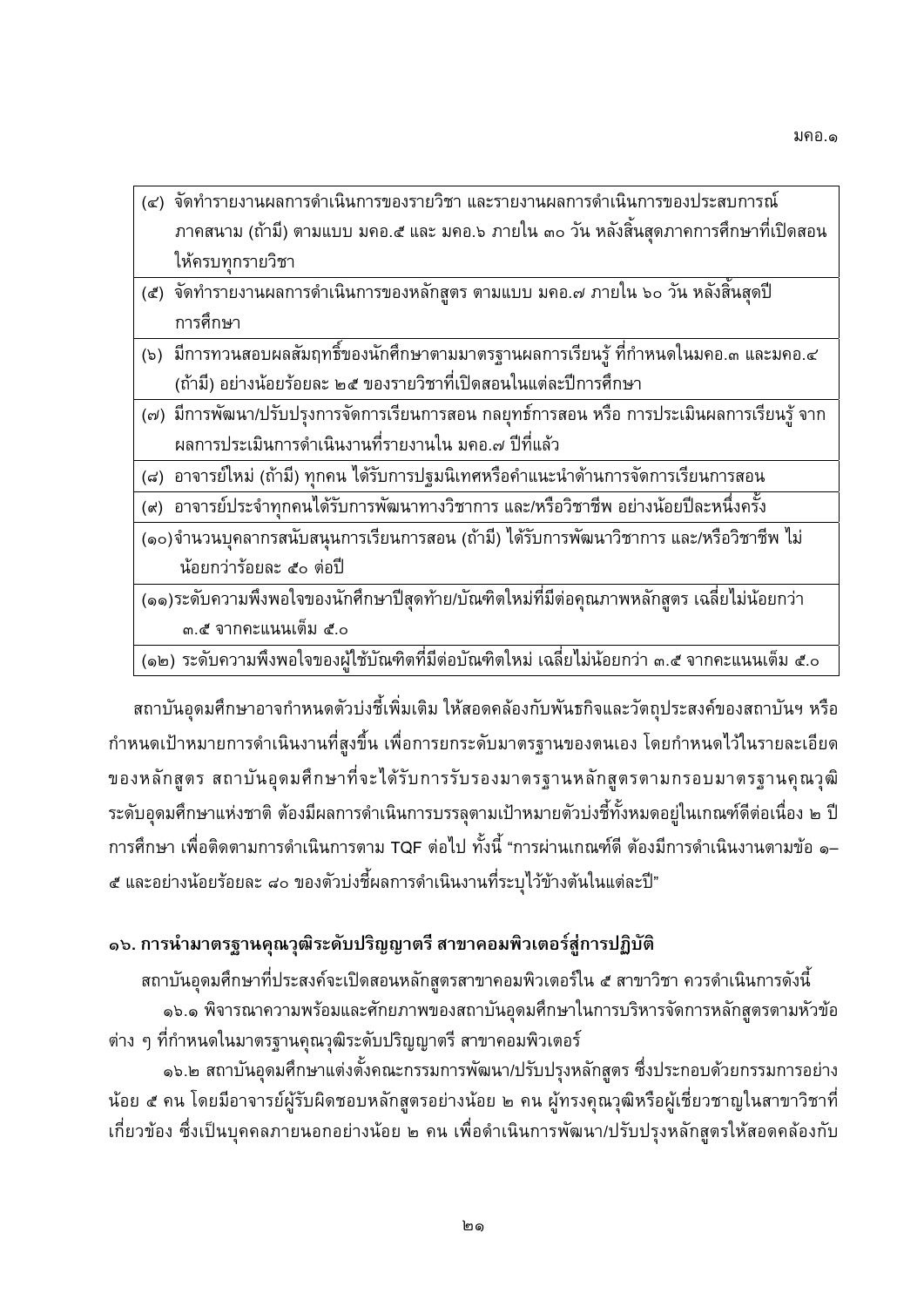-<br>ราย 0'1/2&%344 5-  2--&565+-&7 -=G-2\$6>%% -.

 $\frac{1}{2}$ Y. &1/3&%3+-&7 5-  -56 Y. &F >-&56- 0V -----<sub>ข</sub>ุ<br>อาจกำหนดมาตรรานผลการเรียนรัเพิ่มเติมที่ต้องการให้บัณฑิตของตนมีคณลักษณะเด่นหรือพิเศษกว่าบัณฑิต 0'1/2&%344 !G-2- 0V 76 =- -= 6+>-6%&'\* 5+ -'&#'/ 29-< #9%&'\* ของสถาบนอุดมศกษาอน เพอเหเบนเบตามบรชญาและบณธานของสถาบนอุดมศกษาตน และเบนทสนเจของ<br>ผู้ส่วนเลือกเรียบใบหลักสตรหรือผู้ว่าจักหลี่กะรับบักเชิญตัวห์วงวบ โดยให้แสดงแยนที่การกระจายความ ข<br>รับผิดชายของบาตรราบยอการเรียนร้าวกะถักสตรส่รายวิชา (Curioulum Monning) เพื่อใช้เช็มว่าแต่จะ -<V769!6+
=!/&%%&'\* รายวิชาใบแล้วจะเริ่มการเริ่มยิดชายเจ้าหรือความรับยิดชายรายว่ายารรายยาการเรียนรู้ด้านใด<br>รายวิชาใบแล้วจะรถีดวามรับยิดชายเจ้าหรือความรับยิดชายรายว่ายากรรายยาการเรียนรู้ด้านใด

;>-&7 --&%V2;%-&-<-&%V2;%+ 9- 0V 7626>2 ๑๖.๔ การจดทารายละเอยดของรายวชา รายละเอยดของบระสบการณภาคสนาม (ถาม) ตามทกาหนด<br>.<br>จะตร โดยมีนักข้องย่องน้อยตามแบบ บอล ๓ (รายละเอียดของรายวิชา) และแบบ บอล ๔ (รายละเอียด มา หารอยู่<br>ขอ หารอะมาการกโกาคสมาม) ตามจำคัม แมร้ามห้มแสดงให้เห็นว่า แต่จะรายวิชาจะหำให้เกิดยาการเรียมเรีย ของบระสบการณภาคสนาม<br>ควอหวังใบเรื่องใค สถาบัน ) -G2&% 6-&F+2+>-6 -J9 9/;!/
G>-6 2V 76
= 2-&+> <=+>2 ?%&2-@# 6+-%-->-6";/5;!&2
G/ 25+; &F+/ 25+3/%'"-

; - (?6-) >-6 J! %69
G 3\_2 Y. ?%&2-@# 6+ "?%&2-@# -& / 25+-&7 @=+\$26!&2
G9+ ?7 6+-@#G-2/%%/\$5+!&2
G/ บูรณแลวกอนเบดสอน เดยสภาสถาบนอุดม<br>พบวียอของหลักสตร รายจะเวียอของรายวิชา – ຊ…<br>ອັດເລາ รายละเอยดของหลกสูตร รายละเอยดของรายวชา และรายละเอยดของประสบการณภาคสนาม (ถาม) เห<br>.

ึ ๑๖.๖ สถาบันอุดมศึกษาต้องเสนอรายละเอียดของหลักสูตร ซึ่งสภาสถาบันอุดมศึกษาอนุมัติให้เปิดสอน I y and the process of the product in the contract of the process of the product of the product of the product of the product of the product of the product of the product of the product of the product of the product of the

6>-6G&+'/-2-@# <=&%
%"> \ &&% 9"?%&2-@#-& ง - w - w - w - w - w - - - สุ www. - - - สุ www. w - - - , - w - www. - - www. - - www. - w - สุ w - www. - w<br>บอรรัดอารเรียบอารสอบตอบอายุทธ์อารสอบและอาระเรียเมียบอตี้จำหนดได้ใบรวยละเลี้ยดขอ หะฉัอสตร 2G !&2 -/3/ -V
=G-2\$6>/ 25+-&7 รายละเอยดของรายวชา และรายละเอยดของประสบการณภาคสนาม (ถาม) เหบรรลุมาตรฐานผลการเรยนรูท<br>ควอหวังของสาขาวิชานั้น ค

์ คาดหวังของสาขาวิชานั้น ๆ<br>๑๖.๘ เมื่อสิ้นสุดการเรียนการสอน การประเมินผลและการทวนสอบผลการเรียนรู้ของแต่ละรายวิชาและ ง<br>พบการณ์ถาดสมาม (ถ้ามี) ใมแต่จะถาดการสึกมา ให้ถาการย์ย้องมาวัดทำรายงามเกาการดำเนินการขาว บระสบการณภาคสนาม<br>รายวิชา ตึ่งราบถึงการง (?6-) > 9/"@# >-6!V76!&2
G+V2G 5+ ; @=+-?@+3/ -V/
%V >;
= &%V2;%6-3P4-/ 56 / 2--&569+6 -%% -. (+V2G 5+;) /%% -.Y (รายงานผลการดาเนนการของบระสบการณภาคสนาม<br>ประสิทธิภาพและประสิทธิยอการคำเบิบงาบ และลัคทำ ) >-6!V76&%V2;%-&7 3/-/ /- ง|ระจำปีการศึกษาเยื่อสิ้นปีการศึกษา โดยมีหัวต้ออย่างน้อยตามแมม มคอ -/ /รายงามยอการคำเมินการตอง<br>ประจำปีการศึกษาเมื่อสิ้นปีการศึกษา โดยมีหัวต้ออย่างน้อยตามแมม มคอ -/ /รายงามยอการคำเมินการตอง  $\frac{1}{\sqrt{2}}$  ,  $\frac{1}{\sqrt{2}}$  ,  $\frac{1}{\sqrt{2}}$  ,  $\frac{1}{\sqrt{2}}$  ,  $\frac{1}{\sqrt{2}}$  ,  $\frac{1}{\sqrt{2}}$  ,  $\frac{1}{\sqrt{2}}$  ,  $\frac{1}{\sqrt{2}}$  ,  $\frac{1}{\sqrt{2}}$  ,  $\frac{1}{\sqrt{2}}$  ,  $\frac{1}{\sqrt{2}}$  ,  $\frac{1}{\sqrt{2}}$  ,  $\frac{1}{\sqrt{2}}$  ,  $\frac{1}{\sqrt{2}}$  ,  $\frac{1}{\sqrt{2}}$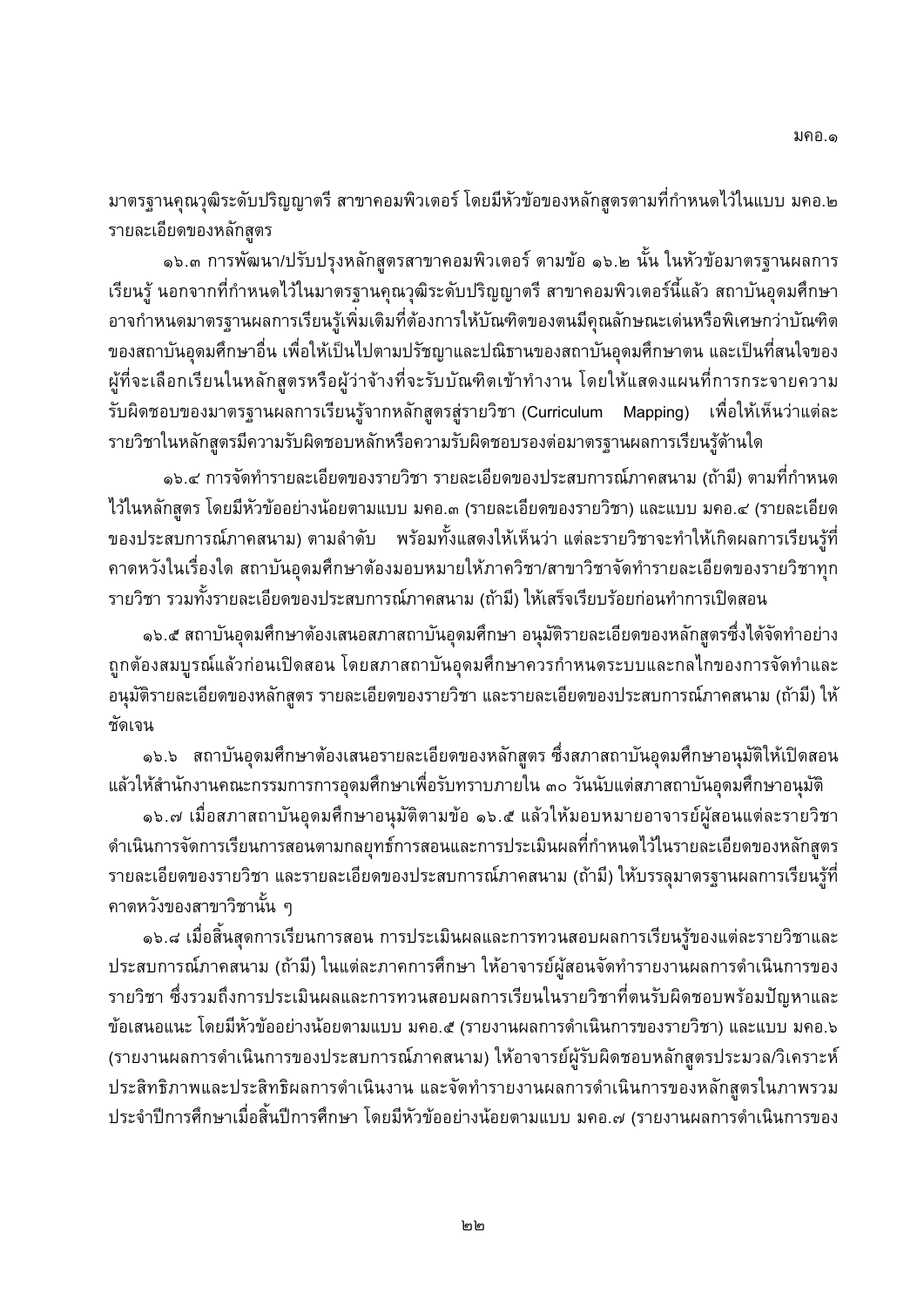-&7 V 76/6\$53P4= ่ หลักสูตร) เพื่อใช้ในการพิจารณาปรับปรุงกลยุทธ์การสอน กลยุทธ์การประเมินผลการเรียนรู้และแก้ไขปัญหาที่

 $\sim$   $\sim$   $\sim$   $\frac{d}{d}$   $\sim$  30  $\sim$  30  $\sim$  30  $\sim$  30  $\sim$  30  $\sim$  30  $\sim$  30  $\sim$  30  $\sim$  30  $\sim$  30  $\sim$  30  $\sim$  30  $\sim$  30  $\sim$  30  $\sim$  30  $\sim$  30  $\sim$  30  $\sim$  30  $\sim$  30  $\sim$  30  $\sim$  30  $\sim$  30  $\sim$  30  $\sim$  30  $\sim$ Y.H -<=%%-&7 >-6!&2
G+V2G 5+-&7 2--&56// 2 9+6 -%% -.Z (+V2G 5+-&7 ) ;9 2&%+V 2G 5+-&7 > 9/3O@# / /-3/
"/3/
V5+%-!&2 ข ข ข<br>วิเคราะห์มางไร้มงไร หงอักสตร และ/หรือการคำมินการขอ หงอักสตรต ิ วาบณฑตบรรลุมาตรฐานผลการเรยนรูตามทคาดหวง เวหรอ เม รวมทงเหนาผลการ<br>เจ้อสตร แอะไหรือการดำเนินการของหอักสตรต่อไป  $\overline{a}$  ,  $\overline{a}$  ,  $\overline{a}$  ,  $\overline{a}$  ,  $\overline{a}$  ,  $\overline{a}$  ,  $\overline{a}$  ,  $\overline{a}$ 

## ๑๗. การเผยแพร่หลักสูตรที่มีคุณภาพและมาตรฐานตามกรอบมาตรฐานคุณวุฒิซึ่งบันทึกในฐานข้อมูล **9"% 6 %5\$! : (Thai Qualifications Register: TQR)**

 $\frac{q-3}{q-3}$  ขึ้น ความนี้จะเป็นการเข้ารับราชการของการของรูปการข้าราชการขอเรื่อน (ก.พ.) การรับราง "เพื่อประโยชน์ต่อการกำกับดูแลคุณภาพการจัดการศึกษาของคณะกรรมการการอุดมศึกษา การรับรอง '1 <=G-2& + 2<> 56&%;5+'/-56; < (..) &%+ คุณวุฒเพอการศกษาต<br>\*\*\*\*\*\*\*\*\*\*\*\*\*\*\*\*\*\*\* 9-<
G+> 9+3/ 
 / 3856-7G-&%V763/% &+- /V76-9\$26 สวนเสยจะสามารถตรวจสอบหลกสูตรทมคุณภาพและมาตรฐานเดเดยสะดวก เหสานกงานคณะกรรมการการ<br>ออนสึกมายยนแห่งเจ้กสตรตี้ถือกากงุนและมาตรรวมตามาตรรวมคุณวุฒิระดับปริกาณาตี สาขาควบพิวเตอร์ อุดมศกษาเผยแพรหลกสูตรทมคุณภาพและมาตรฐานตามมาตรฐานคุณวุฒระดบปรญญาตร สาขาคอมพวเตอร<br>-<br>ส่งบับชื่อใบรวบข้อบอหลักสตรเพื่อการเผยแพร่ (Thei Quelificatione Begister: TOB) เพื่อสถาบับอุดบสิกษา ้ " ข ข ข<br>ได้เปิดสอบไปแล้วอย่างบ้อยครึ่งระยะเวลาของหลักสตรตามหลักเภกเซ็ต่าไปเปื้  $\overline{a}$ หลกเกณฑต<br>''ออบสื่อบา

ข<br>- - - - เป็นหวักสตรตี้ได้รับอบมัติวากสกวสกามันออนสึกมาก่อน  $\frac{9}{2}$  ข

'/-2-@#&%
%"> \ &&% 9"?%&2-@#-& -&7 &F ๑๗.๒ ผลการบระเมนคุณภาพภายเนตามตวบงชทกาหนดเวเนรายละเอยดของหลกสูตรซงสอดคลองกบ<br>Isะถับกาเกาะแกวยใบวะต้องถือะแบบเวลี่ยระดับดีตึ้มไปต่อเกื่องถับ น. ปี นับตั้งแต่เปิดจวบหลักจุตรซึ่งส การประกนคุณภาพภายเนจะต<br><sup>เ</sup>พ้ตเบา/ปรับประตาบบอกรรวบ 6+-/ ^=/2&%25@F\$3 9 <=+& 3O &% &F+ 9 3\_2-&7 =\$26 การประเดิบเพิ่มเติม ยอการประเดิบคอบภาพจะต้อมป็นไปตามหลักเภกเซ์ที่มาตรรามคน<br>การประเดิบเพิ่มเติม ยอการประเดิบคอบภาพจะต้อมป็นไปตามหลักเภกเซ์ที่มาตรรามคน 0'1/2&%344 &%9+;F//-< '\*  $\sim$ วายวคอมเพิ่วเตอร์จำหมด อึมาะได้ร นคุณภาพจะตองเบน เบตามหลกเกณฑทมาตรฐานคุณวุฒระดบบรญญาตร<br>รับการเยยแพร่

5- G-2 !@+!/\$26&% V9 و<br>محدود العلاج العام 1920 - 1930 - 1930 - 1940 - 1940 - 1940 - 1940 - 1940 - 1940 - 1940 - 1940 - 1940 - 1940 - $\frac{1}{2}$   $\frac{1}{2}$   $\frac{1}{2}$   $\frac{1}{2}$   $\frac{1}{2}$   $\frac{1}{2}$   $\frac{1}{2}$   $\frac{1}{2}$   $\frac{1}{2}$   $\frac{1}{2}$   $\frac{1}{2}$   $\frac{1}{2}$   $\frac{1}{2}$   $\frac{1}{2}$   $\frac{1}{2}$   $\frac{1}{2}$   $\frac{1}{2}$   $\frac{1}{2}$   $\frac{1}{2}$   $\frac{1}{2}$   $\frac{1}{2}$   $\frac{1}{2}$  คณะกรรม<br>- - -- -

-<br>2- กรณีหลักสตร์ไดใด้รับการเยยแฟร่แล้ว สถาบันอุดบ ด๗.๔ กรณหลกสูตรเดเดรบการเผยแพรแลว สถาบนอุดมศกษาจะตองกากบดูแลเหมการรกษาคุณภาพ<br>เวครรวบอยู่เสบอ โดยยอกอรประเมินคุณภาพภายในค้องถือะแบบเวลี่ยอยู่ในระดับคี่ถึงไป หรือเป็นไป >-6-- 079 - 2V3/ -6+-/ ^=79>/2&%25@F\$3 -< 38\$3 นคุณภาพภายเนต<br>\*จขอคอมพิวเตอร์อํ ตามทมาตรฐานคุณวุฒระดบปรญญาตร สาขาคอมพวเตอรกาหนดทุกบหลงจาก เดรบการเผยแพร หากตอมา<br>ปรากอว่ายออารประเบินคอเกางพะอักสตรของสอวนับออนสื่อนาใคใบ่เป็นไปตามที่อำหมด ให้สำนักงาน ้ม<br>คณะกรรมการการาคมสื่อมูญสมาคมะกรรมการการกายเสื้อมูญสื่อมูลขอายาการเยเแพร่หลักสตรนั้น นคุณภาพหลกสูต<br>\*\*\*\*\*\*\*\*\*\*\*\*\*\* คณะกรรมการการอุดมศกษาเสนอคณะกรรมการการอุดมศกษาเพอพจารณาถอนการเผยแพรหลกสูตรนน<br>จบกว่าสถาบันวอบสี่ถนานั้นจะได้มีการปรับประตาบที่จบไขของคณะกรรมการการออนสี่ถนา 2-2-จนกวาสถาบนอุดมศกษานนจะ เดมการบรบบรุงตามเงอน เขของคณะกรรมการการอุดมศกษา<br>-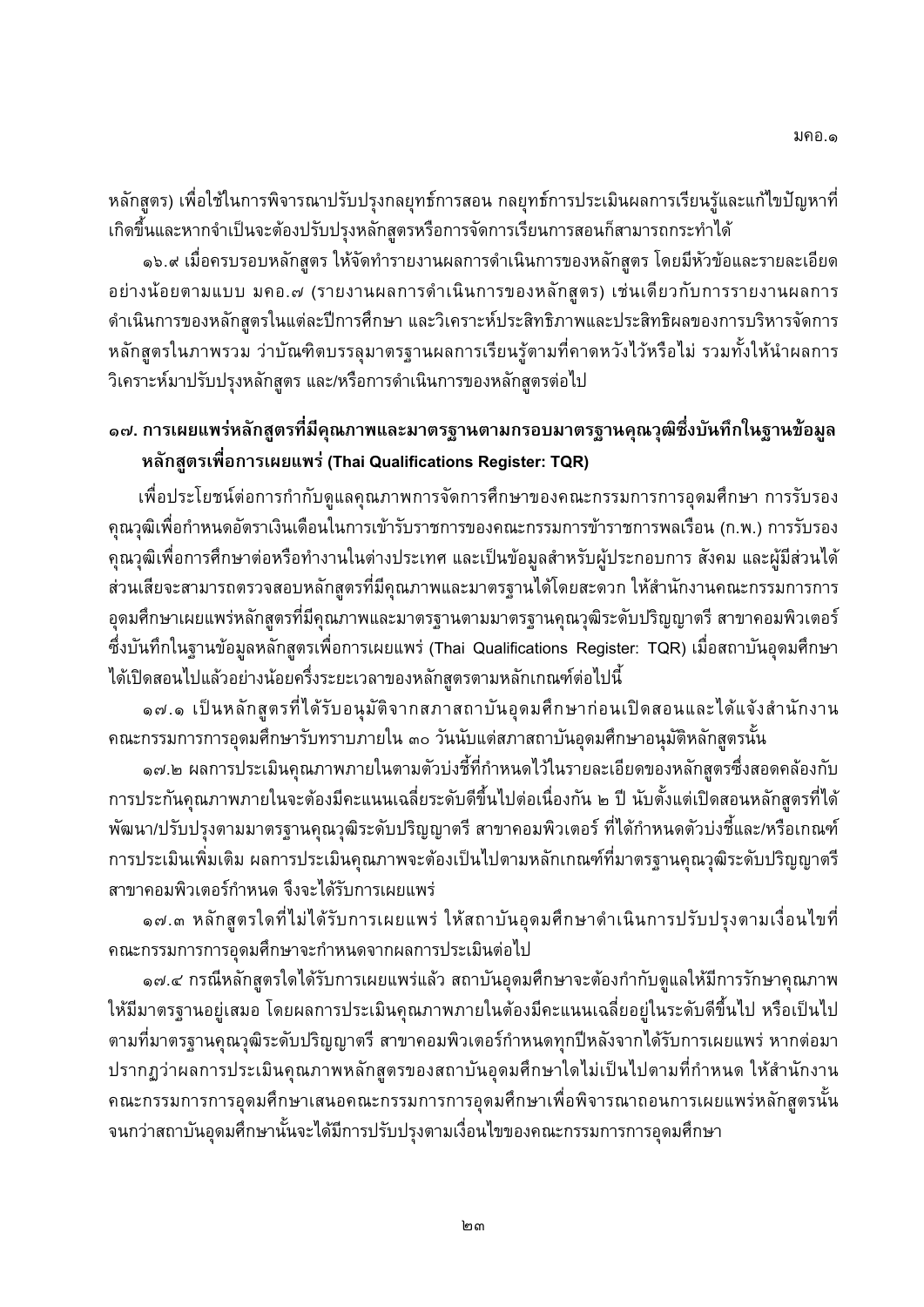#### ้<sub>ค</sub>๘. ภาคผนวก

## ๑๘.๑ รายละเอียดเนื้อหาสาระสำคัญของสาขาคอมพิวเตอร์

ง อางาราช 5-7<br>เปลี่ยนตามความถ้าวะมำโดยให้จย่ในควยพินิวของยับสี่ยวชาญที่แต่งตั้งโดยจำนักงานคณะกรรมการการ ง<br>จอมสึกมา หั้งมี้ จงจ์ความรับจงควมพิวเตอร์ จาวประกอบด้วยหัวข้ออังต่าใง งเดยสานกงานคณะกรรมการการ<br>'เส้ <u>.</u><br>...

# ี<br>• ๘.๑.๑ สาขาวิชาวิทยาการคอมพิวเตอร์

รายละเอียดดังนี้ 105 - 105 - 105 - 105 - 105 - 105 - 105 - 105 - 105 - 105 - 105 - 105 - 105 - 105 - 105 - 106 - 107 - 108 - 10<br>|-<br>|-

(๑) โครงสร้างดิสครีต (Discrete Structures)  $\left(\frac{1}{2}\right)$  $\sqrt{2}$ 

| - Functions, Relations and Sets | - Graphs and Trees     |
|---------------------------------|------------------------|
| - Basic Logic                   | - Discrete Probability |
| - Proof Techniques              | - Recurrence Relation  |
| - Basics of Counting            | - Generating Function  |
|                                 |                        |

 $\begin{pmatrix} 1 & 0 & 0 \\ 0 & -1 & 0 \\ 0 & 0 & 0 \end{pmatrix}$ 

| - Algorithmic Problem Solving<br>- Object Oriented<br>- Data Structures<br>- Secure Programming<br>- Recursion | - Fundamental Constructs | - Event Driven Programming         |
|----------------------------------------------------------------------------------------------------------------|--------------------------|------------------------------------|
|                                                                                                                |                          |                                    |
|                                                                                                                |                          | - Foundations Information Security |
|                                                                                                                |                          |                                    |

(๓) ความซับซ้อนและขั้นตอนวิธี (Algorithms and Complexity) () -(Algorithms and Complexity)

| - Basic Analysis         | - Distributed Algorithms |
|--------------------------|--------------------------|
| - Algorithmic Strategies | - Basic Computability    |

- Fundamental Algorithms - Fundamental Algorithms

 $\sqrt{3}$ 

| - Digital Logic                   | - Memory Architecture     |
|-----------------------------------|---------------------------|
| - Data Representation             | - Functional Organization |
| - Assembly Level Organization     | - Multiprocessing         |
| ะบบปฏิบัติการ (Operating Systems) |                           |

- $(1, 2)$   $(2, 3)$   $(3, 3)$   $(4, 3)$   $(5, 3)$   $(6, 3)$   $(7, 3)$   $(8, 3)$   $(8, 3)$   $(9, 3)$   $(1, 3)$   $(1, 3)$ - Overview of Operating Systems<br>
- Scheduling and Dispatch<br>
- Operating System Principles<br>
- Memory Management
	- Operating System Principles Memory Management
	- Concurrency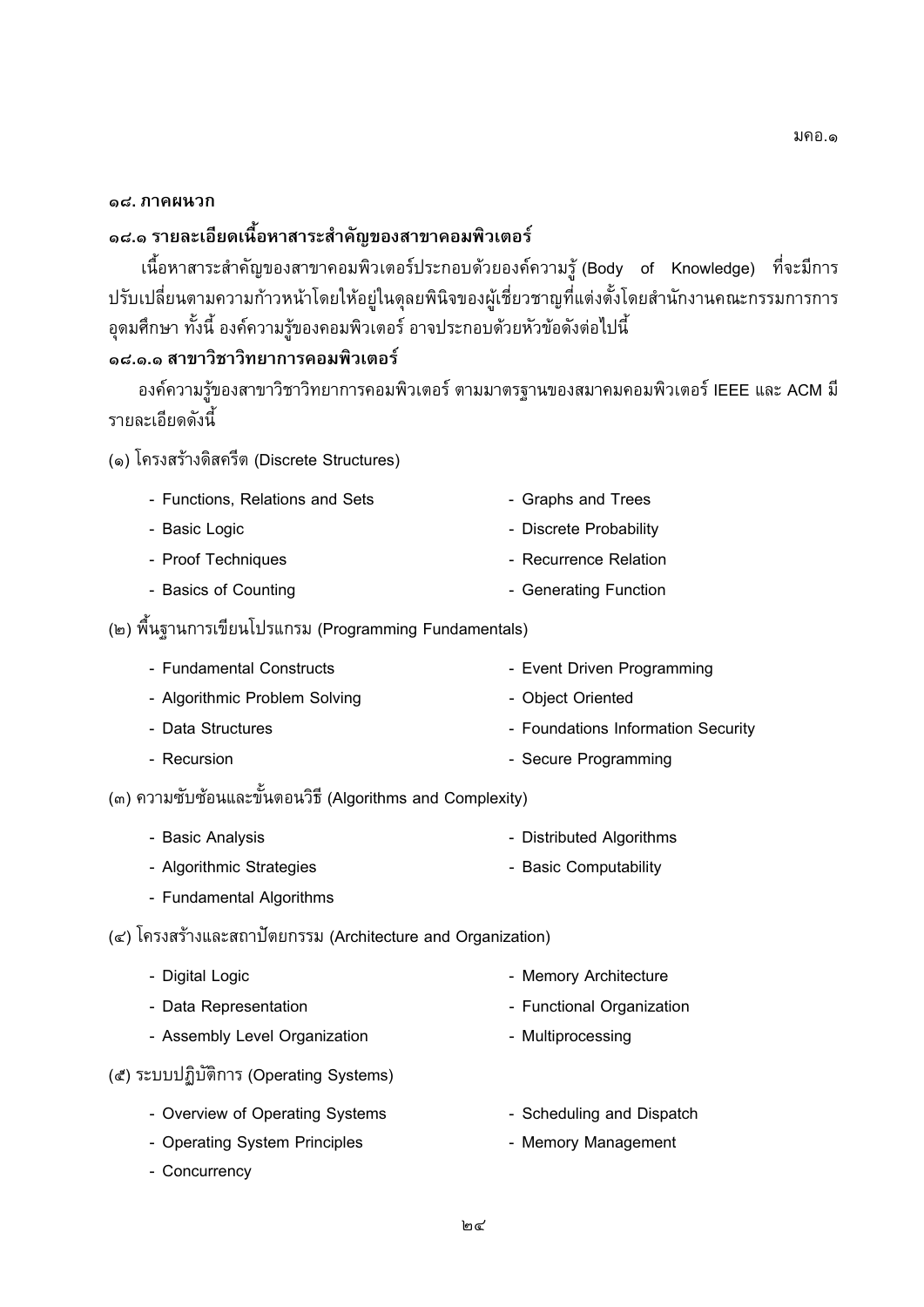(๑๔) ศาสตรเพอการคานวณ (Computational Science)<br>้

| - Introduction                                                          | - Web Organization            |
|-------------------------------------------------------------------------|-------------------------------|
| - Network Security                                                      | - Networked Applications      |
| (๗) ภาษาการเขียนโปรแกรม (Programming Languages)                         |                               |
| - Overview                                                              | - Virtual Machines            |
| - Basic Language Translation                                            | - Abstraction Mechanisms      |
| - Declarations and Types                                                | - Object-Oriented Programming |
| (๘) ปฏิสัมพันธ์ระหว่างมนุษย์และคอมพิวเตอร์ (Human-Computer Interaction) |                               |
| - Foundations                                                           | - Building GUI Interfaces     |
| (๙) กราฟฟิกและการประมวลผลภาพ (Graphics and Visual Computing)            |                               |
| - Fundamental Techniques                                                | - Graphics Systems            |
| (๑๐) ระบบชาญฉลาด (Intelligent Systems)                                  |                               |
| - Fundamental Issues                                                    | Knowledge Based Reasoning     |
| - Basic Search Strategies                                               |                               |
| (๑๑) การจัดการสารสนเทศ (Information Management)                         |                               |
| - Information Models                                                    | Data Modeling                 |
| - Database Systems                                                      |                               |
| (๑๒) ประเด็นทางสังคมและวิชาชีพ (Social and Professional Issues)         |                               |
| - History of Computing                                                  | - Professional Ethics         |
| - Social Context                                                        | - Risks                       |
| - Analytical Tools                                                      | - Intellectual Property       |
| (๑๓) วิศวกรรมซอฟต์แวร์ (Software Engineering)                           |                               |
| - Software Design                                                       | - Requirements Specifications |
| - Using APIs                                                            | - Software Validations        |
| - Tools and Environments                                                | - Software Evolution          |
| - Software Processes                                                    | - Software Project Management |
| േ⊿                                                                      |                               |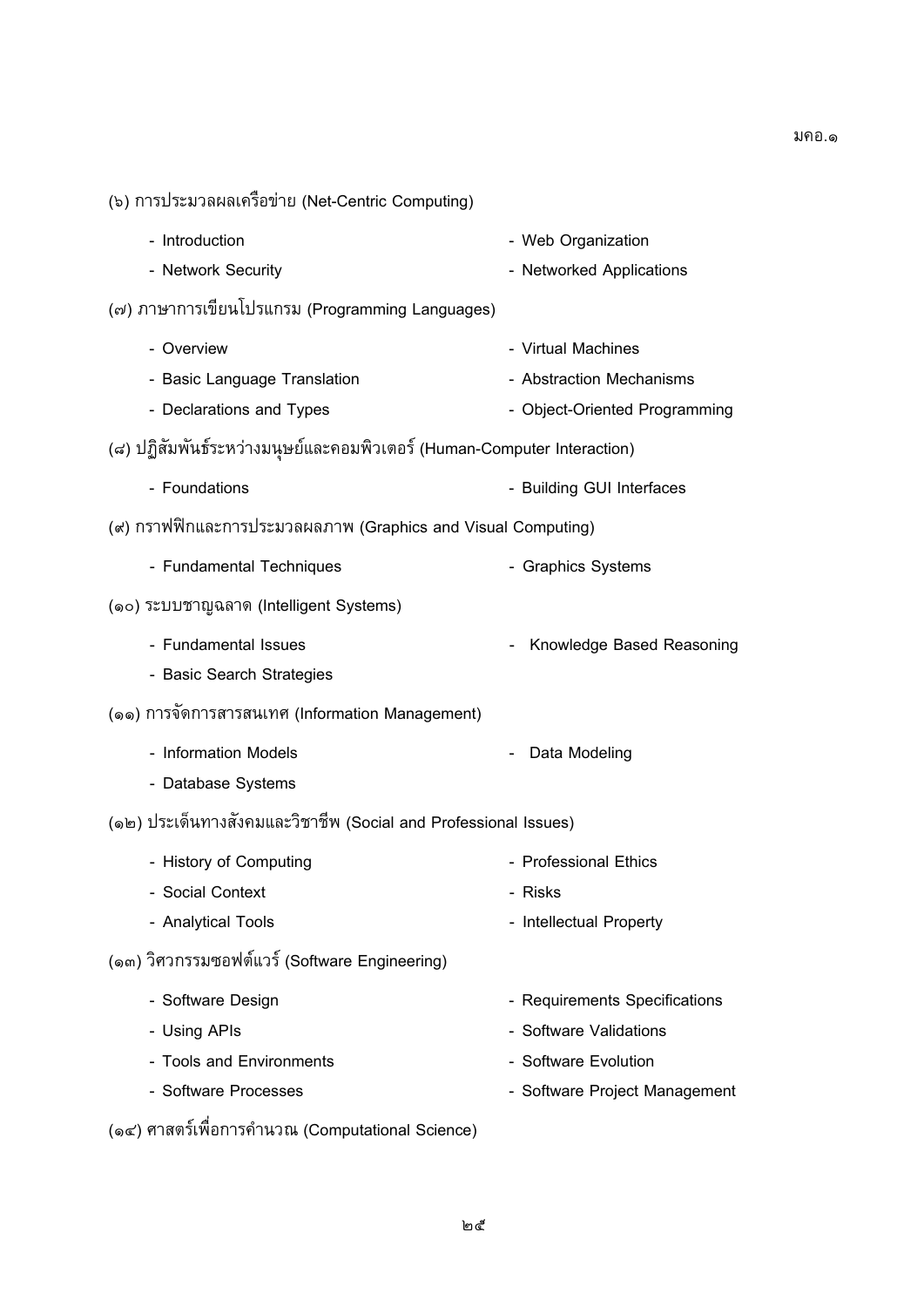#### ุ<br>๑๘.๑.๒ สาขาวิชาวิศวกรรมคอมพิวเตอร์

รายละเอียดดังนี้ 765+5;--  -- 05+---  IEEE / ACM -/ 22&+F

 $\begin{pmatrix} 1 & 0 & 0 \\ 0 & 0 & 0 \\ 0 & 0 & 0 \end{pmatrix}$ 

- Programming Paradigms <br>- Algorithms and Problem-solving Programming Constructs<br>- Algorithms and Problem-solving Recursion
- 
- Event Driven and Concurrent Programming Object-oriented Programming - Event Driven and Concurrent Programming - Object-oriented Programming
- $\overline{\phantom{a}}$
- (๒) คณตศาสตรทางคอมพวเตอร (Computer Mathematics)<br>-

| - Functions, Relations and Sets            | - Basic Logic                                   |
|--------------------------------------------|-------------------------------------------------|
| - Proof Techniques                         | - Basics of Counting                            |
| - Graphs and Trees                         | - Discrete Probability                          |
| - Recursion                                | - Continuous Probability                        |
| - Expectation                              | - Sampling Distribution                         |
| - Stochastic Processes                     | - Estimation                                    |
| - Hypothesis Tests                         | - Correlation and Regression                    |
| (๓) อิเล็กทรอนิกส์ (Electronics)           |                                                 |
| - Electronic Properties of Materials       | - Interfacing Logic Families and Standard Buses |
| - Diodes and Diode Circuits                | - Operational Amplifiers                        |
| - MOS Transistors and Biasing              | - Circuit Modeling and Simulation               |
| - MOS Logic Families                       | - Data Conversion Circuits                      |
| - Bipolar Transistors and Logic Families   | - Electronic Voltage and Current Sources        |
| - Design Parameters and Issues             | - Amplifier Design                              |
| - Storage Elements                         | - Integrated Circuit Building Blocks            |
| (๔) ตรรกศาสตร์ดิจิทัล (Digital Logic)      |                                                 |
| - Switching Theory                         | - Digital Systems Design                        |
| - Combinational Logic Circuits             | - Modeling and Simulation                       |
| - Modular Design of Combinational Circuits | - Formal Verification                           |
| - Memory Elements                          | - Fault Models and Testing                      |
| - Sequential Logic Circuits                | - Design for Testability                        |
|                                            |                                                 |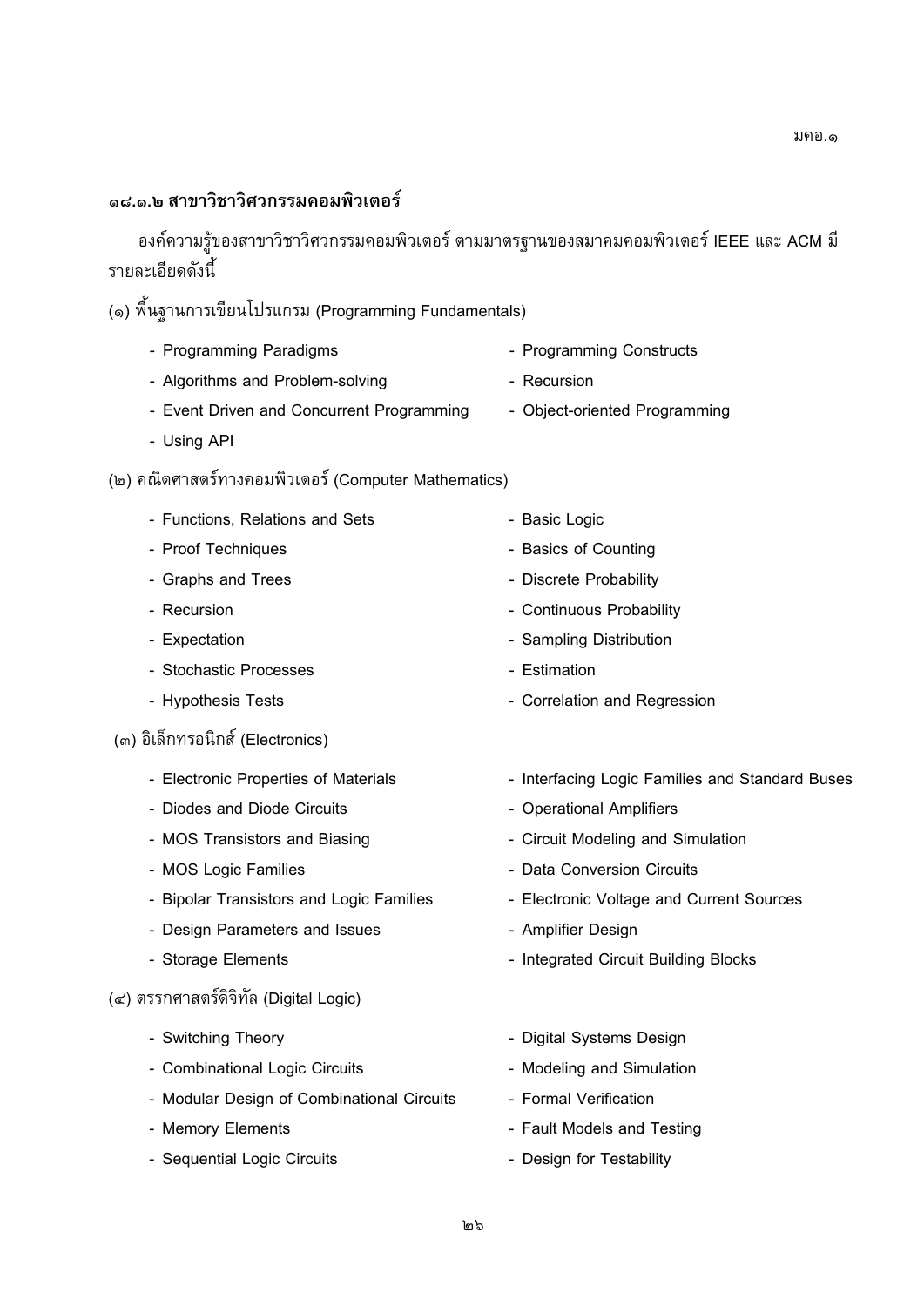| - Basic Algorithmic Analysis                                                    | - Computing Algorithms            |
|---------------------------------------------------------------------------------|-----------------------------------|
| - Linked List, Queues, Stacks                                                   | - Distributed Algorithms          |
| - Binary Tree, B-Tree, Heap                                                     | - Algorithmic Complexity          |
| - Algorithmic Strategies                                                        | - Basic Computability Theory      |
| (๖) โครงสร้างและสถาปัตยกรรมคอมพิวเตอร์ (Computer Architecture and Organization) |                                   |
| - Fundamentals of Computer                                                      | - Processor Systems Design        |
| - Computer Arithmetic                                                           | - Organization of the CPU         |
| - Memory System Organization and                                                | - Performance                     |
| Architecture                                                                    |                                   |
| - Interfacing and Communication                                                 | - Distributed System Models       |
| - Device Subsystems                                                             | - Performance Enhancements        |
| (๗) ระบบปฏิบัติการ (Operating Systems)                                          |                                   |
| - Design Principles                                                             | - Memory Management               |
| - Concurrency                                                                   | - Device Management               |
| - Scheduling and Dispatch                                                       | - Security and Protection         |
| - File systems                                                                  | - System Performance Evaluation   |
| (๘) ระบบฐานข้อมูล (Database Systems)                                            |                                   |
| - Database Systems                                                              | - Relational Database Design      |
| - Data Modeling                                                                 | - Transaction Processing          |
| - Relational Databases                                                          | - Distributed Databases           |
| - Database Query Languages                                                      | - Physical Database Design        |
| (๙) วิศวกรรมซอฟต์แวร์ (Software Engineering)                                    |                                   |
| - Software Processes                                                            | - Software Tools and Environments |
| - Software Requirements and Specifications                                      | - Language Translation            |
| - Software Design                                                               | - Software Project Management     |

- Software Testing and Validation **Construent Construent Analysis Construent** Software Fault Tolerance
- Software Evolution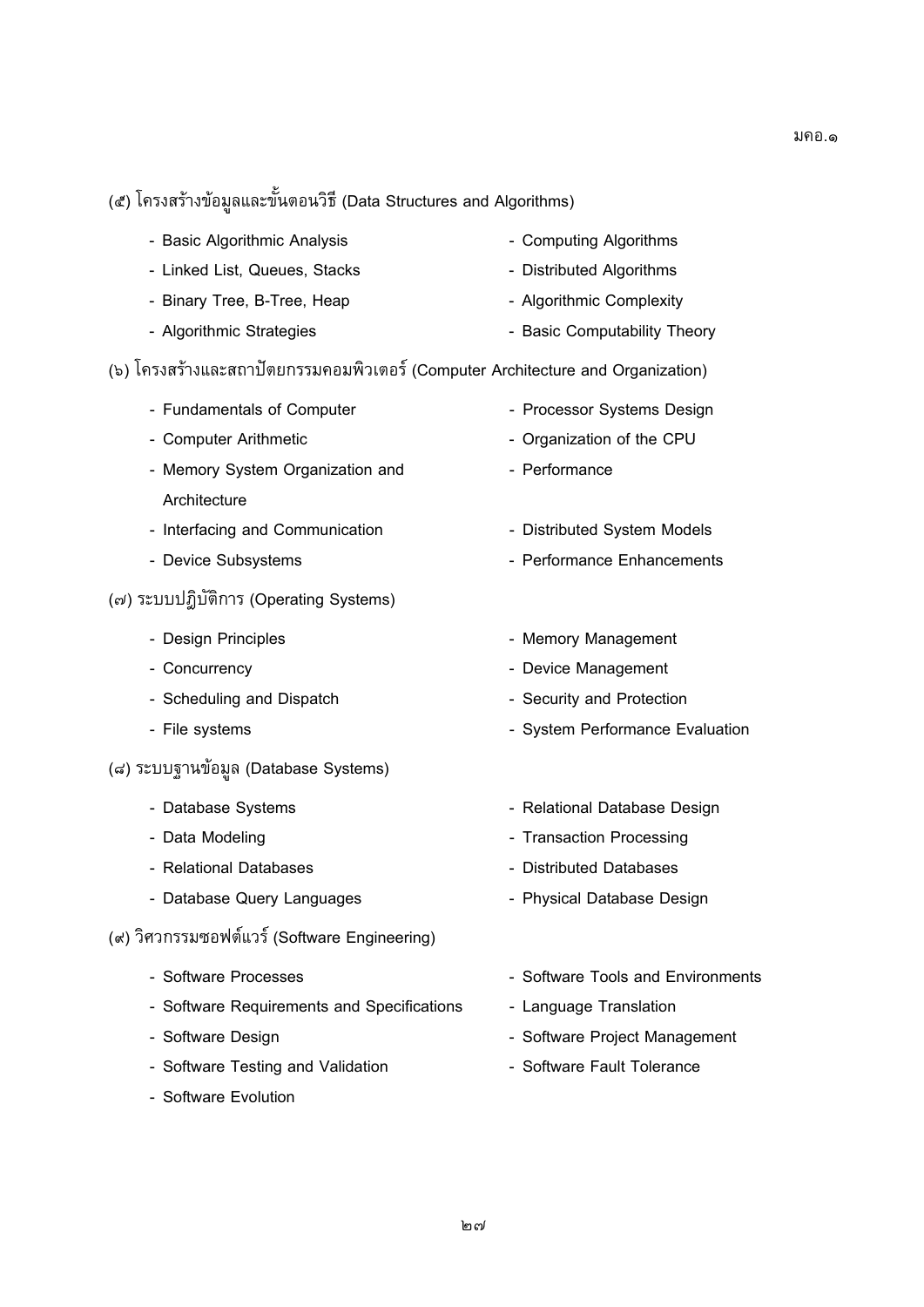#### $(\,\cdot\,\,)\,$  $(1 - \frac{1}{2})$

- Communications Network Architecture - Communications Network Architecture **- Wireless and Mobile Computing**<br>- Communications Network Protocols - Performance Evaluation
- 
- Local and Wide Area Networks **Protocols Performance Protocols Performance Protocols Performance Evaluations**
- Client-server Computing **Communications** Network Management
- Data Security and Integrity Compression and Decompression
- 
- 
- 
- 
- Data Security and Integrity **Accord Management Compression and Decompression**

#### **G..' &%-() !**

+-765+5;-  -- $\frac{1}{\omega_{\text{S}}}$  of curriculum  $\omega_{\text{S}}}$  curriculum  $\omega_{\text{S}}$  $\mathcal{L}$ 

 $\left( \cdot, \cdot \right)$  and  $\left( \cdot, \cdot \right)$  is the computing  $\left( \cdot, \cdot \right)$ 

- Computer Science Foundations<br>
 Construction Technologies<br>
 Formal Construction Methods
- $\sim$  Construction Technologies Formal Construction Methods  $\sim$
- (๒) พนฐานคณต<br>''  $\sqrt{m}$ 
	- Mathematical Foundations Engineering Economics for Software
	- Engineering Foundations for Software
- $\omega$  (Professional Practices)
	- Group Dynamics and Psychology<br>- Communications Skills for Software Engineer - Professionalism
	-
- $\epsilon$  ) การวิเคราะห์และการสร้างแบบจำลองซอฟต์แวร์ (Software Modeling and Analysis)  $\left( \frac{1}{2}, \frac{1}{2}, \frac{1}{2}, \frac{1}{2}, \frac{1}{2}, \frac{1}{2}, \frac{1}{2}, \frac{1}{2}, \frac{1}{2}, \frac{1}{2}, \frac{1}{2}, \frac{1}{2}, \frac{1}{2}, \frac{1}{2}, \frac{1}{2}, \frac{1}{2}, \frac{1}{2}, \frac{1}{2}, \frac{1}{2}, \frac{1}{2}, \frac{1}{2}, \frac{1}{2}, \frac{1}{2}, \frac{1}{2}, \frac{1}{2}, \frac{1}{2}, \frac{1}{2}, \frac{1}{2}, \frac{1}{2}, \frac{1}{2}, \frac{1}{2},$  (Software Modeling and Analysis)
	- Modeling Foundations<br>- Types of Models<br>- Types of Models<br>- Requirements Fundamentals - Eliciting Requirements **Fundaments** - Requirement Validation - Requirements Specification & Documentation
- (๕) การออกแบบซอฟต์แวร์ (Software Design)
- () %%  $\sum_{i=1}^{n}$ - Design Christianian<br>- Design Christianian - Design Strategies<br>
- Architectural Design<br>
- Architectural Design<br>
- Design Support Tools and Evaluation - Architectural Design - Design Support Tools and Evaluation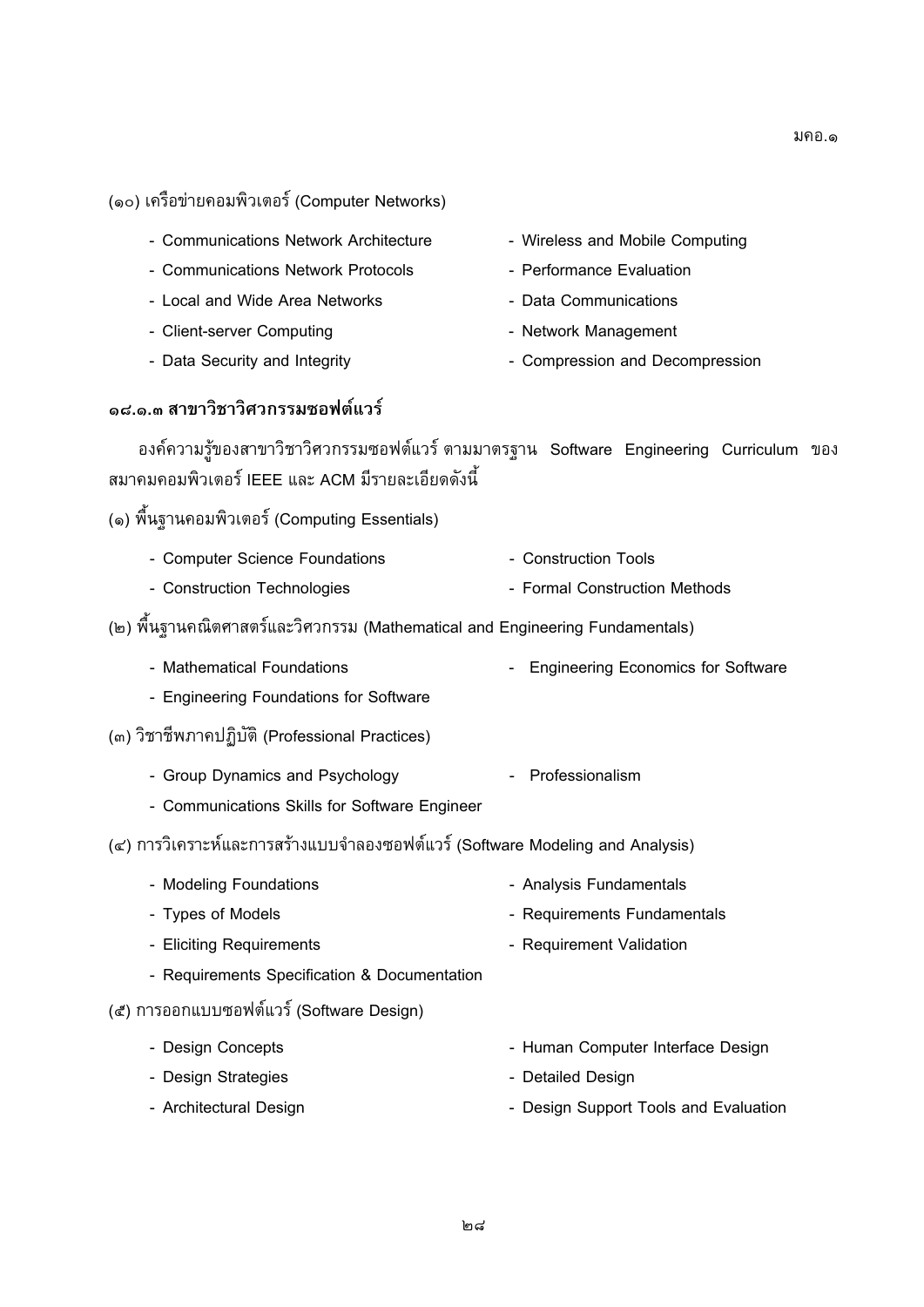$(1, 2)$ 

| - Verification and Validation Terminology &     | - Human Computer User Interface Testing and |
|-------------------------------------------------|---------------------------------------------|
| Foundation                                      | Evaluation                                  |
| - Reviews                                       | - Problem Analysis and Reporting            |
| - Testing                                       |                                             |
| (๗) วิวัฒนาการของซอฟต์แวร์ (Software Evolution) |                                             |
| - Evolution Processes                           | - Evolution Activities                      |
| (๘) กระบวนการซอฟต์แวร์ (Software Process)       |                                             |
| - Process Concepts                              | - Process Implementation                    |
| (๙) คุณภาพซอฟต์แวร์ (Software Quality)          |                                             |
| - Software Quality Concepts and Culture         | - Process Assurance                         |
| - Software Quality Standards                    | - Product Assurance                         |
| - Software Quality Processes                    |                                             |
| (๑๐) การจัดการซอฟต์แวร์ (Software Management)   |                                             |
| - Management Concepts                           | - Project Control                           |
| - Project Planning                              | - Software Configuration Management         |
| - Project Personnel and Organization            |                                             |
|                                                 |                                             |

## ื่อ๘.๑.๔ สาขาวิชาเทคโนโลยีสารสนเทศ

รายละเอียดดังนี้ 765+5; 

 -- 05+---  IEEE / ACM -

 $\frac{2}{2}$  $\frac{d^2y}{dx^2}$ 

| - Pervasive Themes in IT | - IT and its Related & Informing Disciplines |
|--------------------------|----------------------------------------------|
| $L$ ioton $\ell$ of IT   | Annlication Domoine                          |

- History of IT Application Domains Application Domains Application Domains Application Domains Application Domains Application Domains Application Domains Application Domains Application Domains Applic
- $\begin{pmatrix} 1 & 1 & 1 \\ 1 & 2 & 1 \\ 1 & 2 & 1 \end{pmatrix}$ 
	- Human Factors<br>- HCl Aspects of Application Domains<br>- Emerging Technologies
	- Human-Centered Evaluation **Company 1 State Application** Human-Centered Software Development - Developing-Effective Interfeces
	- Developing Effective Interfaces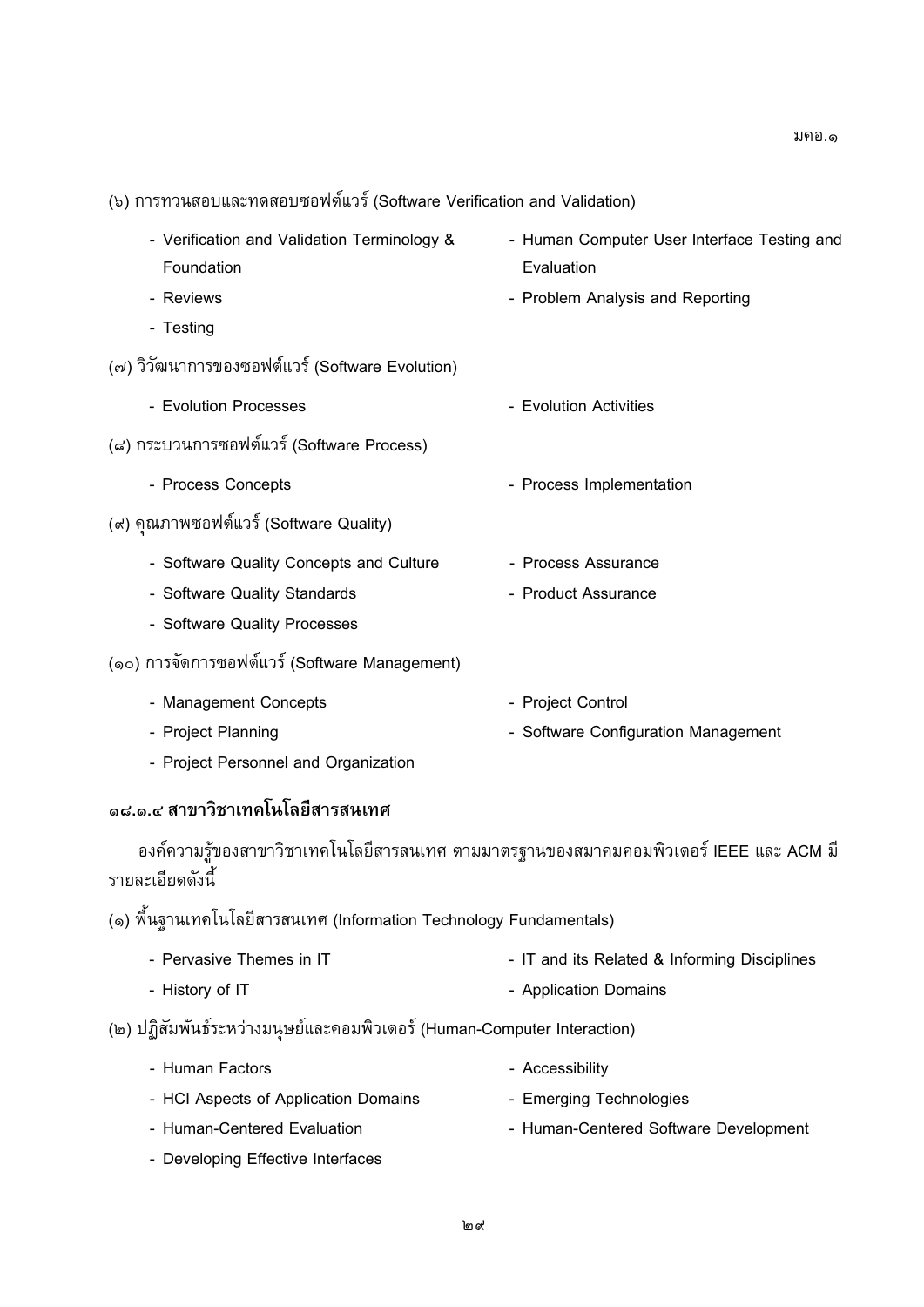$\left($  $\sqrt{3}$ 

- Fundamental Aspects<br>- Securities Mechanisms<br>- Securities Mechanisms<br>- Information States
- Security Security States Information Security States Information States Information Security Security States -
- Operational Issues Security Services<br>- Policy Security Services<br>- Policy Security Services
- 
- Policy Threat Analysis Model
- Attacks Vulnerability Vulnerability Vulnerability Vulnerability Vulnerability Vulnerability Vulnerability Vulnerability Vulnerability Vulnerability Vulnerability Vulnerability Vulnerability Vu - Security Domains<br>- Security Domains
- (๔) การจัดการสารสนเทศ (Information Management)<br>- IM Concepts and Fundamentals
	- IM Concepts and Fundamentals<br>- Database Query Language The Managing Database Environment - Data Organization Architecture **Communist - Canadian Database** - Special-Purpose Database

- Forensics

- Data Organization Architecture Special-Purpose Database (๕) การบูรณาการการเขยนเบรแกรมและเทคเนเลย (Integrative Programming &Technologies)<br>-
	- Intersystem Communications<br>
	 Software Security Practices<br>
	 Data Mapping and Exchange<br>
	 Miscellaneous Issues
	-
	- Integrative Coding **Capping and Exchange 20 Aastropology** Overview of Programming Languages - Integrative Coding - Overview of Programming Languages<br>Corinting Toobniques
	- Scripting Techniques
- (๖) คณตศาสตรและสถตสาหรบเทคเนเลยสารสนเทศ (Mathematics and Statistics for IT)<br> $\,$ 
	-
	-
	- Basic Logic Hypothesis Testing of December Hypothesis Testing of December Hypothesis Testing and December Hypothesis Testing and December Hypothesis Testing and December Hypothesis Testing and December Hypo
	-
	-
	- Application of Mathematics to IT - Application of Mathematics to IT
- $\sqrt{2}$  ( $\sqrt{3}$ )  $\sqrt{3}$ 
	- Foundations of Networking<br>
	 Routing and Switching<br>
	 Routing and Switching<br>
	 Network Management
	-
	- Physical Layer Applications Areas
- Random Variables and Functions Discrete and Continuous Probability and Distribution<br>- Hypothesis Testing
	-
- Discrete Probability<br>- Sampling and Descriptive Statistics<br>- Functions, Relations and Sets<br>- Simple Linear Regression
	-
- Graphs and Trees **All and Sets And Sets And Sets And Sets And Sets And Analysis** 
	-
	-
- Physical Layer **Management Controllers** Applications Areas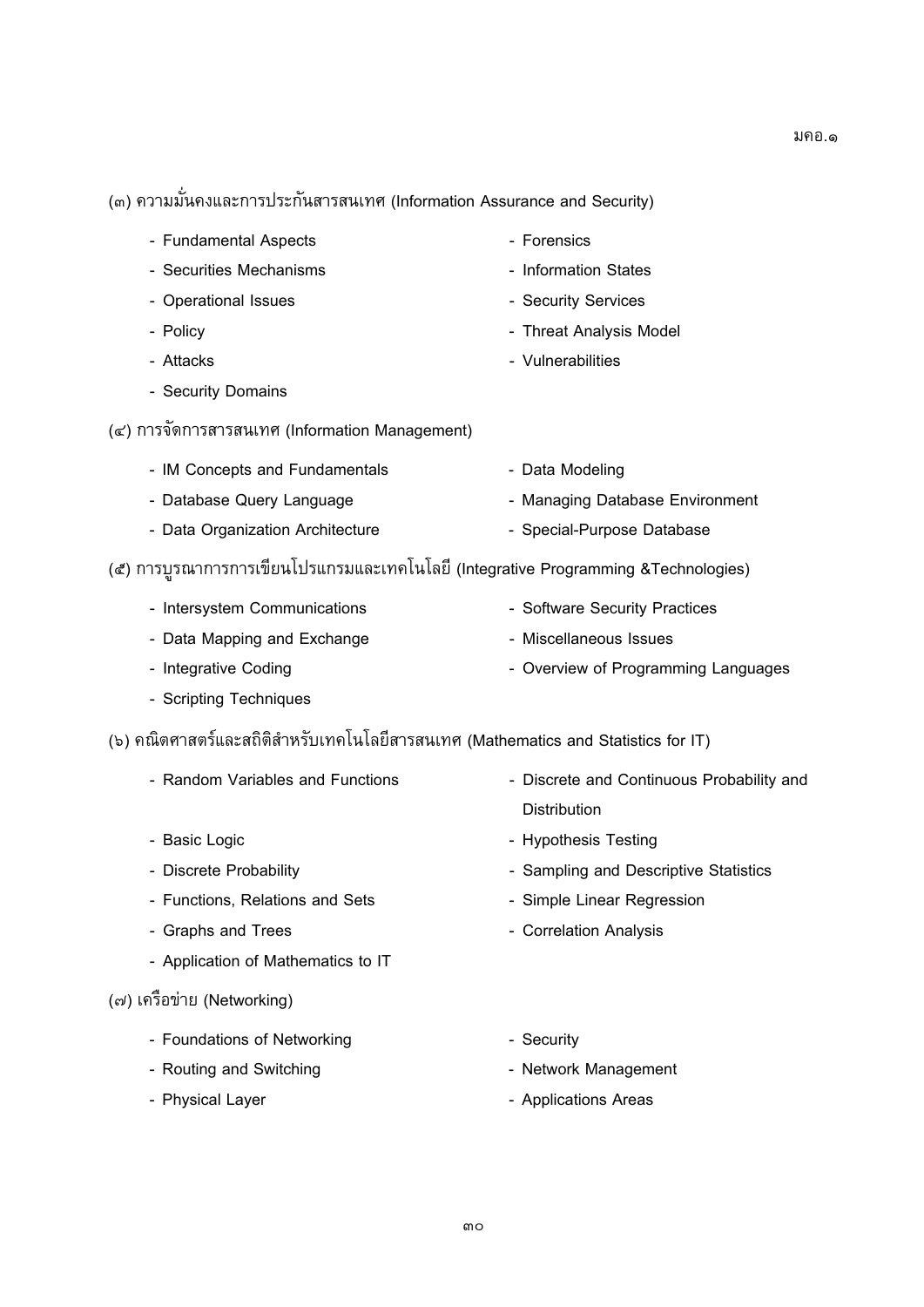- $\begin{pmatrix} 1 & 0 & 0 \\ 0 & -1 & 0 \\ 0 & 0 & 0 \end{pmatrix}$ - Fundamentals of Data Structures<br>- Algorithms and Problem-Solving<br>- Programming Constructs<br>- Event-Driven Programming - Object-Oriented Programming (๙) แพลตฟอร์มเทคโนโลยี (Platform Technologies)  $(1)$  
 (Platform Technologies) - Operating Systems<br>- Architecture and Organization<br>- Architecture and Organization - Architecture and Organization (\) %G+ &#/%-/%% (Systems Administration and Maintenance) - Operating Systems<br>
- Administrative Activities<br>
- Applications<br>
- Administrative Domains - Applications - Administrative Domains (๑๑) สถาบตยกรรมและการบูรณาการระบบ (Systems Integration and Architecture)<br>้ - Requirements<br>
- Testing and Quality Assurance<br>
- Acquisition/Sourcing<br>
- Organizational Context - Integration and Deployment **Context** - Architecture - Project Management - Project Management  $(3 - )$  =  $(3 - )$  $\mathcal{L}$ ; (Social and Professional Issues) - Professional Communications - Legal Issues in Computing<br>- Teamwork Concepts and Issues - Organizational Context - Service Management **Concept and Islamic Concepts and Islamic Concepts and Islamic Concepts Assument** Context and Islamic Context and Islamic Context and Islamic Context and Islamic Context and Islamic Context and Islamic - Social Context of Computing **Canadian Context - Professional Analysisues Analysisues Activities Activities A** - Intellectual Property **Computer Computer Computer Computer** - Privacy and Civil Liberties - Intellectual Property - Privacy and Civil Liberties - Privacy and Civil Liberties - Privacy and Civil Liberties - Privacy and Civil Liberties - Privacy and Civil Liberties - Privacy and Civil Liberties - Privacy and Civi (๑๓) ระบบเว็บและเทคโนโลยี (Web Systems and Technologies)
	- Technologies Web Development
	- Digital Media<br>- Vulnerabilities - Digital Media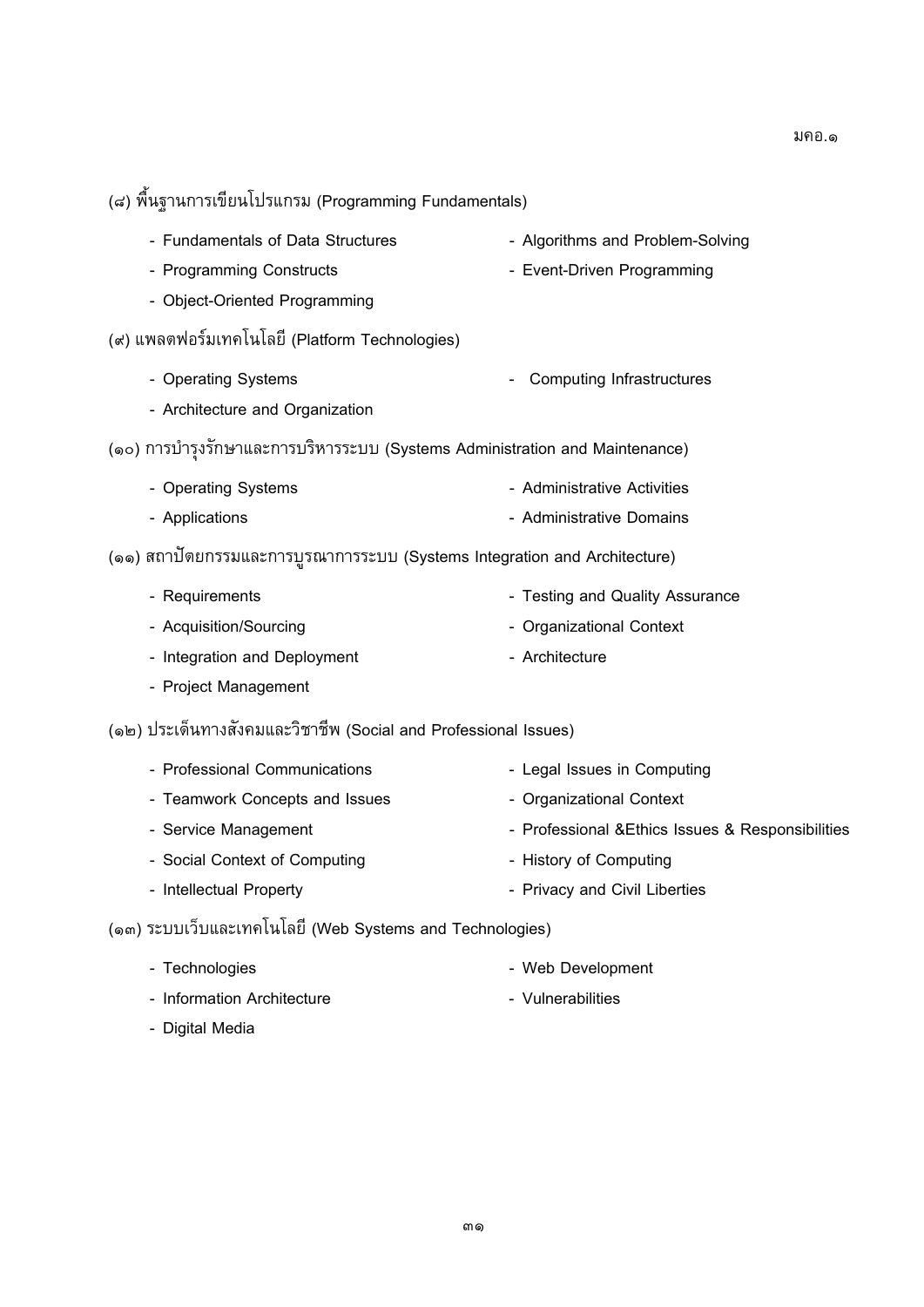## ๑๘.๑.๕ สาขาวิชาคอมพิวเตอร์ธุรกิจ

รายละเอียดดังนี้ 765+5;- ! -- 05+---  IEEE / ACM -/ 22&+F

| - บทบาทของเทคโนโลยีสารสนเทศและการสื่อสาร<br>- ประวัติของคอมพิวเตอร์และการสื่อสาร<br>- ระบบดิจิทัล<br>- องค์ประกอบคอมพิวเตอร์<br>- ซอฟต์แวร์ประเภทต่างๆ<br>- แพลตฟอร์มคอมพิวเตอร์ | - ข้อมูลและการบริหารข้อมูล<br>- เครือข่ายและการสื่อสาร<br>- อินเทอร์เน็ตและเวิลด์ไวด์เว็บ<br>- ระบบประมวลผล<br>- ภัยคุกคามและความมั่นคงของระบบ<br>- จริยธรรมและสังคมไซเบอร์ |
|----------------------------------------------------------------------------------------------------------------------------------------------------------------------------------|-----------------------------------------------------------------------------------------------------------------------------------------------------------------------------|
| (๒) การเขียนโปรแกรม (Computer Programming)<br>- หลักสำคัญเกี่ยวกับโปรแกรม<br>- การพัฒนาโปรแกรมเพื่อทำงานบนระบบต่าง ๆ                                                             | - การเขียนโปรแกรมเชิงอ็อบเจกต์                                                                                                                                              |
| (๓) โครงสร้างข้อมูลและอัลกอริทึม (Data Structures and Algorithms)                                                                                                                |                                                                                                                                                                             |
| - โครงสร้างข้อมูล<br>- การเรียงลำดับข้อมูล                                                                                                                                       | - การค้นหาข้อมูล<br>- การประยุกต์โครงสร้างข้อมูลเพื่อแก้ปัญหาในธุรกิจ                                                                                                       |
| (๔) การเขียนโปรแกรมระบบเว็บ (Web Programming)                                                                                                                                    |                                                                                                                                                                             |
| - ภาษามาตรฐานของเว็บ<br>- การออกแบบส่วนติดต่อผู้ใช้<br>- การสร้างเว็บแบบสแตติกและไดนามิก<br>- สภาวะแวดล้อมของเว็บแอพพลิเคชัน<br>- การโปรแกรมฝั่งลูกข่าย                          | - การสร้างโปรแกรมฝั่งแม่ข่าย<br>- กลไกคุกกี้และการสร้างเว็บที่เก็บสถานะ<br>- ระบบประมวลผลร่วมกับฐานข้อมูล<br>- ข้อคำนึงถึงด้านความมั่นคงของระบบงาน                          |
| (๕) ระบบฐานข้อมูล (Database Systems)                                                                                                                                             |                                                                                                                                                                             |
| - หลักสำคัญของระบบฐานข้อมูล<br>- สถาปัตยกรรมของระบบฐานข้อมูล<br>- คุณสมบัติของฐานข้อมูล<br>- ระบบจัดการฐานข้อมูล                                                                 | - ภาษาเอสคิวแอล<br>- การออกแบบฐานข้อมูล<br>- ความมั่นคงของฐานข้อมูล<br>- การดูแลระบบฐานข้อมูล                                                                               |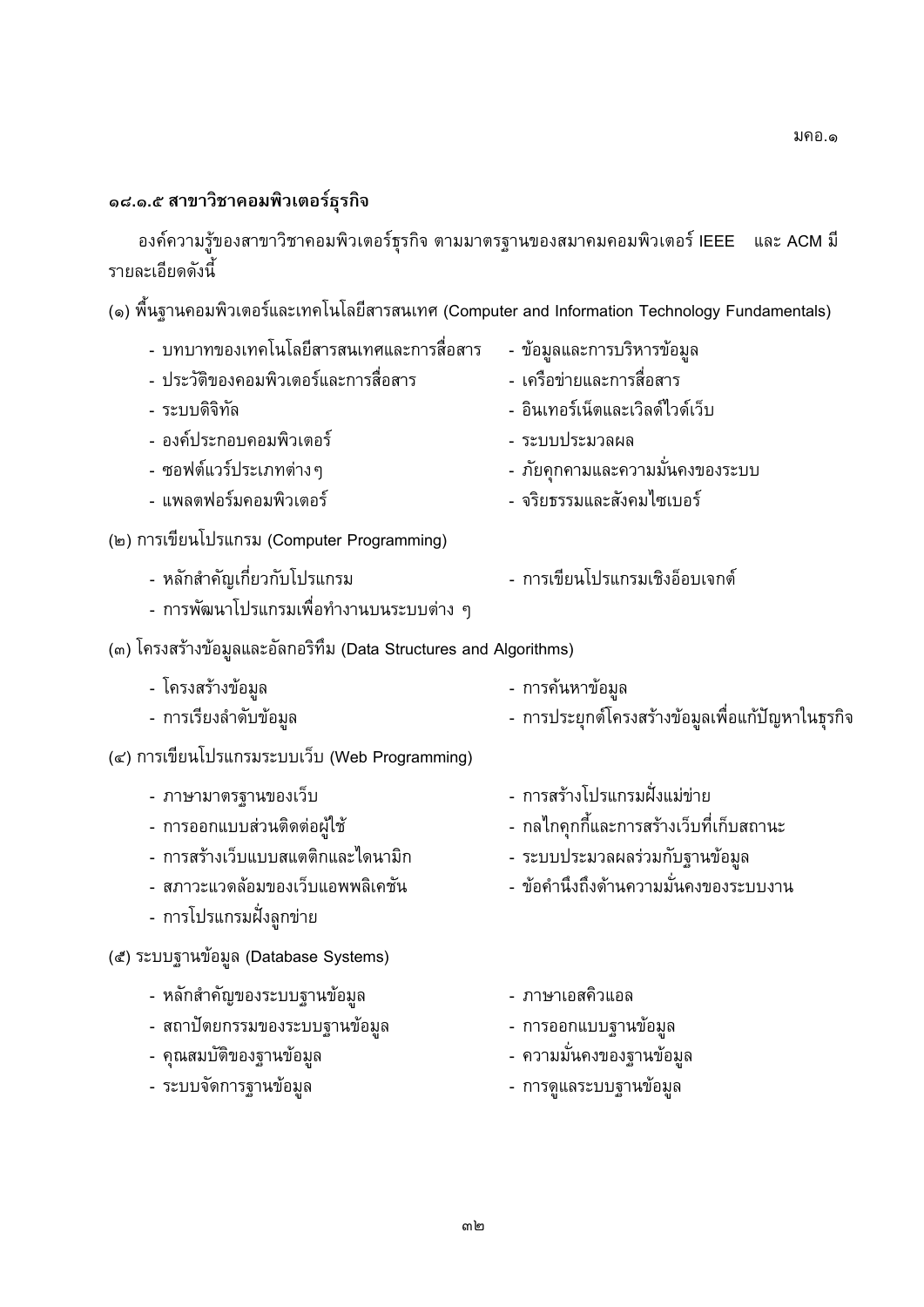(Y) /%% 
 ! <= &2 (Management Information Systems)

- <F05+/%% 
/++6 ์ พื้นฐาน<br>- องค์การและการจัดการ
- 
- บทบาทของระบบสารสนเทศในองค์การ
- กลยุทธ์การนำระบบสารสนเทศเพื่อใช้ปรับเปลี่ยน<br>องค์กรและการพัฒนาระบบสารสนเทศ
- การบริหารทรัพย์สินระบบสารสนเทศ
- $\frac{3}{2}$   $\frac{3}{2}$   $\frac{3}{2}$   $\frac{3}{2}$   $\frac{3}{2}$   $\frac{3}{2}$   $\frac{3}{2}$   $\frac{3}{2}$   $\frac{3}{2}$   $\frac{3}{2}$   $\frac{3}{2}$   $\frac{3}{2}$   $\frac{3}{2}$   $\frac{3}{2}$   $\frac{3}{2}$   $\frac{3}{2}$   $\frac{3}{2}$   $\frac{3}{2}$   $\frac{3$  $\mathbf{q}$  $\overline{a}$
- การบูรณการระบบสารสนเทศ

(๗) การวิเคราะห์และออกแบบระบบ (Systems Analysis and Design)<br>- องค์ประกอบของระบบ

- ทางเลือกวิธีการพัฒนาระบบ  $5+11$ - + <1/%% - %%/%% & - การวิเคราะห์ความต้องการ  $\frac{6}{3}$ - /-- - การนำเสนอผลการวิเคราะห์และออกแบบ - V"2+%%!G+ - G V /-/%% (๘) เครือข่ายคอมพิวเตอร์ (Computer Networks)  $\sum_{i=1}^{n}$ - 2/+3/%5+/%% 5< 9 - /%% <5/2 9 &%/3/ " - ระบบเครือข่ายระดับและประเภทต่าง ๆ
	- -  $\frac{1}{2}$   $\frac{1}{2}$   $\frac{1}{2}$   $\frac{1}{2}$   $\frac{1}{2}$   $\frac{1}{2}$   $\frac{1}{2}$   $\frac{1}{2}$   $\frac{1}{2}$   $\frac{1}{2}$   $\frac{1}{2}$   $\frac{1}{2}$   $\frac{1}{2}$   $\frac{1}{2}$   $\frac{1}{2}$   $\frac{1}{2}$   $\frac{1}{2}$   $\frac{1}{2}$   $\frac{1}{2}$   $\frac{1}{2}$   $\frac{1}{2}$   $\frac{1}{2}$  - 
	 3' <59 - "&-

- โพรโทคอลและสื่อสัญญาณ

 $\left($ -1,  $\right)$  -1,  $\left($ -1,  $\right)$  -1,  $\left($ -1,  $\right)$  -1,  $\left($ -1,  $\right)$  -1,  $\left($ -1,  $\right)$  -1,  $\left($ -1,  $\right)$  -1,  $\left($ -1,  $\right)$ 

- 
- ه و المصدر المستخدم بعد المستخدم المستخدم المستخدم المستخدم المستخدم المستخدم المستخدم المستخدم المستخدم المستخدم ال<br>و المستخدم المستخدم المستخدم المستخدم المستخدم المستخدم المستخدم المستخدم المستخدم المستخدم المستخدم الم
- $\sim$   $\frac{1}{2}$
- $\frac{1}{2}$ - >;6-76%2!
=\$26 - /@#66 =- - <=@#- 6+ /- %%/!&26+/%%+ 

+! G /!&2
G 
+ 
 2>;6 กรณตวอยาง<br><sup>มห</sup>อวร<sup>ใ</sup>ช้ซอฟ

 $\left( \begin{array}{cc} \cdots \end{array} \right)$ ย<br>เม้าใจไม่เป็นเครื่องผู้เป็นงานธุรกิจแต่จะค้านได้จย่างเหมาะจน โดยแหรกการจาริตการใช้ชาฟต์แลร์จย์ใน  $\frac{1}{2}$ "% //-<2G 3L%& >"3L%& 5+; 9+ D 2 ^/>; 5+  $\frac{1}{3}$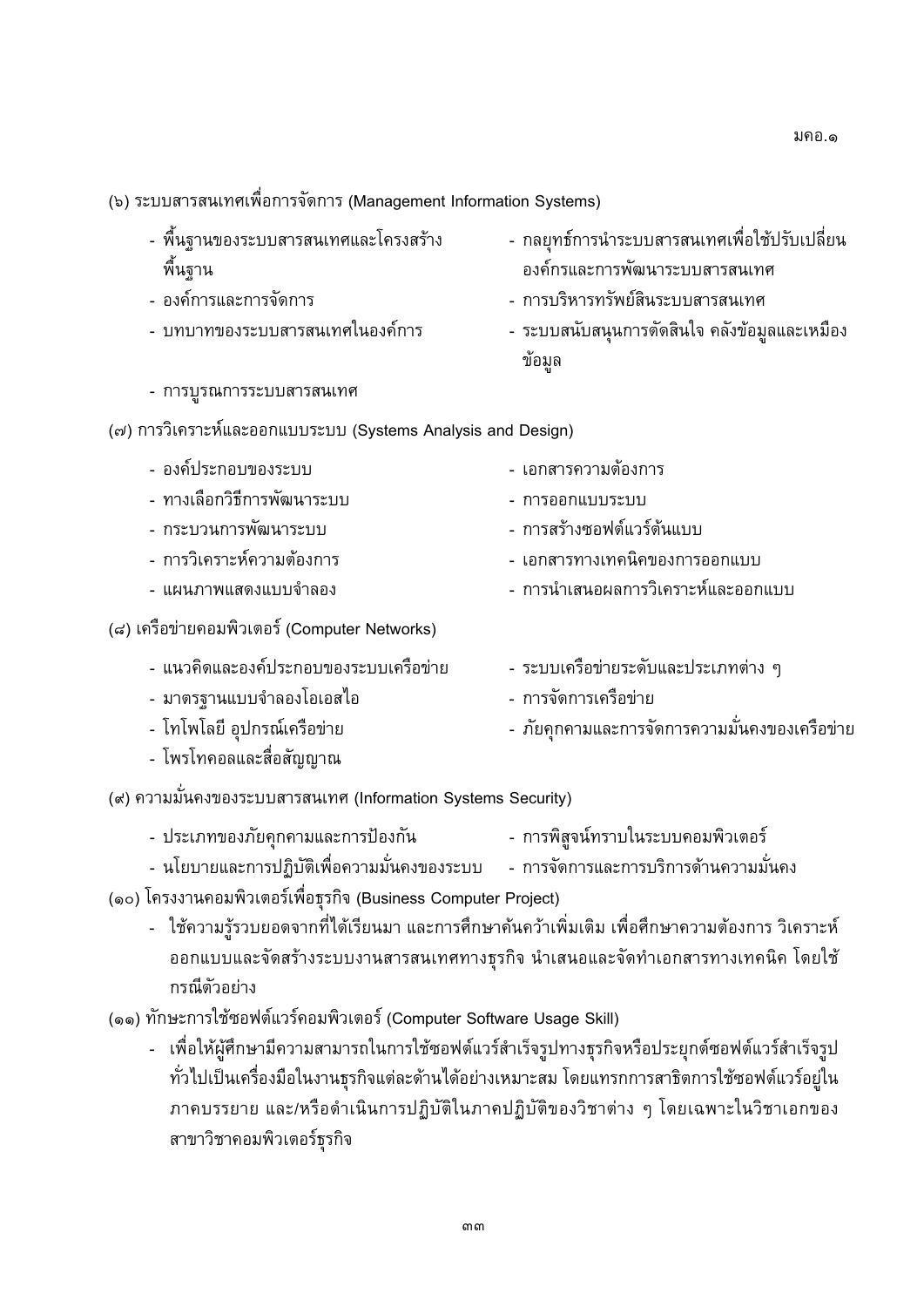# ุ ๑๘.๒ เนื้อหาสาระสำคัญของสาขาคอมพิวเตอร์กับขอบเขต ๕ ด้าน

การเปรียบเทียบเนื้อหาสาระสำคัญ (ไม่ใช่ชื่อรายวิชา) ของสาขาคอมพิวเตอร์กับขอบเขต ๕ ด้าน แสดงดังตาราง

|           | องค์ความรู้ (ตาม IEEE & ACM)                          | ระบบสารสนเทศ<br>องค์การและ | เทคโนโลยีเพื่องาน<br>ประยุกต์ | เทคโนโลยีและ<br>วิธีการทางซอฟต์แวร์ | โครงสร้างพื้นฐานของ<br>ระบบ | ฮาร์ดแวร์และ<br>สถาปัตยกรรม<br>คอมพิวเตอร์ |
|-----------|-------------------------------------------------------|----------------------------|-------------------------------|-------------------------------------|-----------------------------|--------------------------------------------|
| <b>CS</b> | 1 โครงสร้างดิสครีต                                    |                            |                               |                                     | X                           |                                            |
|           | 2 พื้นฐานการเขียนโปรแกรม                              |                            |                               | $\pmb{\times}$                      | $\mathsf X$                 |                                            |
|           | ี้<br>3 ความซับซ้อนและขั้นตอนวิธี                     |                            |                               | X                                   | X                           |                                            |
|           | 4 โครงสร้างและสถาปัตยกรรม                             |                            |                               |                                     |                             | X                                          |
|           | 5 ระบบปฏิบัติการ                                      |                            |                               | X                                   | X                           |                                            |
|           | 6 การประมวลผลเครือข่าย                                |                            |                               |                                     | X                           |                                            |
|           | 7 ภาษาการเขียนโปรแกรม                                 |                            |                               |                                     | $\mathsf{x}$                |                                            |
|           | <u>ี<br/>8 ปฏิสัมพันธ์ระหว่างมนุษย์และคอมพิวเตอร์</u> |                            | X                             | X                                   |                             |                                            |
|           |                                                       |                            |                               |                                     | X                           |                                            |
|           | 10 ระบบชาญฉลาด                                        |                            |                               |                                     | X                           |                                            |
|           | —<br>11 การจัดการสารสนเทศ                             | X                          | X                             |                                     |                             |                                            |
|           | 12 ประเด็นทางสังคมและวิชาชีพ                          | X                          |                               |                                     | X                           |                                            |
|           | 13 วิศวกรรมซอฟต์แวร์                                  |                            |                               | X                                   |                             |                                            |
|           | 14 ศาสตร์เพื่อการคำนวณ                                |                            |                               |                                     | X                           |                                            |
| <b>CE</b> | 1 พื้นฐานการเขียนโปรแกรม                              |                            |                               | X                                   | X                           | X                                          |
|           | ี่ 2 คณิตศาสตร์ทางคอมพิวเตอร์                         |                            |                               |                                     | X                           | X                                          |
|           | 3 อิเล็กทรอนิกส์                                      |                            |                               |                                     |                             | $\overline{\mathsf{X}}$                    |
|           | 4 ตรรกศาสตร์ดิจิทัล                                   |                            |                               |                                     |                             | X                                          |
|           | 5 โครงสร้างข้อมูลและขั้นตอนวิธี                       |                            |                               | X                                   | X                           |                                            |
|           | 6 โครงสร้างและสถาปัตยกรรมคอมพิวเตอร์                  |                            |                               |                                     |                             | X                                          |
|           | 7 ระบบปฏิบัติการ                                      |                            |                               | X                                   | X                           |                                            |
|           | 8 ระบบฐานข้อมูล                                       |                            | X                             |                                     |                             |                                            |
|           | 9 วิศวกรรมซอฟต์แวร์                                   |                            |                               | X                                   |                             |                                            |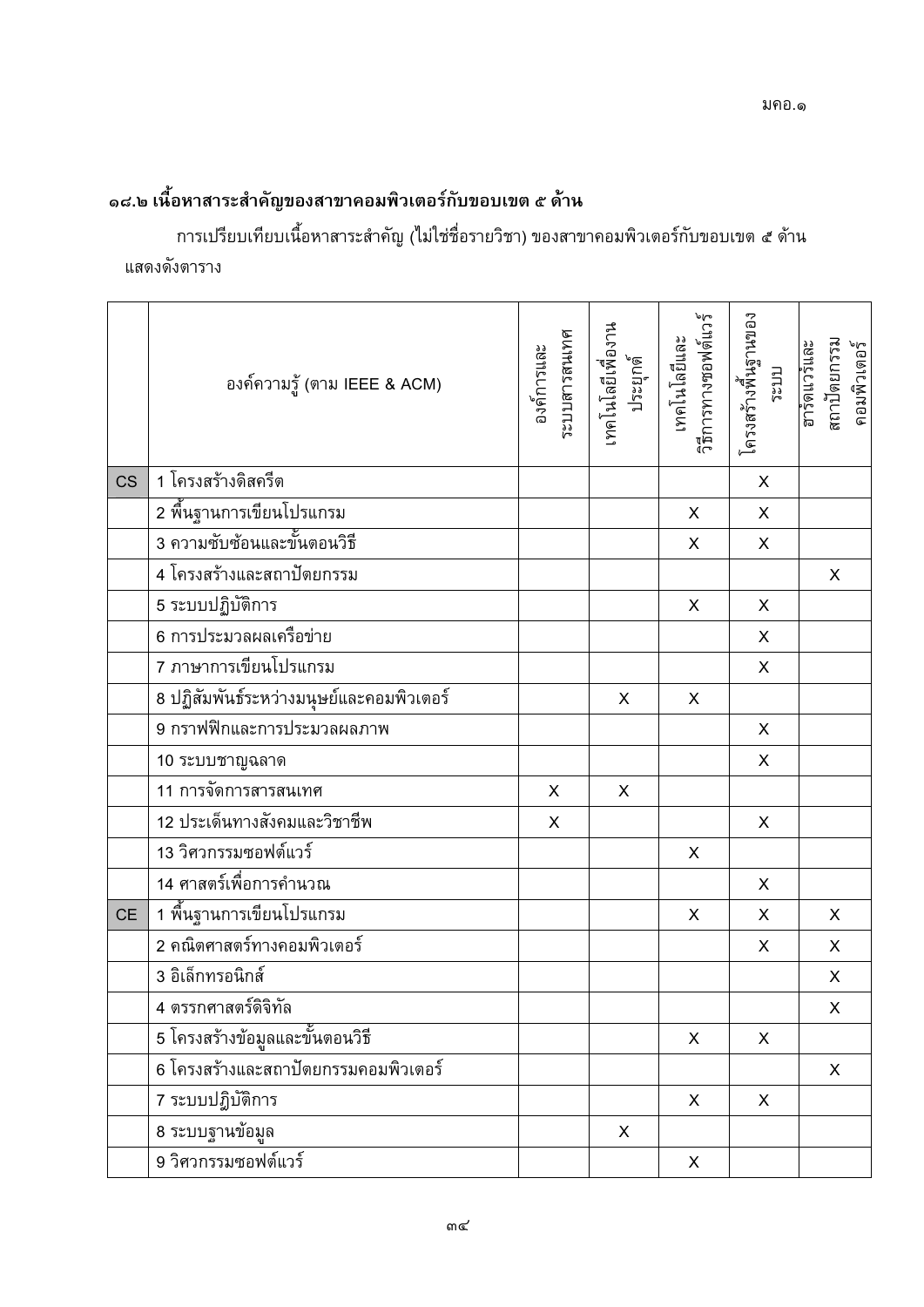|           | องค์ความรู้ (ตาม IEEE & ACM)                      | ระบบสารสนเทศ<br>องค์การและ | เทคโนโลยีเพื่องาน<br>ประยุกต์ | เทคโนโลยีและ<br>วิธีการทางซอฟต์แวร์ | โครงสร้างพื้นฐานของ<br>ระบบ | ฮาร์ดแวร์และ<br>สถาปัตยกรรม<br>คอมพิวเตอร์ |
|-----------|---------------------------------------------------|----------------------------|-------------------------------|-------------------------------------|-----------------------------|--------------------------------------------|
|           | 10 เครือข่ายคอมพิวเตอร์                           |                            |                               |                                     | X                           |                                            |
| <b>SE</b> | 1 ความจำเป็นของคอมพิวเตอร์                        |                            | $\pmb{\times}$                | X                                   | X                           | X                                          |
|           | 2 พื้นฐานคณิตศาสตร์และวิศวกรรม                    |                            | X                             | X                                   | X                           |                                            |
|           | 3 วิชาชีพภาคปฏิบัติ                               | X                          |                               | X                                   |                             |                                            |
|           | 4 การวิเคราะห์และการสร้างแบบจำลองซอฟต์แวร์        |                            | $\mathsf X$                   |                                     |                             |                                            |
|           | 5 การออกแบบซอฟต์แวร์                              |                            |                               | X                                   |                             |                                            |
|           | 6 การทวนสอบและทดสอบซอฟต์แวร์                      |                            |                               | $\boldsymbol{\mathsf{X}}$           |                             |                                            |
|           | 7 วิวัฒนาการของซอฟต์แวร์                          |                            |                               | $\mathsf X$                         |                             |                                            |
|           | 8 กระบวนการทางซอฟต์แวร์                           | X                          |                               |                                     |                             |                                            |
|           | 9 คุณภาพซอฟต์แวร์                                 |                            |                               | X                                   |                             |                                            |
|           | 10 การจัดการซอฟต์แวร์                             | $\mathsf X$                |                               |                                     |                             |                                            |
| IT        | 1 พื้นฐานเทคโนโลยีสารสนเทศ                        | X                          | X                             | X                                   | X                           |                                            |
|           | _<br>2 ปฏิสัมพันธ์ระหว่างมนุษย์และคอมพิวเตอร์     |                            | X                             | X                                   |                             |                                            |
|           | _____________<br>3 ความมั่นคงและการประกันสารสนเทศ |                            | X                             |                                     | X                           |                                            |
|           | _<br>4 การจัดการสารสนเทศ                          | X                          | X                             |                                     |                             |                                            |
|           | 5 การบูรณาการการเขียนโปรแกรมและเทคโนโลยี          |                            | X                             | X                                   |                             |                                            |
|           | 6 คณิตศาสตร์และสถิติสำหรับเทคโนโลยีสารสนเทศ       |                            | X                             |                                     | X                           |                                            |
|           | 7 เครือข่าย                                       |                            | $\pmb{\times}$                |                                     | X                           |                                            |
|           | 8 พื้นฐานการเขียนโปรแกรม                          |                            |                               | X                                   | X                           |                                            |
|           | 9 แพลตฟอร์มเทคโนโลยี                              |                            | X                             |                                     |                             |                                            |
|           |                                                   |                            | X                             | X                                   | X                           |                                            |
|           |                                                   |                            | X                             | X                                   | X                           |                                            |
|           | 12 ประเด็นทางสังคมและวิชาชีพ                      | X                          | X                             |                                     |                             |                                            |
|           | 13 ระบบเว็บและเทคโนโลยี                           |                            | X                             | X                                   | X                           |                                            |
| <b>BC</b> | 1 พื้นฐานคอมพิวเตอร์และเทคโนโลยีสารสนเทศ          | X                          | X                             |                                     |                             |                                            |
|           | 2 การเขียนโปรแกรมคอมพิวเตอร์                      |                            |                               | X                                   | X                           |                                            |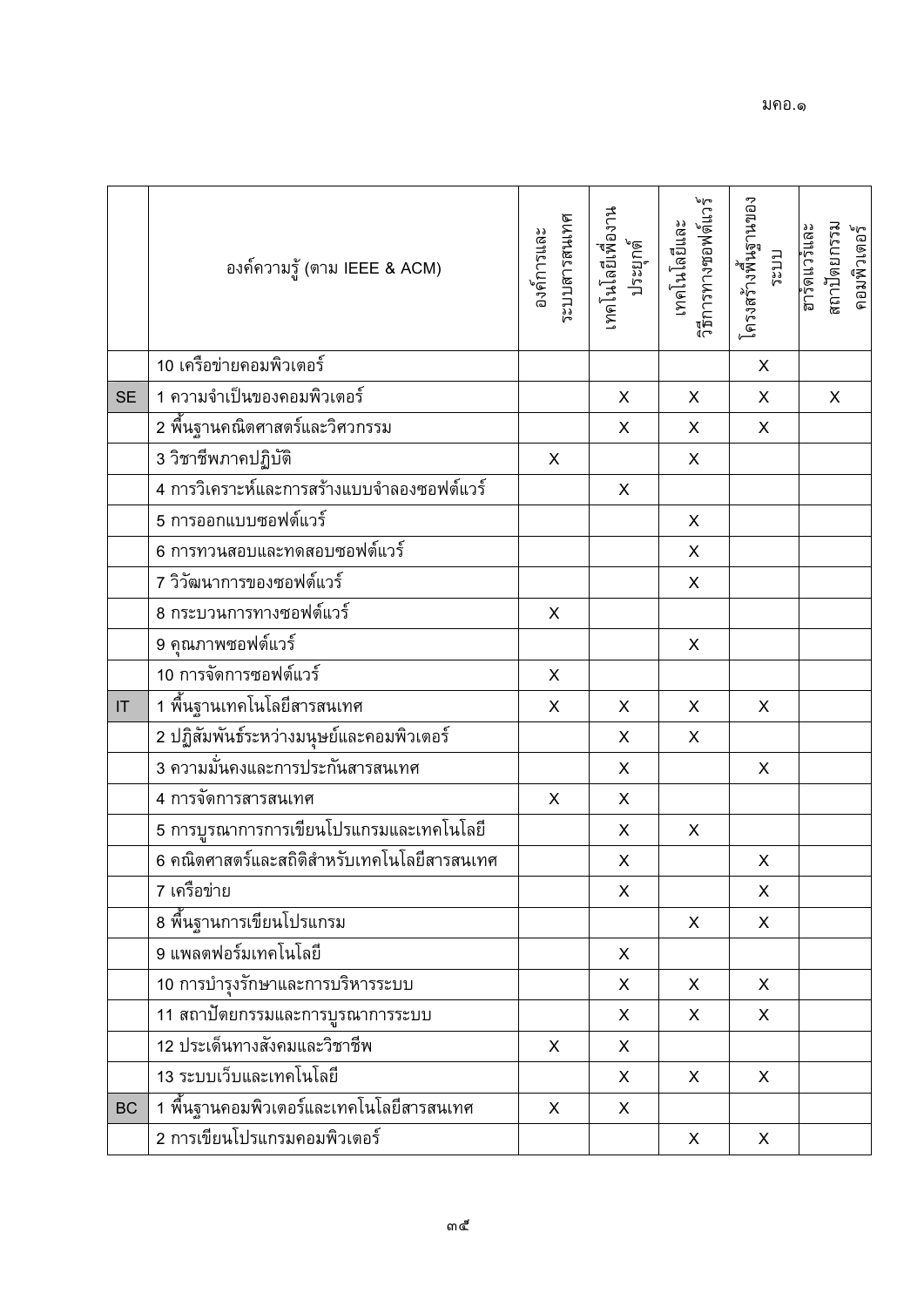| ้องค์ความรู้ (ตาม IEEE & ACM)      | ระบบสารสนเทศ<br>องค์การและ | เทคโนโลยีเพียงาน<br>ประยุกต์ | วิธีการทางซอฟต์แวร์<br>เทคโนโลยีและ | โครงสร้างฟันฐานของ<br>ระบบ | สถาปัตยกรรม<br>ฮาร์ดแวร์และ<br>คอมพิวเตอร์ |
|------------------------------------|----------------------------|------------------------------|-------------------------------------|----------------------------|--------------------------------------------|
| 3 โครงสร้างข้อมูลและขั้นตอนวิธี    |                            |                              | X                                   | X                          |                                            |
| 4 การเขียนโปรแกรมบนเว็บ            |                            |                              | X                                   | X                          |                                            |
| 5 ระบบฐานข้อมูล                    |                            | X                            |                                     |                            |                                            |
| 6 ระบบสารสนเทศเพื่อการจัดการ       | X                          |                              |                                     |                            |                                            |
| 7 การวิเคราะห์และออกแบบระบบ        | X                          |                              |                                     |                            |                                            |
| 8 เครือข่ายคอมพิวเตอร์             |                            | X                            |                                     | X                          |                                            |
| ี่ 9 ความมั่นคงของระบบสารสนเทศ     | X                          |                              |                                     |                            |                                            |
| 10 โครงงานคอมพิวเตอร์เพื่อธุรกิจ   | X                          |                              |                                     |                            |                                            |
| 11 ทักษะการใช้ซอฟต์แวร์คอมพิวเตอร์ |                            | X                            |                                     |                            |                                            |